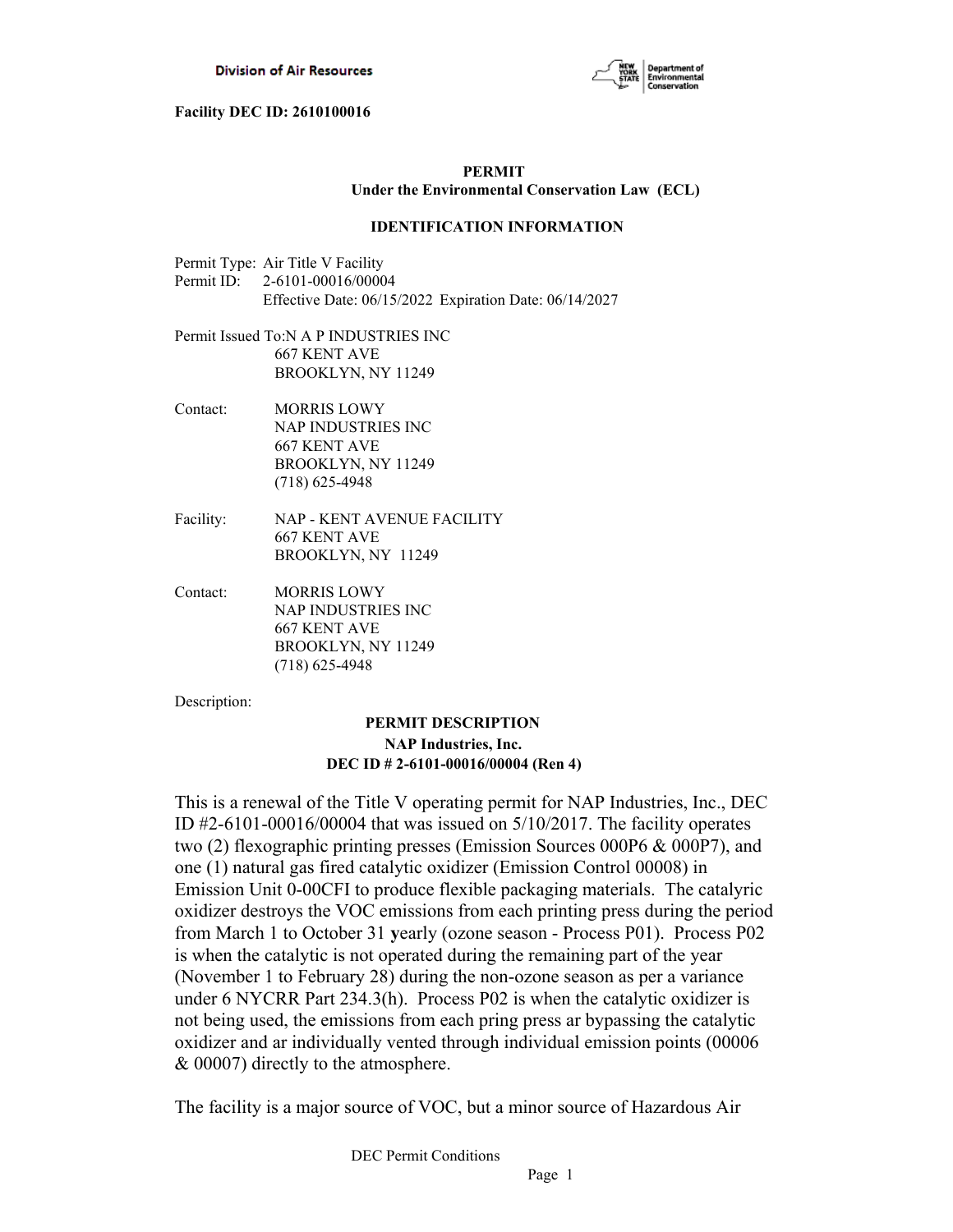

Pollutants (HAPs). The VOC emissions remains capped at 113.31 Tons/year.

NAP Industries, located at 667 Kent Avenue in Brooklyn, New York is engaged in flexographic printing operations of mainly plastic substrates, operating under an approved seasonal variance from VOC incineration. The standard industrial classification codes are 3081- Unsupported Plastics Film and Sheet, 2673-Plastics, Foil, and Coated Paper Bags and 2759- Flexographic Printing.

NAP Industries, Inc. is a flexographic printing facility using both aqueous-based and solvent-based inks applied to paper and film/polyethylene substrate rolled sheeting producing material for a variety of commercial and industrial packaging applications. Normal operations include a 5-day work week, 12 hours/day for Monday through Friday with a total of 60 hours per week during this period. The facility creates VOC emissions that are currently processed through a natural gas- fired catalytic oxidizer with an approved VOC seasonal variance operating between March 1 and October 31, with a destruction efficiency of 90% before emitting to the environment.

The Title V Permit Renewal #4 involves the removal of two (2) printing presses (Emission Sources 000P2 & 000P5) with corresponding Emission Points 000P2 & 000P5). Both printing presses are 50 inches each and to be ducted (Process P01) to a newly replaced (2/10/2017) 25,000 CFM ANGUIL ENV. SYSTEMS Model 250 Regenerative Thermal Oxidizer - RTO (Emission Control 00008) all under Emission Unit 0-00CFI. The removal of the (2) printing presses will result in a decrease in the facility's PTE; therefore, the facility is not subject to New Source Review or Part 231-2.2.

On 7/1/2017, the following two presses were removed from the facility:

P2 - Prestige 806 Press, 6-color (Emission Source 000P2 with corresponding Emission Point 00002.

P5 - CMF Omat 808 (first), 8-color (Emission Source 000P5 with corresponding Emission Point 00005.

The old RTO - The 10,000 CFM RTO ANGUIL ENV. SYSTEMS/100 Regenerative Thermal Oxidizer (Emission Control 00001) was removed on 1/10/2017, and was replaced with a new RTO (Emission Control 00008), which was installed on 1/10/2017 and began operating on 2/10/2017.

The two (2) flexographic printing presses and RTO in Emission Unit 0-00CFI to produce flexible packaging materials at this facility are: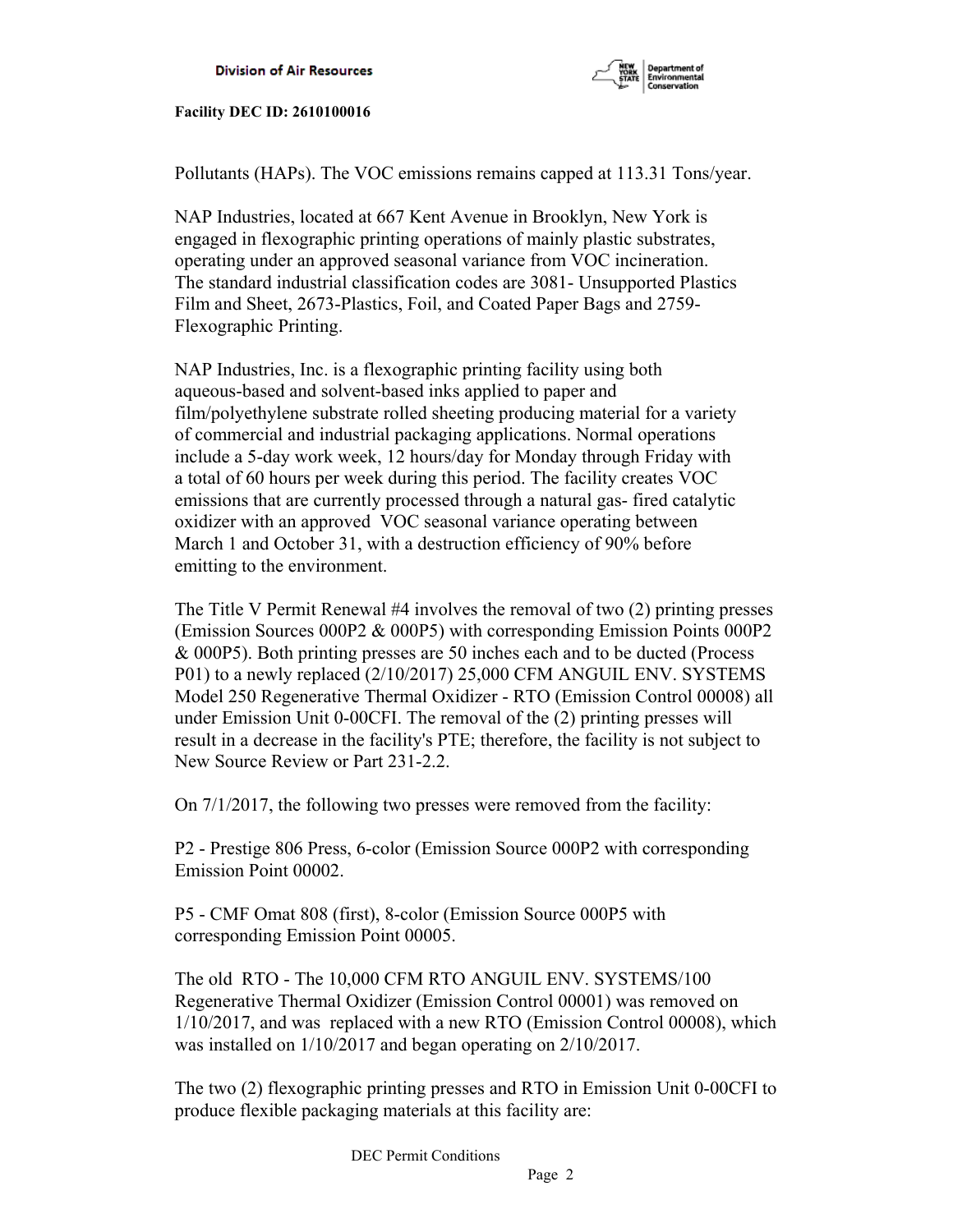

P6 - Uteco Onyx 2687 Press, 8-color (Emission Source 000P6) with correspongin Emission Point 00006.

P7 - Uteco Onyx 2295 Press, 8-color (Emission Source 000P7), with corresponding Emission Point 00007.

Their corresponding RTO - 25,000 CFM ANGUIL ENV. SYSTEMS Model 250 RTO Regenerative Thermal Oxidizer (Emission Control 00008).

Both flexographic printing presses are 50 inches each and are with gas-fired dryers. Printing presses P6 and P7 are 8-color each. Their corresponding regenerative thermal oxidizer (RTO) operates under its seasonal variance (from March 1 thru October 31).

The facility is a major source of VOC, but a minor source of Hazardous Air pollutants (HAPs). HAPs emissions since Ren #1 was issued on 3/30/2007, on average amount to less than 3,000 pounds annually. Speciated HAPs and VOC emissions from combustion sources are minimal. The facility's NESHAP compliance is met by exemption as no individual HAP exceeds 10 TPY emissions and combined HAP emissions are less than 25 TPY. The VOC emissions are driven by the production-related printing operations and their subsequent emissions from the solvent-based printing inks and press cleaning materials that contain volatile organic compounds (VOC). The VOC emissions remains capped at 113.31 Tons/year. The annual facility VOC emissions have steadily decreased from 87.2 tons in 2016 to 49.5 tons in 2020 as summarized below:

| Year | <b>Actual VOC Emissions</b> |
|------|-----------------------------|
| 2016 | 87.2                        |
| 2017 | 68.0                        |
| 2018 | 73.0                        |
| 2019 | 54.0                        |
| 2020 | 49.5                        |
|      |                             |

The Title V permit contains a complete listing of the applicable federal, state and compliance monitoring requirements for the facility, its emission units and emission points. This permit renewal does not add, remove or change in any way the applicable and pertinent regulations of the existing Title V permit, including record keeping and reporting requirements.

The facility's potential emissions for volatile organic compounds exceed the major source threshold for Title V applicability. As such, the facility is subject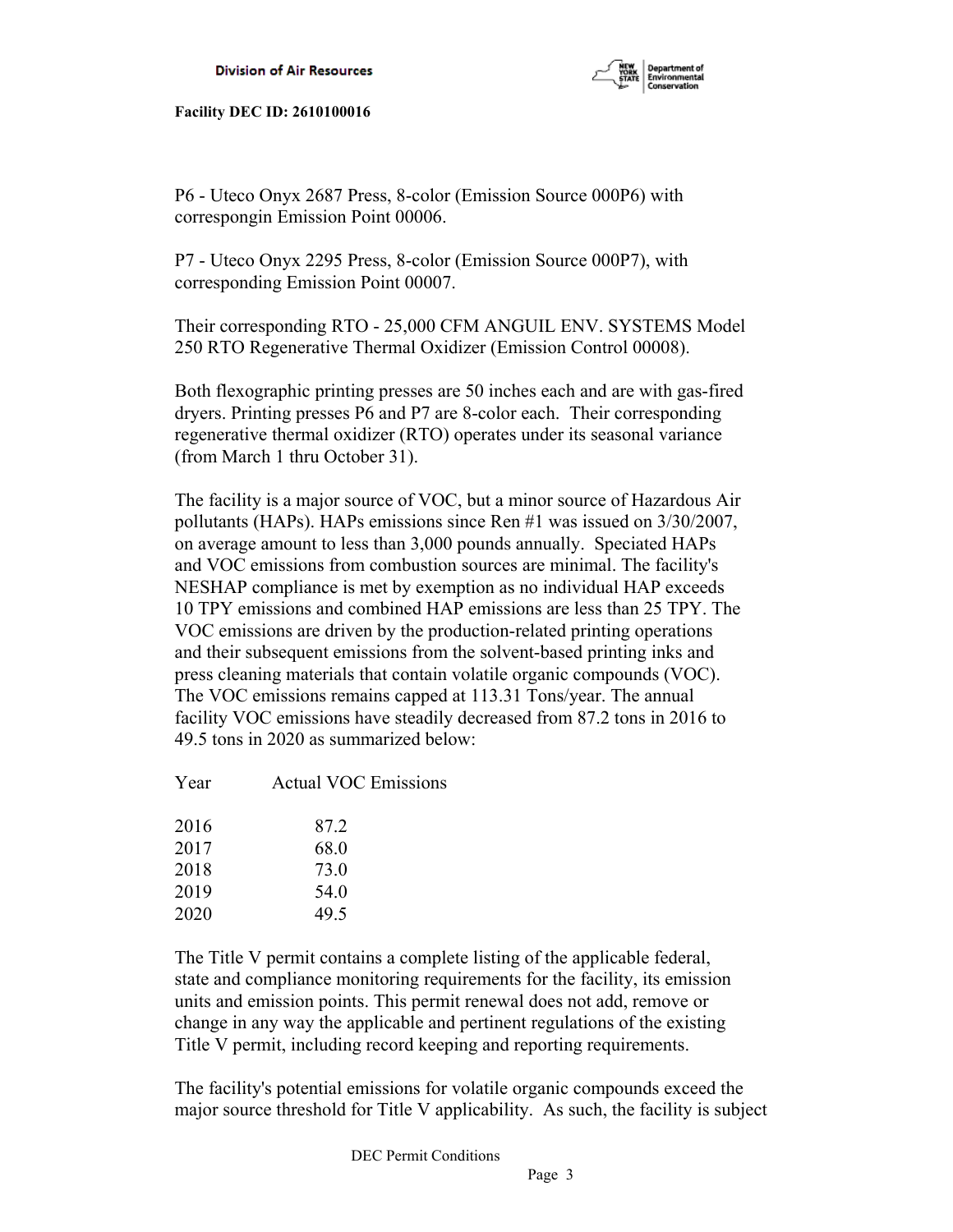

to the permitting requirements stated in 6 NYCRR 201-6. The facility is subject to the provisions of 6 NYCRR 234. To comply with the requirements of 6 NYCRR 234-4(b) for its printing operations, the facility must follow record keeping/maintenance procedures of all the ink & solvent and HAP & VOC components of ink formulations purchased by the facility on a monthly basis. The facility is subject to 6 NYCRR 234-6, the proper handling, storage and disposal of VOC, and 6 NYCRR 234.7 for recordkeeping requirements. Also, the facility is subject to 6 NYCRR 234-8, limiting the opacity from Emission Unit 0-00CFI to a maximum of 10%, but graphic arts processes that are subject to 6 NYCRR 234 are exempt from the provisions of 6 NYCRR 212-1.4 (p). Emission Unit 0-00CFI is subject to 6 NYCRR 234-4(c), continuous monitors to measure the exhaust gas temperature of the incinerator and 6 NYCRR 234-4 (a), the VOC/solvent recovery and also 6 NYCRR 234-3(b)(1)(i), the incinerator must destroy at least 90% of the VOC emitted to the envirnment for an overall removal effeciency of at least 90 %. Finally, Emission Unit 0-00CFI is subject to variance for VOC under 6 NYCRR 234.3(h), the afterburner shutdown between November 1 and February 28. The facility will demonstrate that it is not subject to 40 CFR 63.829(d), printing and publishing NESHAPrecordkeeping by maintaining its emissions are below the 10 tons per year of any individual HAP and below the 25 tons per year of total HAPs based on a 12-month rolling average by maintaining records of all required measurements and emission calculations of individual HAP and total HAPs.

The facility operates other sources which are considered exempt from permitting in accordance with 6 NYCRR 201-3.2(c), including twelve (12) natural gas fired space heaters (each unit  $\leq 10$  MM Btu/hr), one (1) ventillation system for flammable ink storage room, and seventeen (17) bag processing machines.

By acceptance of this permit, the permittee agrees that the permit is contingent upon strict compliance with the ECL, all applicable regulations, the General Conditions specified and any Special Conditions included as part of this permit.

| Permit Administrator: | STEPHEN A WATTS<br>47-40 21ST ST |  |
|-----------------------|----------------------------------|--|
|                       | LONG ISLAND CITY, NY 11101-5401  |  |
|                       |                                  |  |

Authorized Signature:  $\Box$  Date:  $\Box$  /  $\Box$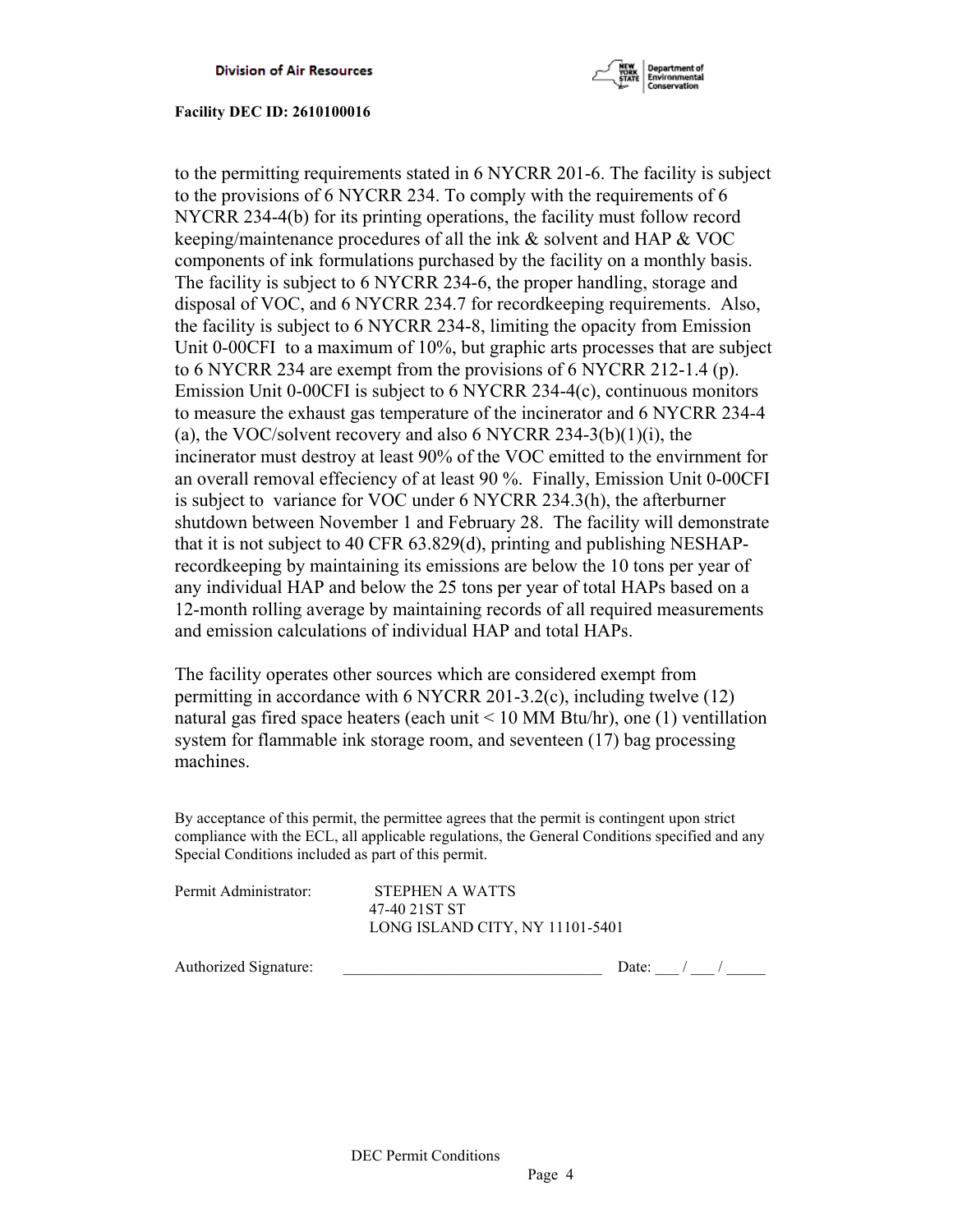

# **Notification of Other State Permittee Obligations**

Item A: Permittee Accepts Legal Responsibility and Agrees to Indemnification

 The permittee expressly agrees to indemnify and hold harmless the Department of Environmental Conservation of the State of New York, its representatives, employees and agents ("DEC") for all claims, suits, actions, and damages, to the extent attributable to the permittee's acts or omissions in connection with the compliance permittee's undertaking of activities in connection with, or operation and maintenance of, the facility or facilities authorized by the permit whether in compliance or not in any compliance with the terms and conditions of the permit. This indemnification does not extend to any claims, suits, actions, or damages to the extent attributable to DEC's own negligent or intentional acts or omissions, or to any claims, suits, or actions naming the DEC and arising under article 78 of the New York Civil Practice Laws and Rules or any citizen suit or civil rights provision under federal or state laws.

Item B: Permittee's Contractors to Comply with Permit

 The permittee is responsible for informing its independent contractors, employees, agents and assigns of their responsibility to comply with this permit, including all special conditions while acting as the permittee's agent with respect to the permitted activities, and such persons shall be subject to the same sanctions for violations of the Environmental Conservation Law as those prescribed for the permittee.

Item C: Permittee Responsible for Obtaining Other Required Permits

 The permittee is responsible for obtaining any other permits, approvals, lands, easements and rights-of-way that may be required to carry out the activities that are authorized by this permit.

Item D: No Right to Trespass or Interfere with Riparian Rights

 This permit does not convey to the permittee any right to trespass upon the lands or interfere with the riparian rights of others in order to perform the permitted work nor does it authorize the impairment of any rights, title, or interest in real or personal property held or vested in a person not a party to the permit.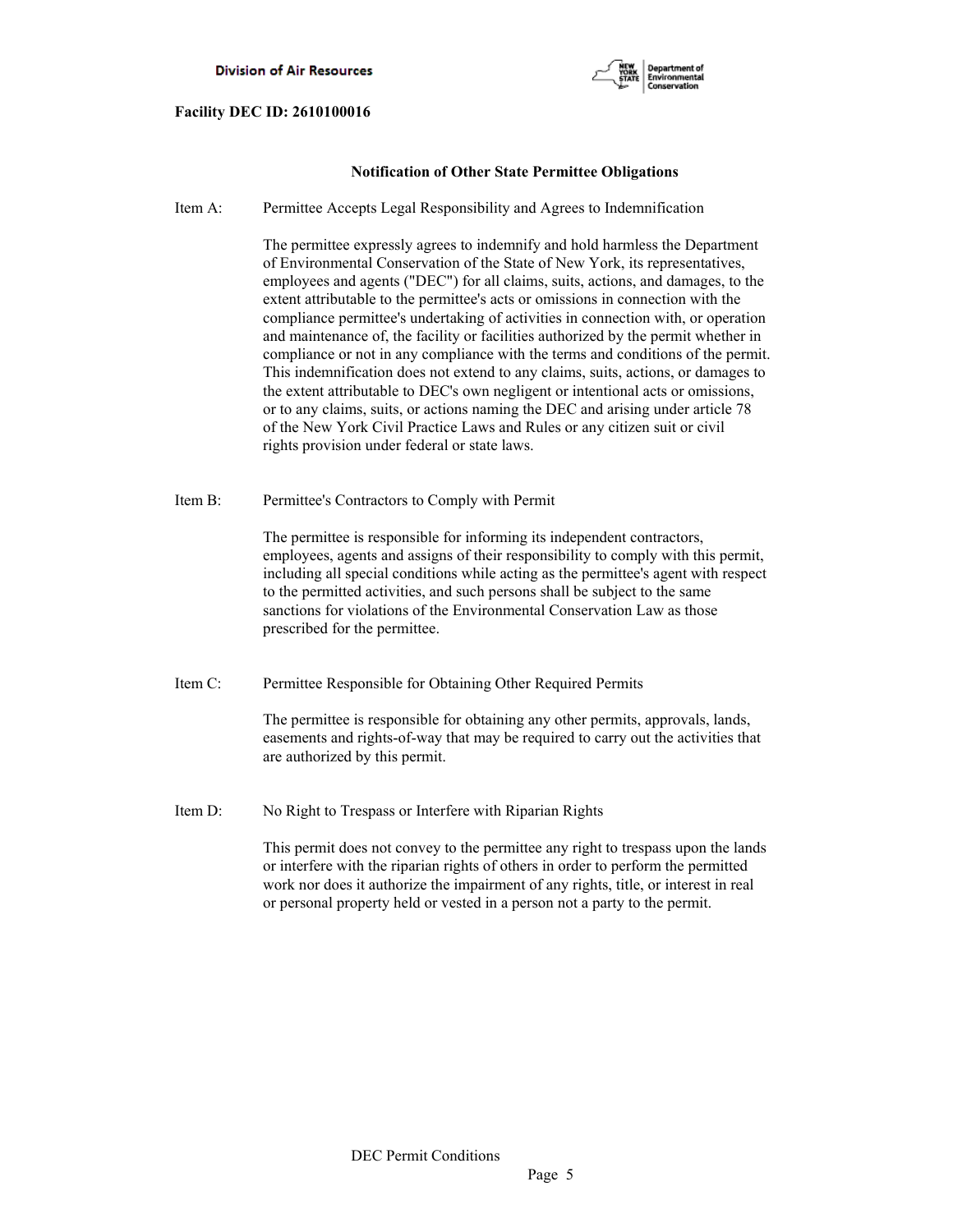

# **PAGE LOCATION OF CONDITIONS**

# **PAGE**

# **DEC GENERAL CONDITIONS General Provisions**

- 7 1 Facility Inspection by the Department
- 7 2 Relationship of this Permit to Other Department Orders and Determinations
- 7 3 Applications for permit renewals, modifications and transfers
- 8 4 Permit modifications, suspensions or revocations by the Department  **Facility Level**
- 8 5 Submission of application for permit modification or renewal REGION 2 HEADQUARTERS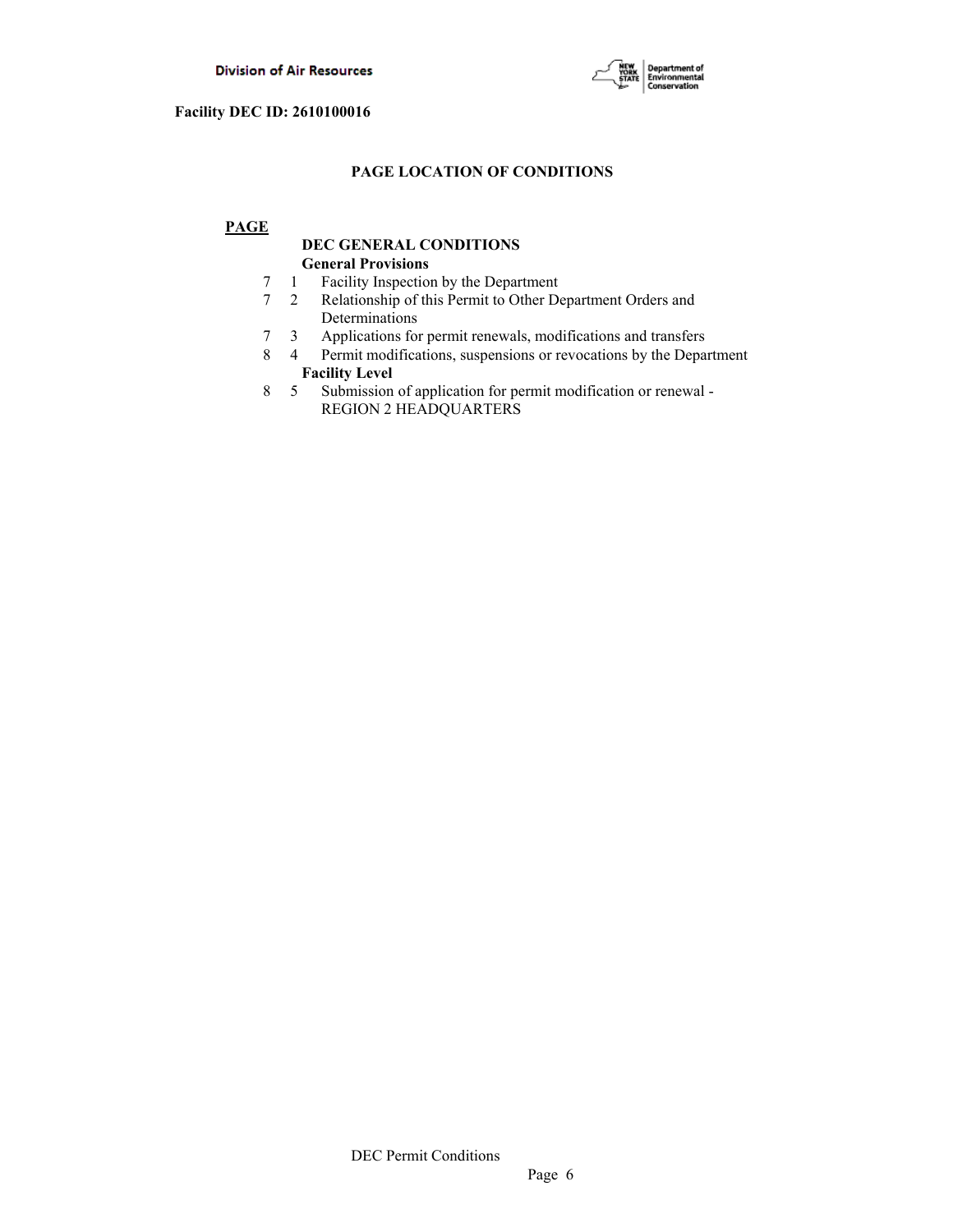

# **DEC GENERAL CONDITIONS \*\*\*\* General Provisions \*\*\*\* For the purpose of your Title V permit, the following section contains state-only enforceable terms and conditions. GENERAL CONDITIONS - Apply to ALL Authorized Permits.**

### **Condition 1: Facility Inspection by the Department Applicable State Requirement: ECL 19-0305**

### **Item 1.1:**

The permitted site or facility, including relevant records, is subject to inspection at reasonable hours and intervals by an authorized representative of the Department of Environmental Conservation (the Department) to determine whether the permittee is complying with this permit and the ECL. Such representative may order the work suspended pursuant to ECL 71-0301 and SAPA 401(3).

# **Item 1.2:**

The permittee shall provide a person to accompany the Department's representative during an inspection to the permit area when requested by the Department.

# **Item 1.3:**

A copy of this permit, including all referenced maps, drawings and special conditions, must be available for inspection by the Department at all times at the project site or facility. Failure to produce a copy of the permit upon request by a Department representative is a violation of this permit.

# **Condition 2: Relationship of this Permit to Other Department Orders and Determinations Applicable State Requirement: ECL 3-0301 (2) (m)**

### **Item 2.1:**

Unless expressly provided for by the Department, issuance of this permit does not modify, supersede or rescind any order or determination previously issued by the Department or any of the terms, conditions or requirements contained in such order or determination.

# **Condition 3: Applications for permit renewals, modifications and transfers Applicable State Requirement: 6 NYCRR 621.11**

### **Item 3.1:**

The permittee must submit a separate written application to the Department for renewal, modification or transfer of this permit. Such application must include any forms or supplemental information the Department requires. Any renewal, modification or transfer granted by the Department must be in writing.

### Item3.2:

The permittee must submit a renewal application at least 180 days before the expiration of permits for Title V and State Facility Permits.

### **Item 3.3**

Permits are transferrable with the approval of the department unless specifically prohibited by the statute, regulation or another permit condition. Applications for permit transfer should be

DEC Permit Conditions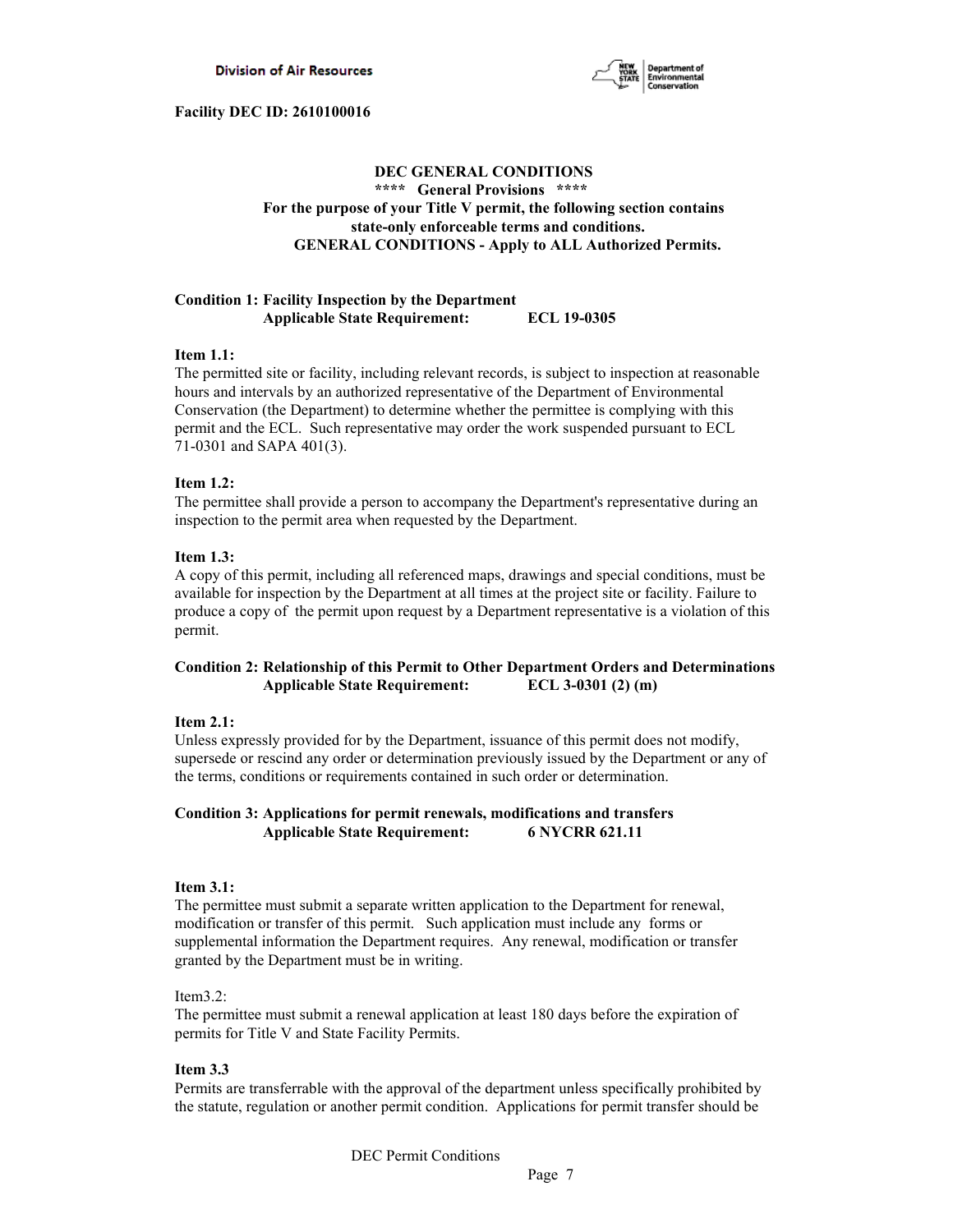



submitted prior to actual transfer of ownership.

# **Condition 4: Permit modifications, suspensions or revocations by the Department Applicable State Requirement: 6 NYCRR 621.13**

### **Item 4.1:**

The Department reserves the right to exercise all available authority to modify, suspend, or revoke this permit in accordance with 6NYCRR Part 621. The grounds for modification, suspension or revocation include:

a) materially false or inaccurate statements in the permit application or supporting papers; b) failure by the permittee to comply with any terms or conditions of the permit; c) exceeding the scope of the project as described in the permit application; d) newly discovered material information or a material change in environmental conditions, relevant technology or applicable law or regulations since the issuance of the existing permit; e) noncompliance with previously issued permit conditions, orders of the commissioner, any provisions of the Environmental Conservation Law or regulations of the Department related to the permitted activity.

# **\*\*\*\* Facility Level \*\*\*\***

# **Condition 5: Submission of application for permit modification or renewal - REGION 2 HEADQUARTERS Applicable State Requirement: 6 NYCRR 621.6 (a)**

**Item 5.1:**

Submission of applications for permit modification or renewal are to be submitted to: NYSDEC Regional Permit Administrator Region 2 Headquarters Division of Environmental Permits 1 Hunters Point Plaza, 4740 21st Street Long Island City, NY 11101-5407 (718) 482-4997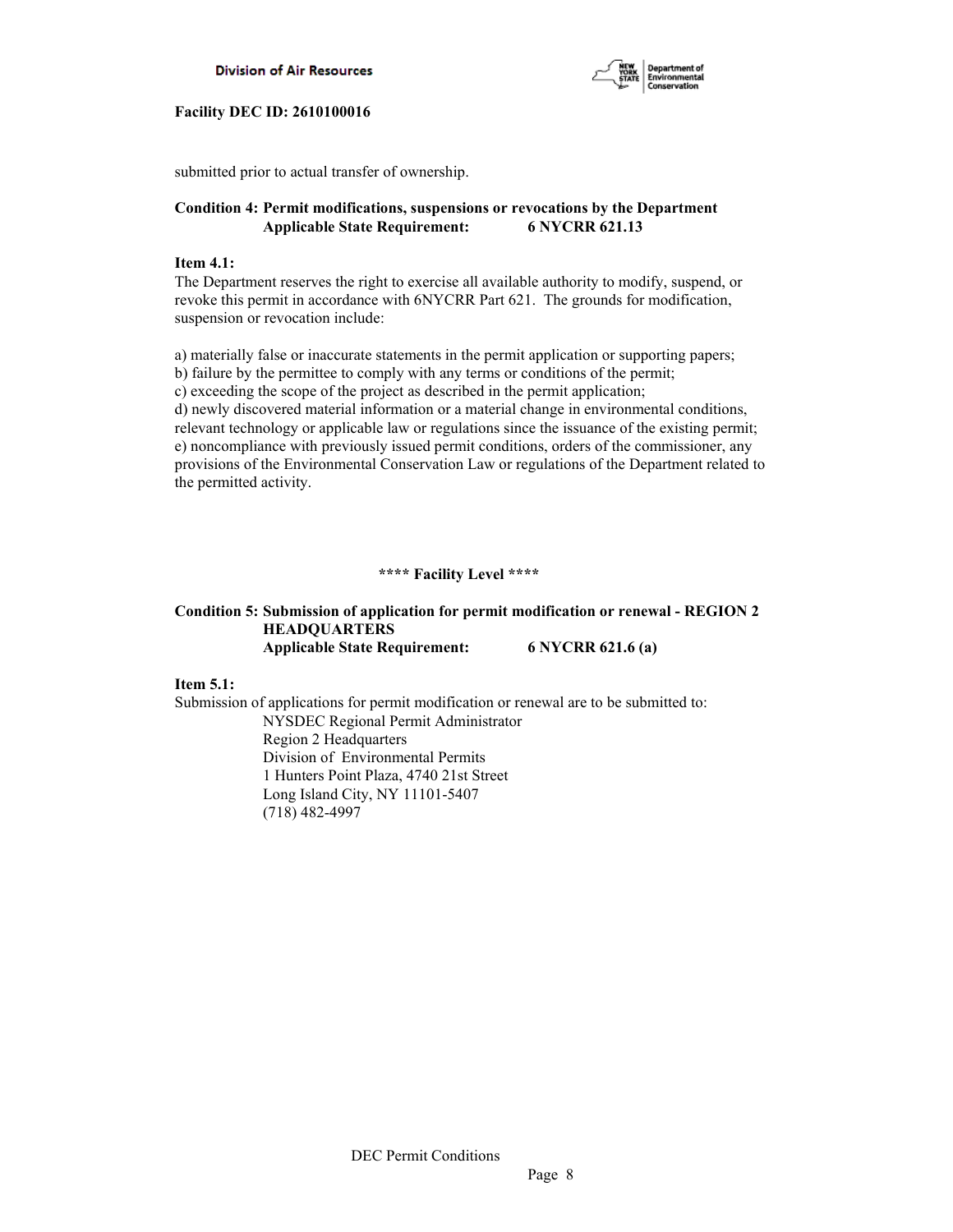

# **Permit Under the Environmental Conservation Law (ECL)**

### ARTICLE 19: AIR POLLUTION CONTROL - TITLE V PERMIT

# IDENTIFICATION INFORMATION

Permit Issued To:N A P INDUSTRIES INC 667 KENT AVE BROOKLYN, NY 11249

Facility: NAP - KENT AVENUE FACILITY 667 KENT AVE BROOKLYN, NY 11249

Authorized Activity By Standard Industrial Classification Code: 2673 - BAGS: PLASTICS, LAMINATED AND COATED 2759 - COMMERCIAL PRINTING, NEC 3081 - UNSUPPORTED PLASTICS FILM AND SHEET

Permit Effective Date: 06/15/2022 Permit Expiration Date: 06/14/2027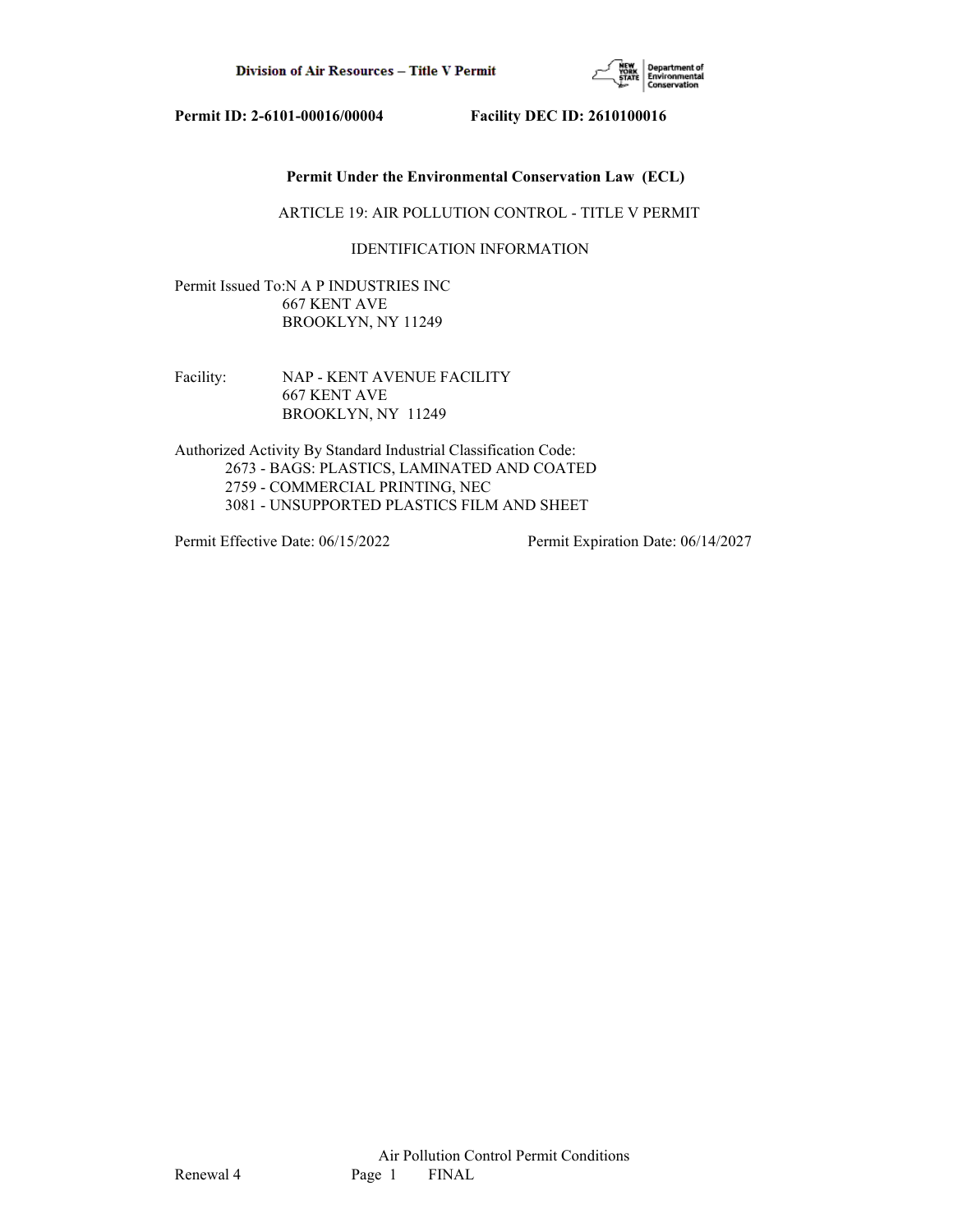

# **PAGE LOCATION OF CONDITIONS**

| <b>PAGE</b> |                                                                      |
|-------------|----------------------------------------------------------------------|
|             | <b>FEDERALLY ENFORCEABLE CONDITIONS</b>                              |
|             | <b>Facility Level</b>                                                |
| 7           | 1 6 NYCRR 200.6: Acceptable Ambient Air Quality                      |
| $8\,$       | 2 6 NYCRR 201-6.4 (a) (7): Fees                                      |
| $\,$ 8 $\,$ | 3 6 NYCRR 201-6.4 (c): Recordkeeping and Reporting of                |
|             | <b>Compliance Monitoring</b>                                         |
| $\,$ $\,$   | 4 6 NYCRR 201-6.4 (c) (2): Records of Monitoring,                    |
|             | Sampling, and Measurement                                            |
| 9           | 5 6 NYCRR 201-6.4 (c) (3) (ii): Compliance Certification             |
| 11          | 6 6 NYCRR 201-6.4 (e): Compliance Certification                      |
| 13          | 7 6 NYCRR 202-2.1: Compliance Certification                          |
| 13          | 8 6 NYCRR 202-2.5: Recordkeeping requirements                        |
| 14          | 9 6 NYCRR 215.2: Open Fires - Prohibitions                           |
| 15          | 10 6 NYCRR 200.7: Maintenance of Equipment                           |
| 15          | 11 6 NYCRR 201-1.7: Recycling and Salvage                            |
| 15          | 12 6 NYCRR 201-1.8: Prohibition of Reintroduction of                 |
|             | Collected Contaminants to the air                                    |
| 15          | 13 6 NYCRR 201-3.2 (a): Exempt Sources - Proof of Eligibility        |
| 16          | 14 6 NYCRR 201-3.3 (a): Trivial Sources - Proof of Eligibility       |
| 16          | 15 6 NYCRR 201-6.4 (a) (4): Requirement to Provide Information       |
| 16          | 16 6 NYCRR 201-6.4 (a) (8): Right to Inspect                         |
| 17          | 17 6 NYCRR 202-1.1: Required Emissions Tests                         |
| 17          | 18 40 CFR Part 68: Accidental release provisions.                    |
| 17          | 19 40CFR 82, Subpart F: Recycling and Emissions Reduction            |
| 18          | 20 6 NYCRR Subpart 201-6: Emission Unit Definition                   |
| 19          | 21 6 NYCRR 201-6.4 (d) (4): Progress Reports Due Semiannually        |
| 19          | 22 6 NYCRR 201-6.4 (f): Operational Flexibility                      |
| 19          | 23 6 NYCRR 201-6.4 (g): Non Applicable requirements                  |
| 20          | 24 6 NYCRR Subpart 201-7: Facility Permissible Emissions             |
| 20          | *25 6 NYCRR Subpart 201-7: Capping Monitoring Condition              |
| 22          | 26 6 NYCRR 202-2.1: Compliance Certification                         |
| 23          | 27 6 NYCRR 211.2: Visible Emissions Limited                          |
| 24          | 28 6 NYCRR 234.1 (c): Once in, always in                             |
| 24          | 29 6 NYCRR 234.3 (h): Compliance Certification                       |
| 24          | 30 6 NYCRR 234.4 (a): Compliance Certification                       |
| 25          | 31 6 NYCRR 234.4 (a): Compliance Certification                       |
| 28          | 32 6 NYCRR 234.4 (c): Compliance Certification                       |
| 30          | 33 6 NYCRR 234.4 (c): Compliance Certification                       |
| 32          | 34 6 NYCRR 234.6: Compliance Certification                           |
| 33          | 35 6 NYCRR 234.7: Compliance Certification                           |
| 34          | 36 40CFR 63.829(d), Subpart KK: Compliance Certification             |
|             | <b>Emission Unit Level</b>                                           |
| 35          | 37 6 NYCRR Subpart 201-6: Emission Point Definition By Emission Unit |
| 36          | 38 6 NYCRR Subpart 201-6: Process Definition By Emission Unit        |
|             | $EU=0-00CFI$                                                         |
| 38          | 39 6 NYCRR 234.4 (b): Compliance Certification                       |
| 39          | 40 6 NYCRR 234.8: Compliance Certification                           |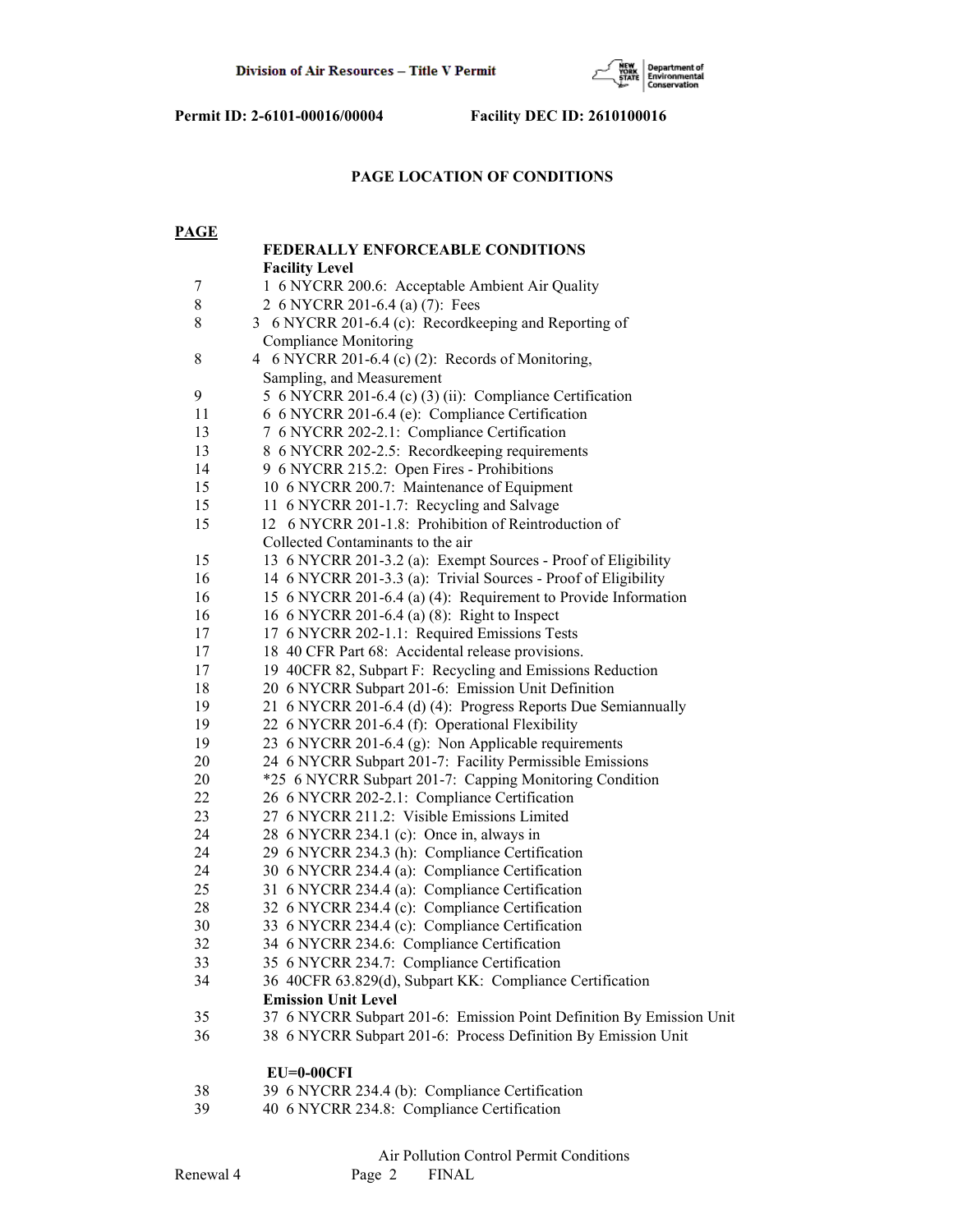

| 40             | 41 6 NYCRR 234.8: Compliance Certification                        |
|----------------|-------------------------------------------------------------------|
|                | $EU=0-00CFI, Proc=PO1$                                            |
| 41             | 42 6 NYCRR 234.3 (b) (1) (i): Compliance Certification            |
| 42             | 43 6 NYCRR 234.4 (a): Compliance Certification                    |
| 42             | 44 6 NYCRR 234.4 (c): Compliance Certification                    |
|                | <b>STATE ONLY ENFORCEABLE CONDITIONS</b>                          |
|                | <b>Facility Level</b>                                             |
| 45             | 45 ECL 19-0301: Contaminant List                                  |
| 45             | 46 6 NYCRR 201-1.4: Malfunctions and Start-up/Shutdown Activities |
| $\overline{1}$ | $17.6$ MVCDD $211.1$ , $\lambda$ is so that consider the $1$      |

46 47 6 NYCRR 211.1: Air pollution prohibited

NOTE: \* preceding the condition number indicates capping.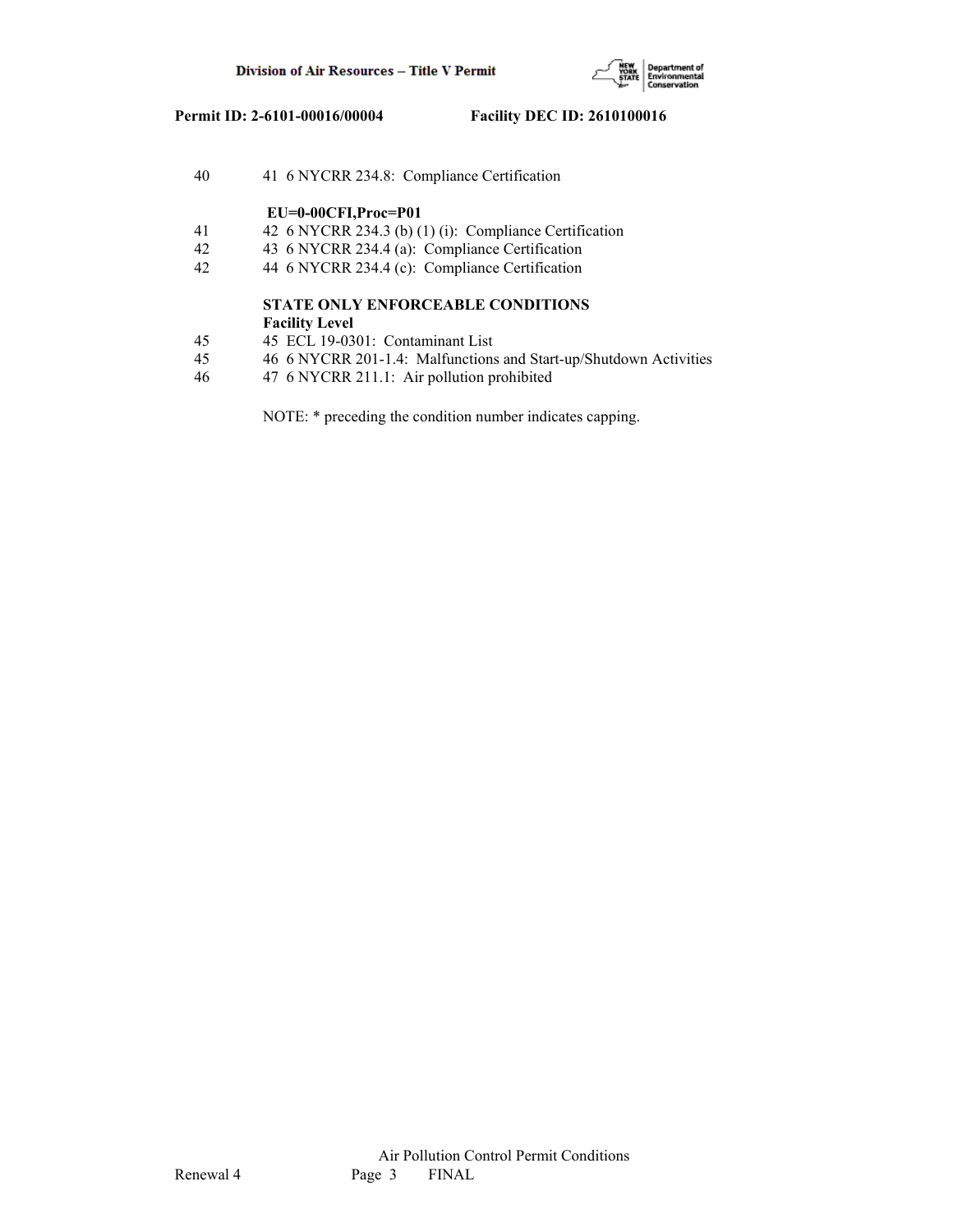

# **FEDERALLY ENFORCEABLE CONDITIONS** Renewal 4/FINAL **\*\*\*\* Facility Level \*\*\*\***

# **NOTIFICATION OF GENERAL PERMITTEE OBLIGATIONS The items listed below are not subject to the annual compliance certification requirements under Title V. Permittees may also have other obligations under regulations of general applicability.**

# **Item A: Public Access to Recordkeeping for Title V Facilities - 6 NYCRR 201-1.10 (b)**

 The Department will make available to the public any permit application, compliance plan, permit, and monitoring and compliance certification report pursuant to Section 503(e) of the Act, except for information entitled to confidential treatment pursuant to 6 NYCRR Part 616 - Public Access to records and Section 114(c) of the Act.

# **Item B: Timely Application for the Renewal of Title V Permits - 6 NYCRR 201-6.2 (a) (4)**

 Owners and/or operators of facilities having an issued Title V permit shall submit a complete application at least 180 days, but not more than eighteen months, prior to the date of permit expiration for permit renewal purposes.

# **Item C: Certification by a Responsible Official - 6 NYCRR 201-6.2 (d) (12)**

 Any application, form, report or compliance certification required to be submitted pursuant to the federally enforceable portions of this permit shall contain a certification of truth, accuracy and completeness by a responsible official. This certification shall state that based on information and belief formed after reasonable inquiry, the statements and information in the document are true, accurate, and complete.

**Item D: Requirement to Comply With All Conditions - 6 NYCRR 201-6.4 (a) (2)**

 The permittee must comply with all conditions of the Title V facility permit. Any permit non-compliance constitutes a violation of the Act and is grounds for enforcement action; for permit termination, revocation and reissuance, or modification; or for denial of a permit renewal application.

**Item E: Permit Revocation, Modification, Reopening, Reissuance or Termination, and Associated Information Submission Requirements - 6 NYCRR 201-6.4 (a) (3)** This permit may be modified, revoked, reopened and reissued, or terminated for cause. The filing of a request by the permittee for a permit modification, revocation and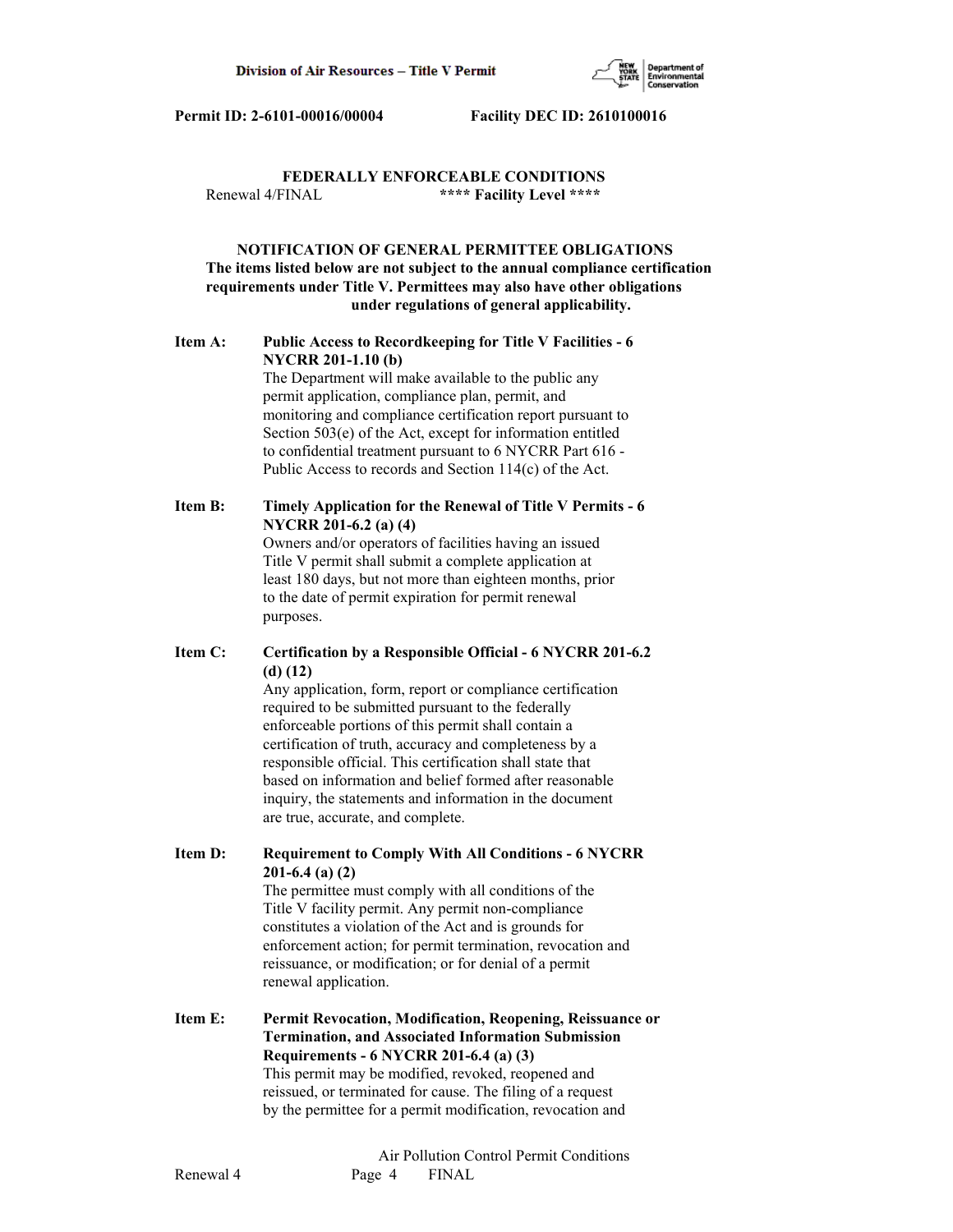reissuance, or termination, or of a notification of planned changes or anticipated noncompliance does not stay any permit condition.

**Item F: Cessation or Reduction of Permitted Activity Not a Defense - 6 NYCRR 201-6.4 (a) (5)** It shall not be a defense for a permittee in an enforcement action to claim that a cessation or reduction in the permitted activity would have been necessary in order to maintain compliance with the conditions of this permit.

### **Item G: Property Rights - 6 NYCRR 201-6.4 (a) (6)**

 This permit does not convey any property rights of any sort or any exclusive privilege.

### **Item H: Severability - 6 NYCRR 201-6.4 (a) (9)**

 If any provisions, parts or conditions of this permit are found to be invalid or are the subject of a challenge, the remainder of this permit shall continue to be valid.

# **Item I: Permit Shield - 6 NYCRR 201-6.4 (g)**

 All permittees granted a Title V facility permit shall be covered under the protection of a permit shield, except as provided under 6 NYCRR Subpart 201-6. Compliance with the conditions of the permit shall be deemed compliance with any applicable requirements as of the date of permit issuance, provided that such applicable requirements are included and are specifically identified in the permit, or the Department, in acting on the permit application or revision, determines in writing that other requirements specifically identified are not applicable to the major stationary source, and the permit includes the determination or a concise summary thereof. Nothing herein shall preclude the Department from revising or revoking the permit pursuant to 6 NYCRR Part 621 or from exercising its summary abatement authority. Nothing in this permit shall alter or affect the following:

 i. The ability of the Department to seek to bring suit on behalf of the State of New York, or the Administrator to seek to bring suit on behalf of the United States, to immediately restrain any person causing or contributing to pollution presenting an imminent and substantial endangerment to public health, welfare or the environment to stop the emission of air pollutants causing or contributing to such pollution;

ii. The liability of a permittee of the Title V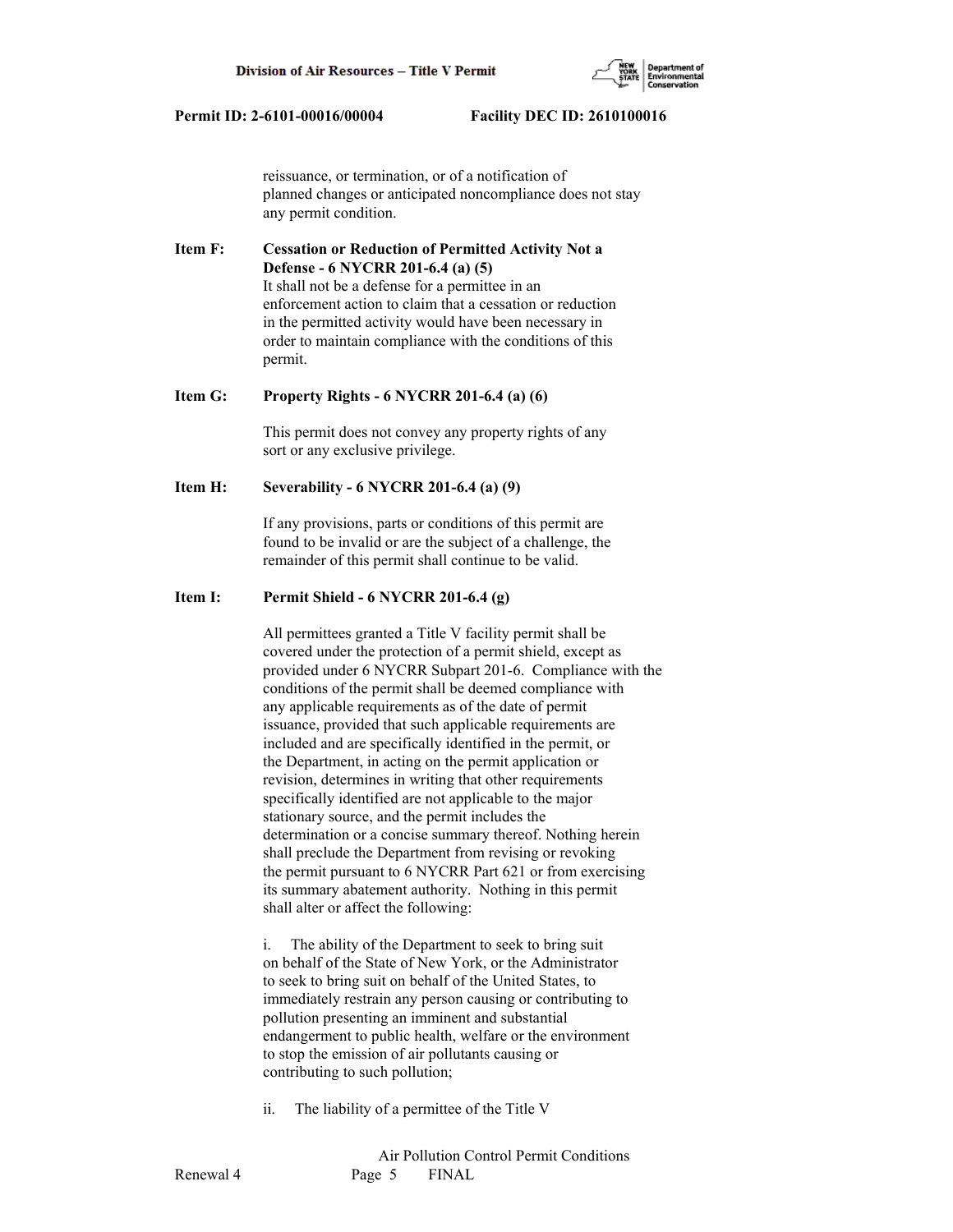facility for any violation of applicable requirements prior to or at the time of permit issuance;

 iii. The applicable requirements of Title IV of the Act;

 iv. The ability of the Department or the Administrator to obtain information from the permittee concerning the ability to enter, inspect and monitor the facility.

### **Item J: Reopening for Cause - 6 NYCRR 201-6.4 (i)**

 This Title V permit shall be reopened and revised under any of the following circumstances:

 i. When additional applicable requirements under the act become applicable to a title V facility with a remaining permit term of three or more years, a reopening shall be completed not later than 18 months after promulgation of the applicable requirement. No such reopening is required if the effective date of the requirement is later than the date on which the permit is due to expire, unless the original permit or any of its terms and conditions has been extended by the department pursuant to the provisions of section 201- 6.6 of this Subpart.

 ii. The Department or the Administrator determines that the permit contains a material mistake or that inaccurate statements were made in establishing the emissions standards or other terms or conditions of the permit.

 iii. The Department or the Administrator determines that the Title V permit must be revised or reopened to assure compliance with applicable requirements.

 iv. If the permitted facility is an "affected source" subject to the requirements of Title IV of the Act, and additional requirements (including excess emissions requirements) become applicable. Upon approval by the Administrator, excess emissions offset plans shall be deemed to be incorporated into the permit.

 Proceedings to reopen and issue Title V facility permits shall follow the same procedures as apply to initial permit issuance but shall affect only those parts of the permit for which cause to reopen exists.

 Reopenings shall not be initiated before a notice of such intent is provided to the facility by the Department at least thirty days in advance of the date that the permit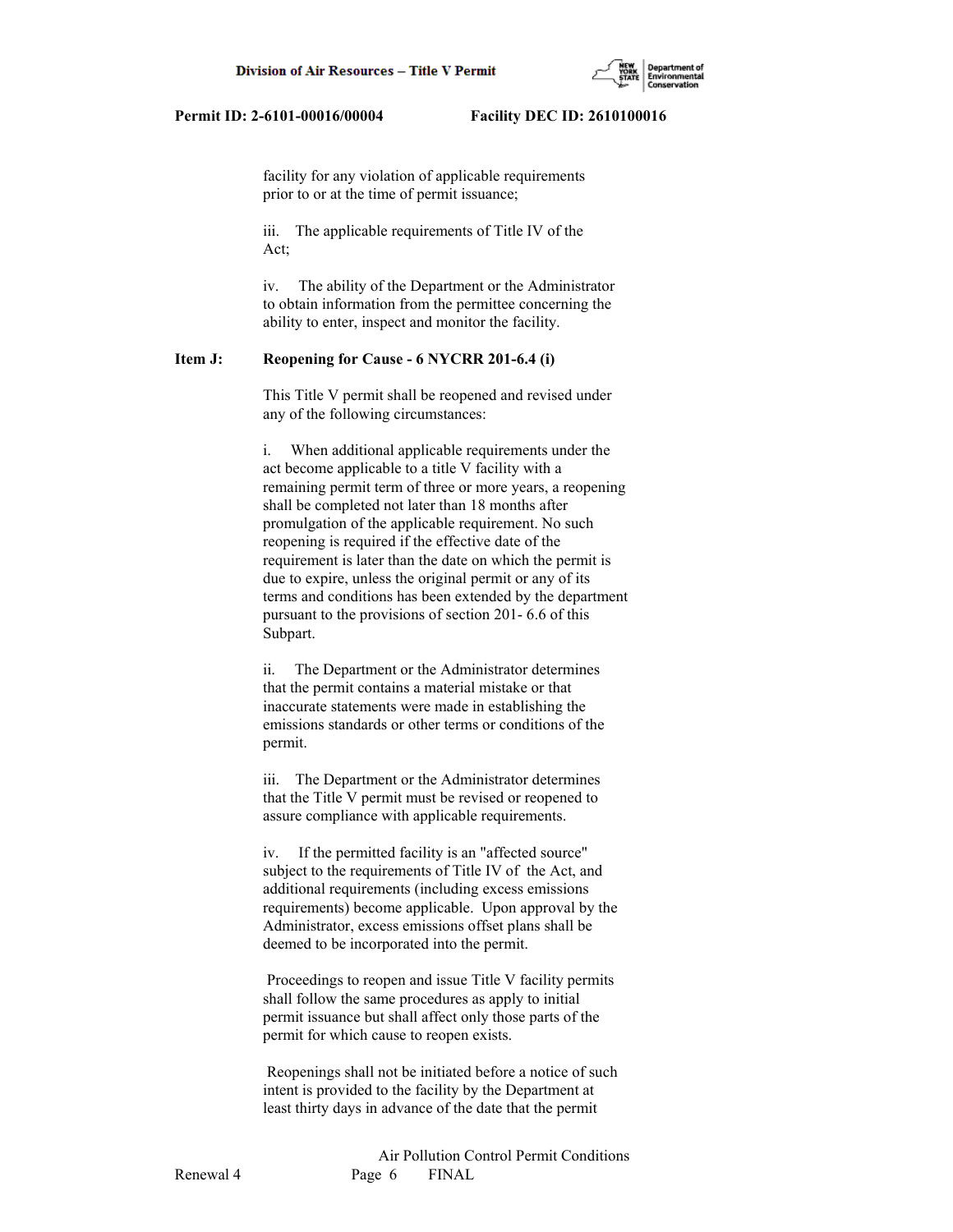

 is to be reopened, except that the Department may provide a shorter time period in the case of an emergency.

**Item K: Permit Exclusion - ECL 19-0305** The issuance of this permit by the Department and the receipt thereof by the Applicant does not and shall not be construed as barring, diminishing, adjudicating or in any way affecting any legal, administrative or equitable rights or claims, actions, suits, causes of action or demands whatsoever that the Department may have against the Applicant for violations based on facts and circumstances alleged to have occurred or existed prior to the effective date of this permit, including, but not limited to, any enforcement action authorized pursuant to the provisions of applicable federal law, the Environmental Conservation Law of the State of New York (ECL) and Chapter III of the Official Compilation of the Codes, Rules and Regulations of the State of New York (NYCRR). The issuance of this permit also shall not in any way affect pending or future enforcement actions under the Clean Air Act brought by the United States or any person.

**Item L: Federally Enforceable Requirements - 40 CFR 70.6 (b)** All terms and conditions in this permit required by the Act or any applicable requirement, including any provisions designed to limit a facility's potential to emit, are enforceable by the Administrator and citizens under the Act. The Department has, in this permit, specifically designated any terms and conditions that are not required under the Act or under any of its applicable requirements as being enforceable under only state regulations.

# **MANDATORY FEDERALLY ENFORCEABLE PERMIT CONDITIONS SUBJECT TO ANNUAL CERTIFICATIONS AT ALL TIMES**

 **The following federally enforceable permit conditions are mandatory for all Title V permits and are subject to annual compliance certification requirements at all times.**

**Condition 1: Acceptable Ambient Air Quality Effective between the dates of 06/15/2022 and 06/14/2027**

### **Applicable Federal Requirement:6 NYCRR 200.6**

### **Item 1.1:**

Notwithstanding the provisions of 6 NYCRR Chapter III, Subchapter A, no person shall allow or permit any air contamination source to emit air contaminants in quantities which alone or in combination with emissions from other air contamination sources would contravene any applicable ambient air quality standard and/or cause air pollution. In such cases where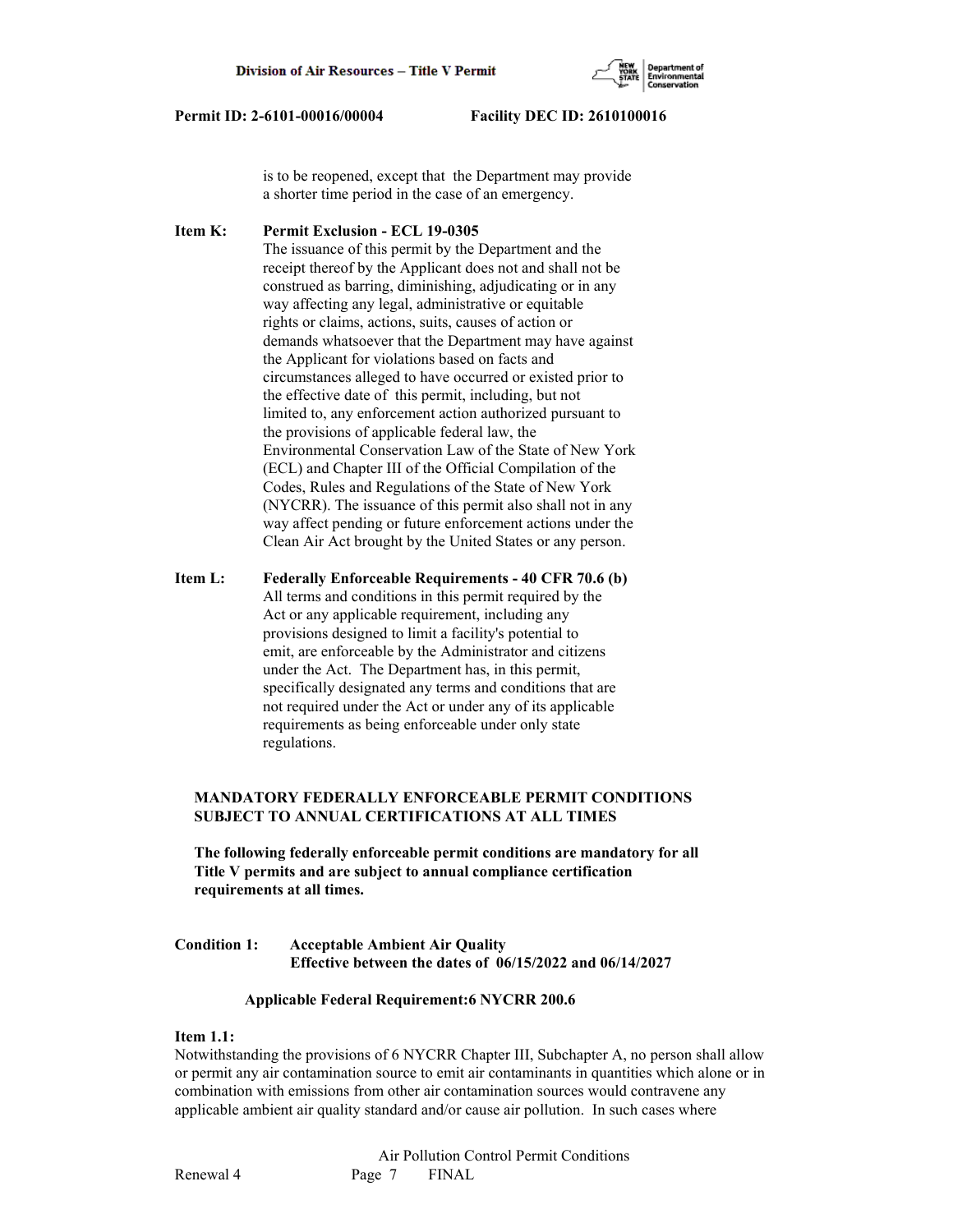

contravention occurs or may occur, the Commissioner shall specify the degree and/or method of emission control required.

# **Condition 2: Fees Effective between the dates of 06/15/2022 and 06/14/2027**

# **Applicable Federal Requirement:6 NYCRR 201-6.4 (a) (7)**

# **Item 2.1:**

The owner and/or operator of a stationary source shall pay fees to the Department consistent with the fee schedule authorized by ECL 72-0303.

# **Condition 3: Recordkeeping and Reporting of Compliance Monitoring Effective between the dates of 06/15/2022 and 06/14/2027**

# **Applicable Federal Requirement:6 NYCRR 201-6.4 (c)**

# **Item 3.1:**

The following information must be included in any required compliance monitoring records and reports:

(i) The date, place, and time of sampling or measurements;

(ii) The date(s) analyses were performed;

(iii)The company or entity that performed the analyses;

(iv) The analytical techniques or methods used including quality assurance and quality control procedures if required;

(v) The results of such analyses including quality assurance data where required; and

(vi) The operating conditions as existing at the time of sampling or measurement.

Any deviation from permit requirements must be clearly identified in all records and reports. Reports must be certified by a responsible official, consistent with Section 201-6.2 of Part 201.

# **Condition 4: Records of Monitoring, Sampling, and Measurement Effective between the dates of 06/15/2022 and 06/14/2027**

# **Applicable Federal Requirement:6 NYCRR 201-6.4 (c) (2)**

# **Item 4.1:**

Compliance monitoring and recordkeeping shall be conducted according to the terms and conditions contained in this permit and shall follow all quality assurance requirements found in applicable regulations. Records of all monitoring data and support information must be retained for a period of at least 5 years from the date of the monitoring, sampling, measurement, report, or application. Support information includes all calibration and maintenance records and all original strip-chart recordings for continuous monitoring instrumentation, and copies of all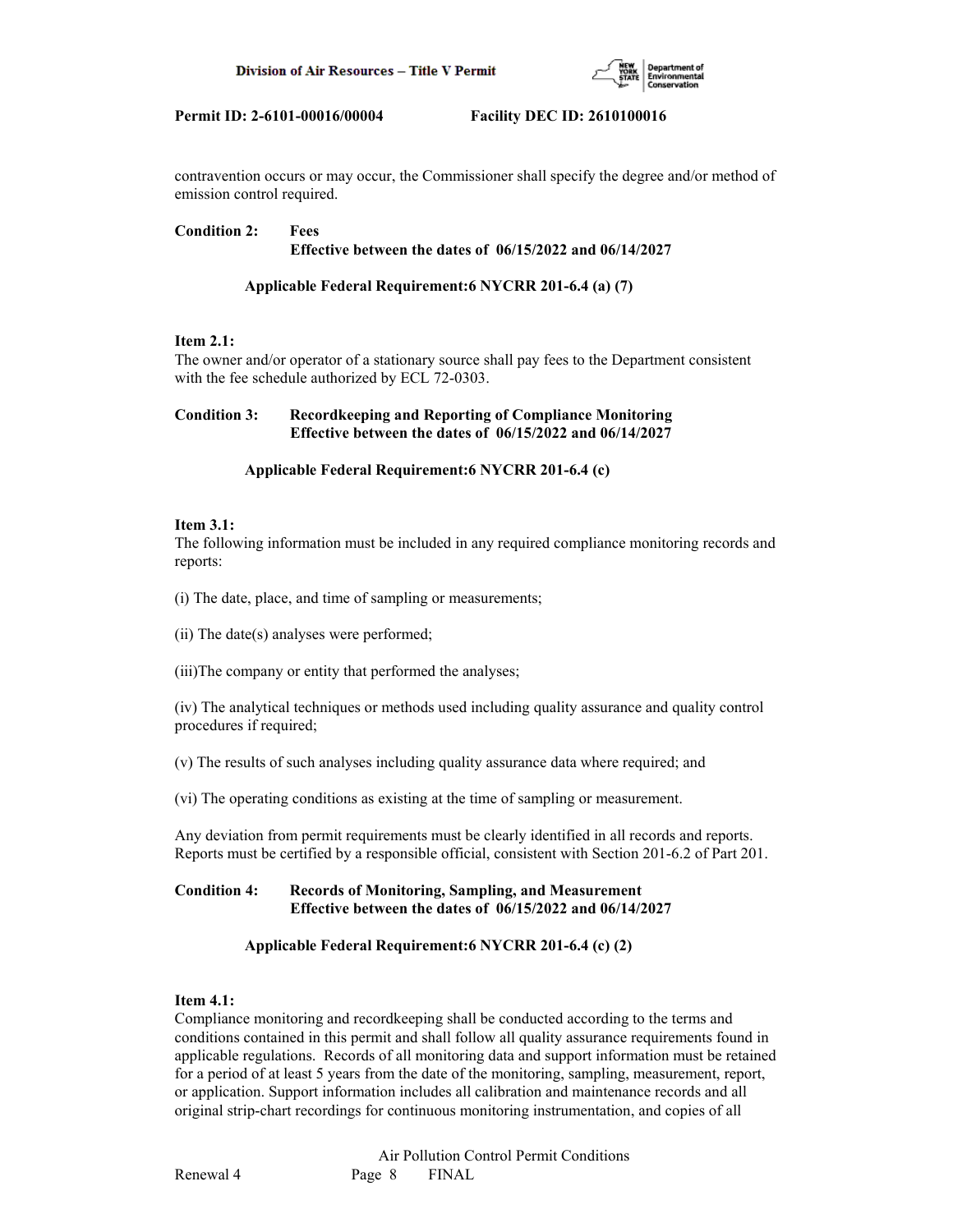

reports required by the permit.

# **Condition 5: Compliance Certification Effective between the dates of 06/15/2022 and 06/14/2027**

### **Applicable Federal Requirement:6 NYCRR 201-6.4 (c) (3) (ii)**

### **Item 5.1:**

The Compliance Certification activity will be performed for the Facility.

### **Item 5.2:**

Compliance Certification shall include the following monitoring:

### Monitoring Type: RECORD KEEPING/MAINTENANCE PROCEDURES Monitoring Description:

 To meet the requirements of this facility permit with respect to reporting, the permittee must:

 Submit reports of any required monitoring at a minimum frequency of every 6 months, based on a calendar year reporting schedule. These reports shall be submitted to the Department within 30 days after the end of a reporting period. All instances of deviations from permit requirements must be clearly identified in such reports. All required reports must be certified by the responsible official for this facility.

 Notify the Department and report permit deviations and incidences of noncompliance stating the probable cause of such deviations, and any corrective actions or preventive measures taken. Where the underlying applicable requirement contains a definition of prompt or otherwise specifies a time frame for reporting deviations, that definition or time frame shall govern. Where the underlying applicable requirement fails to address the time frame for reporting deviations, reports of deviations shall be submitted to the permitting authority based on the following schedule:

 (1) For emissions of a hazardous air pollutant (as identified in an applicable regulation) that continue for more than an hour in excess of permit requirements, the report must be made within 24 hours of the occurrence.

 (2) For emissions of any regulated air pollutant, excluding those listed in paragraph (1) of this section, that continue for more than two hours in excess of permit requirements, the report must be made within 48 hours.

(3) For all other deviations from permit requirements,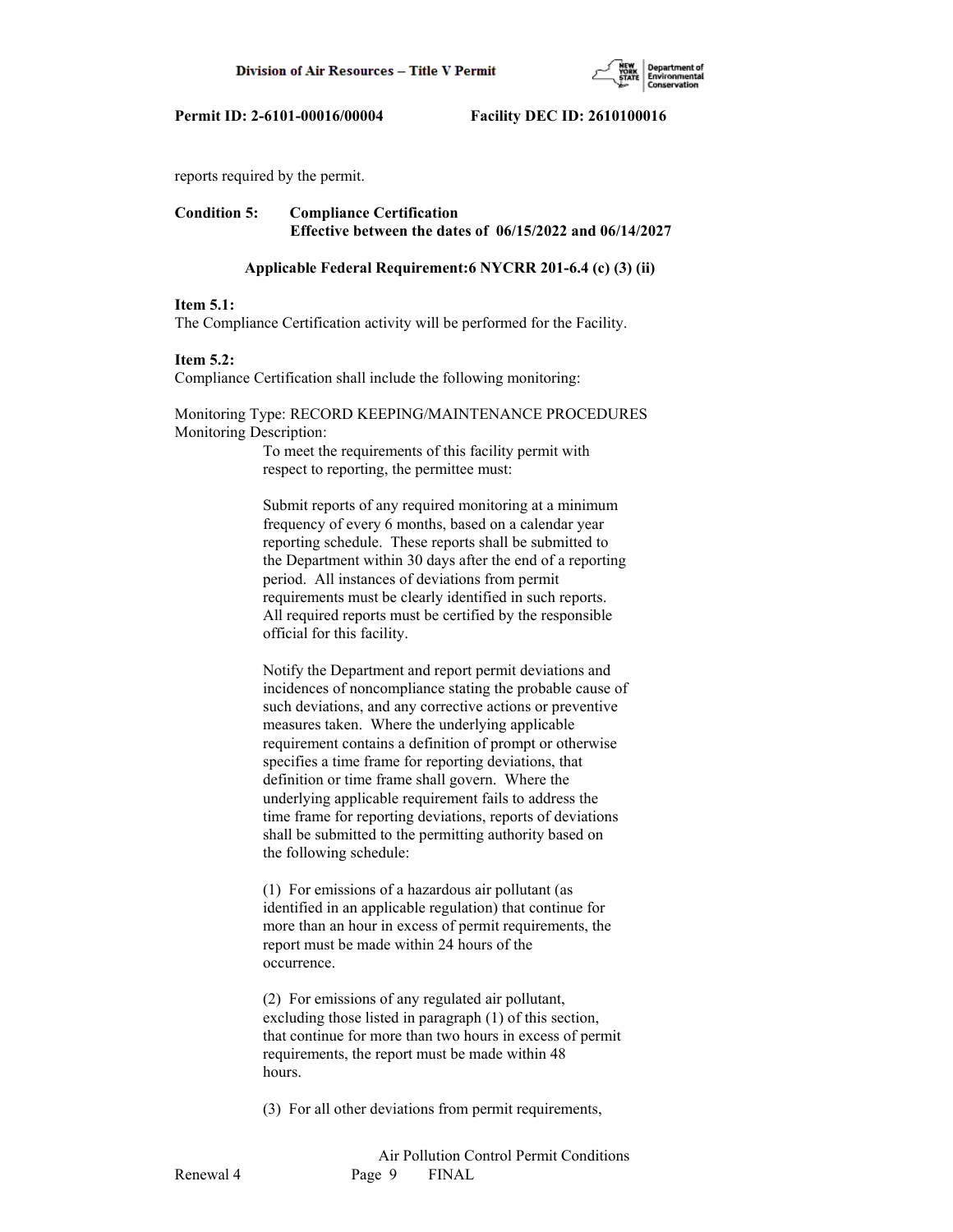the report shall be contained in the 6 month monitoring report required above.

 (4) This permit may contain a more stringent reporting requirement than required by paragraphs  $(1)$ ,  $(2)$  or  $(3)$  above. If more stringent reporting requirements have been placed in this permit or exist in applicable requirements that apply to this facility, the more stringent reporting requirement shall apply.

 If above paragraphs (1) or (2) are met, the source must notify the permitting authority by telephone during normal business hours at the Regional Office of jurisdiction for this permit, attention Regional Air Pollution Control Engineer (RAPCE) according to the timetable listed in paragraphs (1) and (2) of this section. For deviations and incidences that must be reported outside of normal business hours, on weekends, or holidays, the DEC Spill Hotline phone number at 1-800-457-7362 shall be used. A written notice, certified by a responsible official consistent with 6 NYCRR Part 201-6.2(d)(12), must be submitted within 10 working days of an occurrence for deviations reported under (1) and (2). All deviations reported under paragraphs (1) and (2) of this section must also be identified in the 6 month monitoring report required above.

 The provisions of 6 NYCRR 201-1.4 shall apply if the permittee seeks to have a violation excused unless otherwise limited by regulation. In order to have a violation of a federal regulation (such as a new source performance standard or national emissions standard for hazardous air pollutants) excused, the specific federal regulation must provide for an affirmative defense during start-up, shutdowns, malfunctions or upsets. Notwithstanding any recordkeeping and reporting requirements in 6 NYCRR 201-1.4, reports of any deviations shall not be on a less frequent basis than the reporting periods described in paragraphs (1) and (4) above.

 In the case of any condition contained in this permit with a reporting requirement of "Upon request by regulatory agency" the permittee shall include in the semiannual report, a statement for each such condition that the monitoring or recordkeeping was performed as required or requested and a listing of all instances of deviations from these requirements.

 In the case of any emission testing performed during the previous six month reporting period, either due to a request by the Department, EPA, or a regulatory requirement, the permittee shall include in the semiannual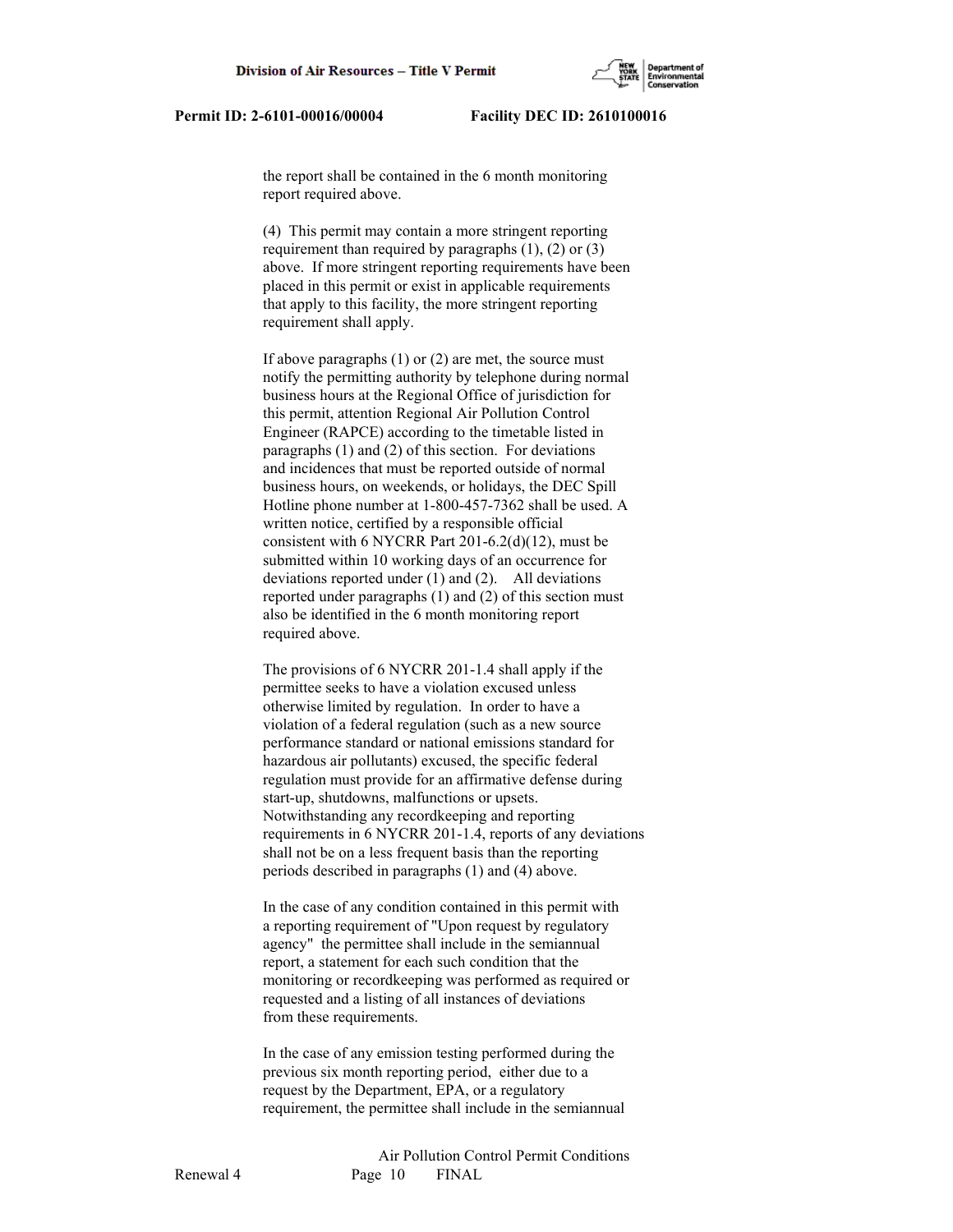report a summary of the testing results and shall indicate whether or not the Department or EPA has approved the results.

 All semiannual reports may be submitted electronically or physically. Electronic reports shall be submitted using the Department's Air Compliance and Emissions Electronic-Reporting system (ACE). If the facility owner or operator elects to send physical copies instead, two copies shall be sent to the Department (one copy to the regional air pollution control engineer (RAPCE) in the regional office and one copy to the Bureau of Quality Assurance (BQA) in the DEC central office) and one copy shall be sent to the Administrator (or his or her representative). Mailing addresses for the above referenced persons are contained in the monitoring condition for 6 NYCRR Part 201-6.4(e), contained elsewhere in this permit.

Reporting Requirements: SEMI-ANNUALLY (CALENDAR) Reports due 30 days after the reporting period. The initial report is due 10/30/2022. Subsequent reports are due every 6 calendar month(s).

### **Condition 6: Compliance Certification Effective between the dates of 06/15/2022 and 06/14/2027**

### **Applicable Federal Requirement:6 NYCRR 201-6.4 (e)**

### **Item 6.1:**

The Compliance Certification activity will be performed for the Facility.

# **Item 6.2:**

Compliance Certification shall include the following monitoring:

Monitoring Type: RECORD KEEPING/MAINTENANCE PROCEDURES Monitoring Description:

> Requirements for compliance certifications with terms and conditions contained in this facility permit include the following:

i. Compliance certifications shall contain:

 - the identification of each term or condition of the permit that is the basis of the certification;

- the compliance status;

- whether compliance was continuous or intermittent;

 - the method(s) used for determining the compliance status of the facility, currently and over the reporting period consistent with the monitoring and related record keeping and reporting requirements of this permit;

 - such other facts as the Department may require to determine the compliance status of the facility as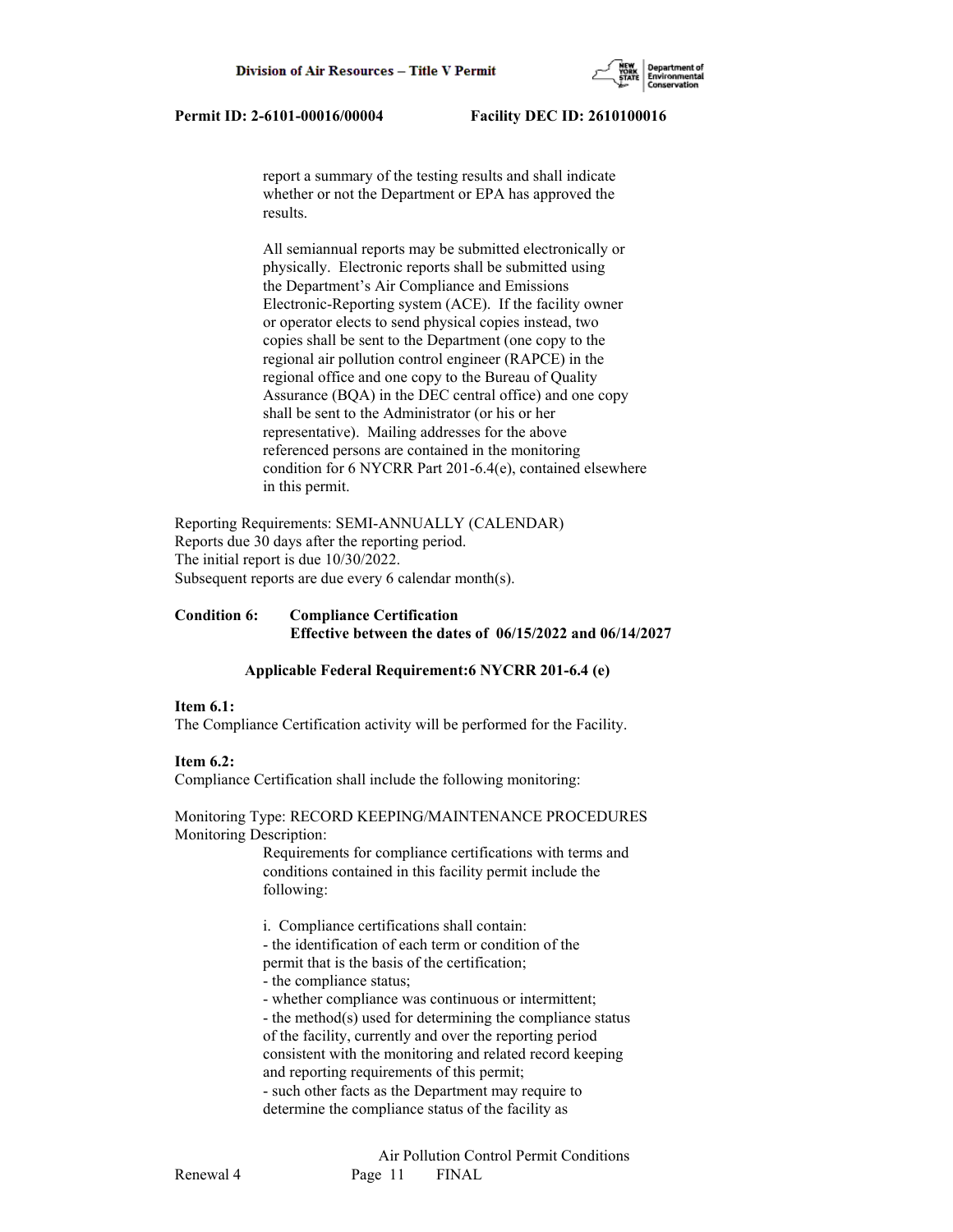specified in any special permit terms or conditions; and

 - such additional requirements as may be specified elsewhere in this permit related to compliance certification.

 ii. The responsible official must include in the annual certification report all terms and conditions contained in this permit which are identified as being subject to certification, including emission limitations, standards, or work practices. That is, the provisions labeled herein as "Compliance Certification" are not the only provisions of this permit for which an annual certification is required.

 iii. Compliance certifications shall be submitted annually. Certification reports are due 30 days after the anniversary date of four consecutive calendar quarters. The first report is due 30 days after the calendar quarter that occurs just prior to the permit anniversary date, unless another quarter has been acceptable by the Department.

 iv. All annual compliance certifications may be submitted electronically or physically. Electronic reports shall be submitted using the Department's Air Compliance and Emissions Electronic-Reporting system (ACE). If the facility owner or operator elects to send physical copies instead, two copies shall be sent to the Department (one copy to the regional air pollution control engineer (RAPCE) in the regional office and one copy to the Bureau of Quality Assurance (BQA) in the DEC central office) and one copy shall be sent to the Administrator (or his or her representative). The mailing addresses for the above referenced persons are:

 Chief – Air Compliance Branch USEPA Region 2 DECA/ACB 290 Broadway, 21st Floor New York, NY 10007

The address for the RAPCE is as follows:

 Regional Air Pollution Control Engineer Hunters Point Plaza 47-40 21st Street Long Island City, NY 11101-5407

The address for the BQA is as follows:

**NYSDEC** Bureau of Quality Assurance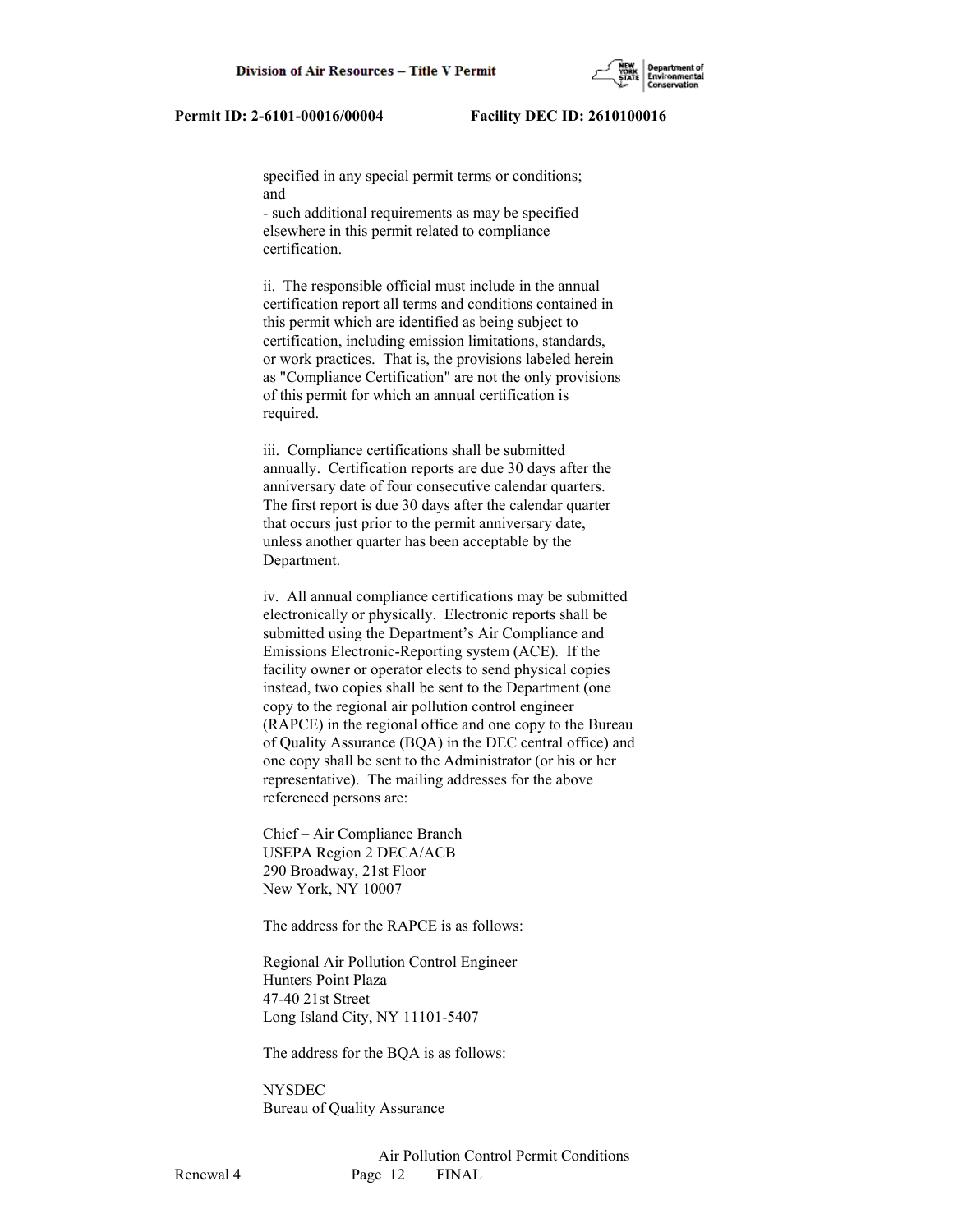

# 625 Broadway Albany, NY 12233-3258

Monitoring Frequency: ANNUALLY Reporting Requirements: ANNUALLY (CALENDAR) Reports due 30 days after the reporting period. The initial report is due 4/30/2023. Subsequent reports are due on the same day each year

# **Condition 7: Compliance Certification Effective between the dates of 06/15/2022 and 06/14/2027**

# **Applicable Federal Requirement:6 NYCRR 202-2.1**

# **Item 7.1:**

The Compliance Certification activity will be performed for the Facility.

# **Item 7.2:**

Compliance Certification shall include the following monitoring:

Monitoring Type: RECORD KEEPING/MAINTENANCE PROCEDURES Monitoring Description:

> Emission statements shall be submitted on or before April 15th each year for emissions of the previous calendar year. Statements are to be mailed to: New York State Department of Environmental Conservation, Division of Air Resources, Bureau of Air Quality Planning, 625 Broadway, Albany NY 12233-3251

Monitoring Frequency: ANNUALLY Reporting Requirements: ANNUALLY (CALENDAR) Reports due 0 days after the reporting period. The initial report is due 4/15/2023. Subsequent reports are due every 12 calendar month(s).

# **Condition 8: Recordkeeping requirements Effective between the dates of 06/15/2022 and 06/14/2027**

# **Applicable Federal Requirement:6 NYCRR 202-2.5**

### **Item 8.1:**

(a) The following records shall be maintained for at least five years:

(1) a copy of each emission statement submitted to the department; and

(2) records indicating how the information submitted in the emission statement was determined, including any calculations, data, measurements, and estimates used.

(b) These records shall be made available at the facility to the representatives of the department upon request during normal business hours.

# **Condition 9: Open Fires - Prohibitions**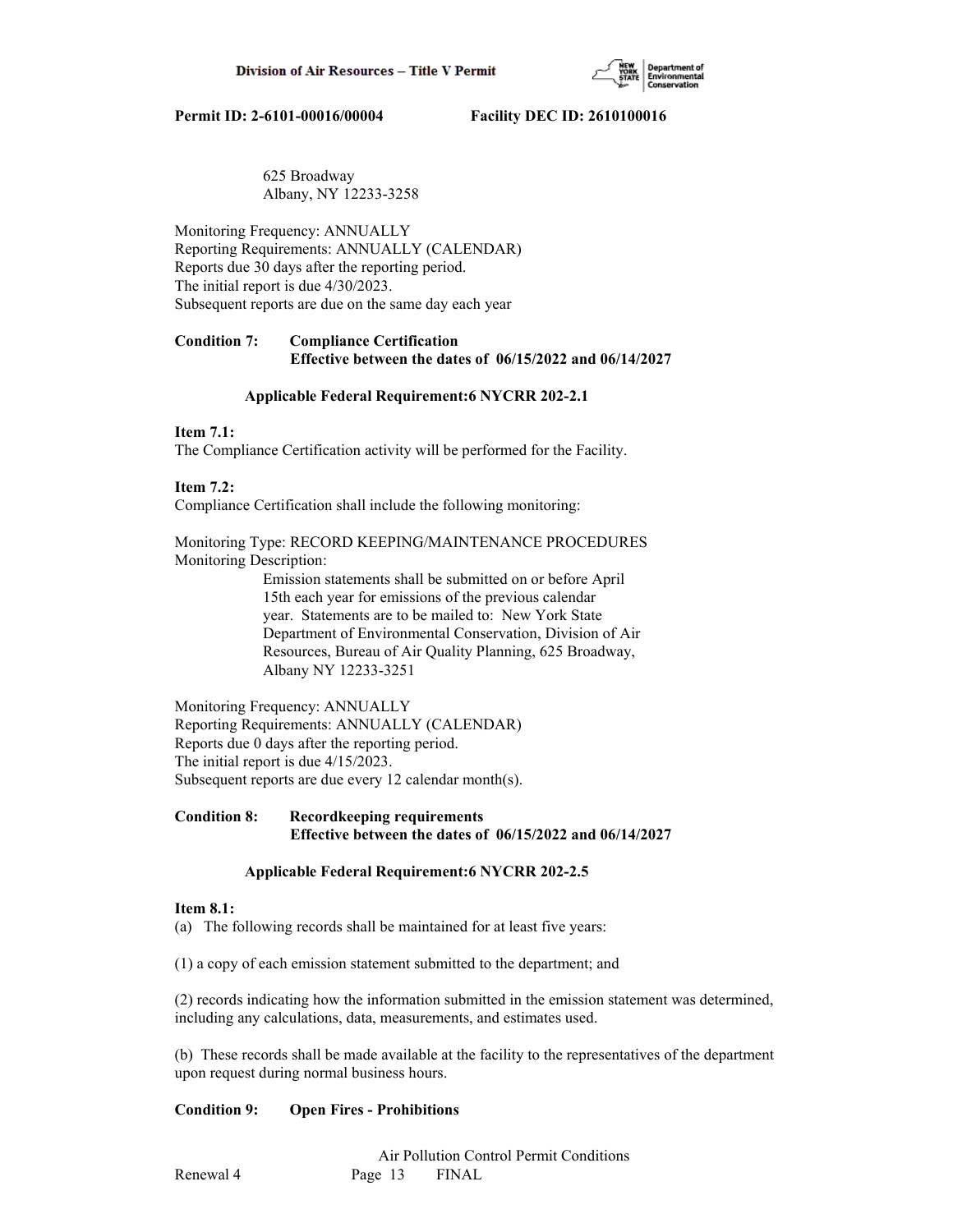

### **Effective between the dates of 06/15/2022 and 06/14/2027**

### **Applicable Federal Requirement:6 NYCRR 215.2**

### **Item 9.1:**

Except as allowed by Title 6 NYCRR Section 215.3, no person shall burn, cause, suffer, allow or permit the burning of any materials in an open fire.

### **Item 9.2**

Per Section 215.3, burning in an open fire, provided it is not contrary to other law or regulation, will be allowed as follows:

(a) On-site burning in any town with a total population less than 20,000 of downed limbs and branches (including branches with attached leaves or needles) less than six inches in diameter and eight feet in length between May 15th and the following March 15th. For the purposes of this subdivision, the total population of a town shall include the population of any village or portion thereof located within the town. However, this subdivision shall not be construed to allow burning within any village.

(b) Barbecue grills, maple sugar arches and similar outdoor cooking devices when actually used for cooking or processing food.

(c) Small fires used for cooking and camp fires provided that only charcoal or untreated wood is used as fuel and the fire is not left unattended until extinguished.

(d) On-site burning of agricultural wastes as part of a valid agricultural operation on contiguous agricultural lands larger than five acres actively devoted to agricultural or horticultural use,

provided such waste is actually grown or generated on those lands and such waste is capable of being fully burned within a 24-hour period.

(e) The use of liquid petroleum fueled smudge pots to prevent frost damage to crops.

(f) Ceremonial or celebratory bonfires where not otherwise prohibited by law, provided that only untreated wood or other agricultural products are used as fuel and the fire is not left unattended until extinguished.

(g) Small fires that are used to dispose of a flag or religious item, and small fires or other smoke producing process where not otherwise prohibited by law that are used in connection with a religious ceremony.

(h) Burning on an emergency basis of explosive or other dangerous or contraband materials by police or other public safety organization.

(i) Prescribed burns performed according to Part 194 of this Title.

(j) Fire training, including firefighting, fire rescue, and fire/arson investigation training, performed under applicable rules and guidelines of the New York State Department of State's Office of Fire Prevention and Control. For fire training performed on acquired structures, the structures must be emptied and stripped of any material that is toxic, hazardous or likely to emit toxic smoke (such as asbestos, asphalt shingles and vinyl siding or other vinyl products) prior to burning and must be at least 300 feet from other occupied structures. No more than one structure per lot or within a 300 foot radius (whichever is bigger) may be burned in a training exercise.

(k) Individual open fires as approved by the Director of the Division of Air Resources as may be required in response to an outbreak of a plant or animal disease upon request by the commissioner of the Department of Agriculture and Markets, or for the destruction of invasive plant and insect species.

(l) Individual open fires that are otherwise authorized under the environmental conservation law, or by rule or regulation of the Department.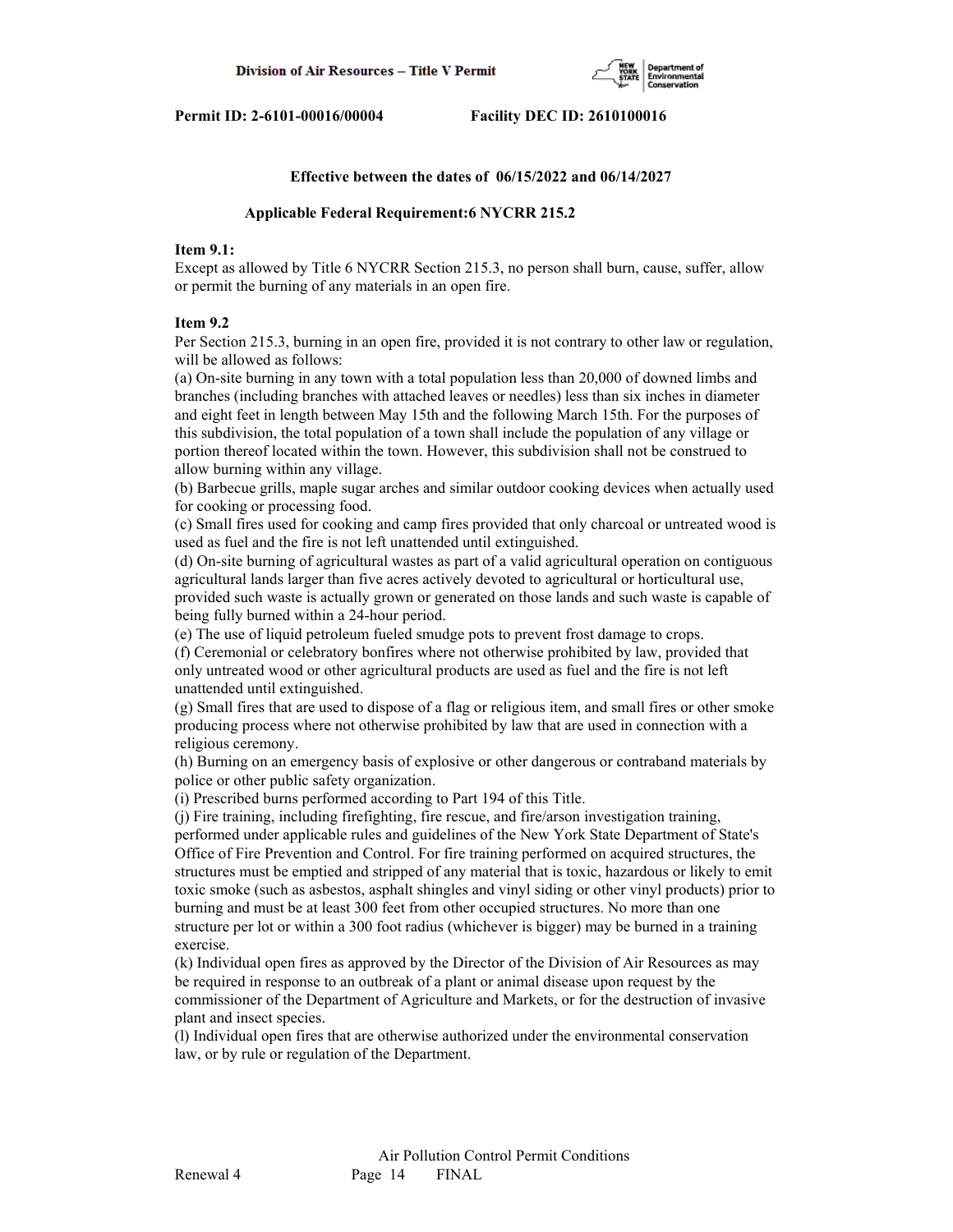

# **MANDATORY FEDERALLY ENFORCEABLE PERMIT CONDITIONS SUBJECT TO ANNUAL CERTIFICATIONS ONLY IF APPLICABLE**

 **The following federally enforceable permit conditions are mandatory for all Title V permits and are subject to annual compliance certification requirements only if effectuated during the reporting period. [NOTE: The corresponding annual compliance certification for those conditions not effectuated during the reporting period shall be specified as "not applicable".]**

**Condition 10: Maintenance of Equipment Effective between the dates of 06/15/2022 and 06/14/2027**

 **Applicable Federal Requirement:6 NYCRR 200.7**

### **Item 10.1:**

Any person who owns or operates an air contamination source which is equipped with an emission control device shall operate such device and keep it in a satisfactory state of maintenance and repair in accordance with ordinary and necessary practices, standards and procedures, inclusive of manufacturer's specifications, required to operate such device effectively.

# **Condition 11: Recycling and Salvage Effective between the dates of 06/15/2022 and 06/14/2027**

### **Applicable Federal Requirement:6 NYCRR 201-1.7**

### **Item 11.1:**

Where practical, the owner or operator of an air contamination source shall recycle or salvage air contaminants collected in an air cleaning device according to the requirements of the ECL.

# **Condition 12: Prohibition of Reintroduction of Collected Contaminants to the air**

 **Effective between the dates of 06/15/2022 and 06/14/2027**

### **Applicable Federal Requirement:6 NYCRR 201-1.8**

### **Item 12.1:**

No person shall unnecessarily remove, handle or cause to be handled, collected air contaminants from an air cleaning device for recycling, salvage or disposal in a manner that would reintroduce them to the outdoor atmosphere.

# **Condition 13: Exempt Sources - Proof of Eligibility Effective between the dates of 06/15/2022 and 06/14/2027**

### **Applicable Federal Requirement:6 NYCRR 201-3.2 (a)**

# **Item 13.1:**

The owner or operator of an emission source or activity that is listed as being exempt may be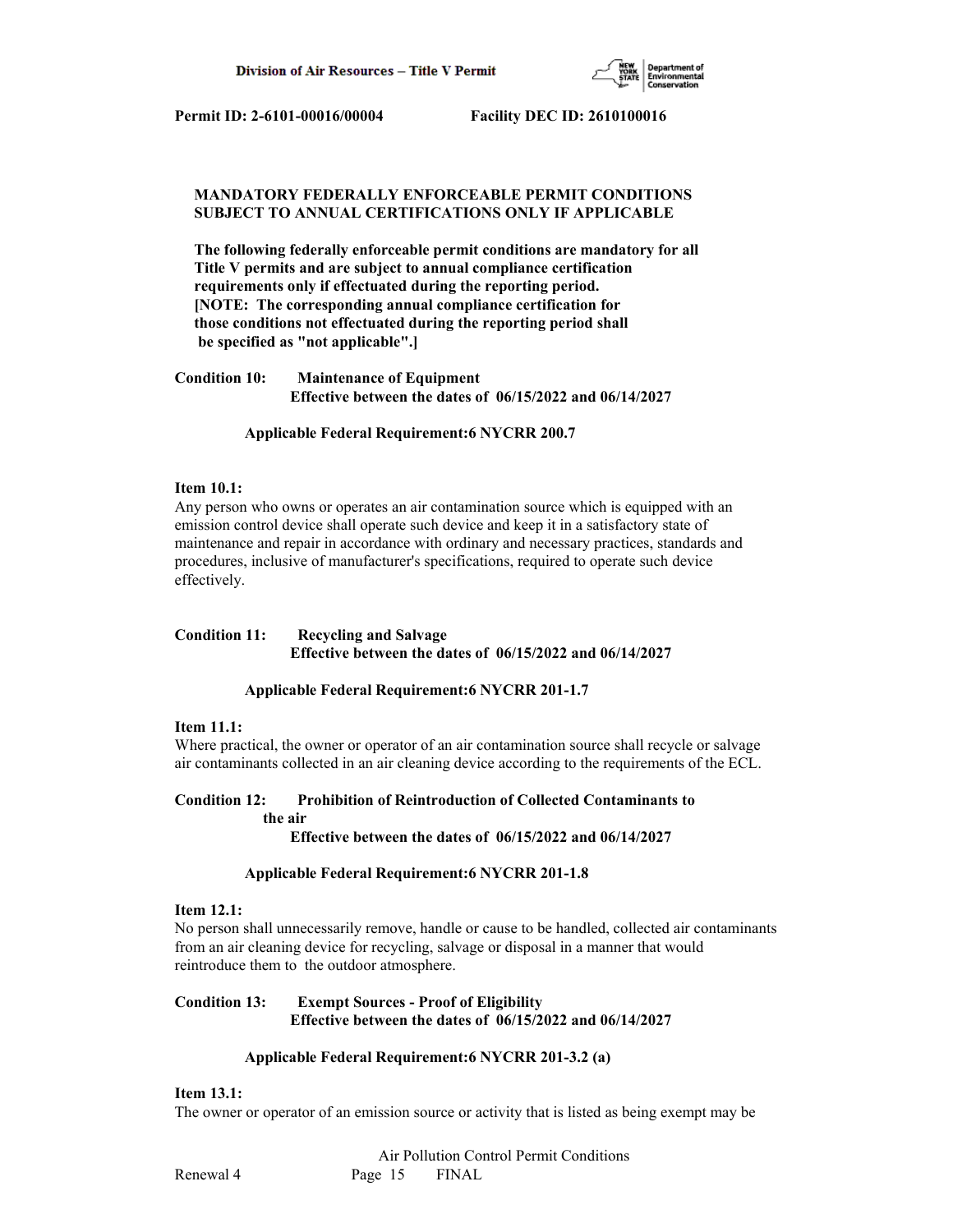

required to certify that it is operated within the specific criteria described in this Subpart. The owner or operator of any such emission source or activity must maintain all records necessary for demonstrating compliance with this Subpart on-site for a period of five years, and make them available to representatives of the department upon request.

# **Condition 14: Trivial Sources - Proof of Eligibility Effective between the dates of 06/15/2022 and 06/14/2027**

# **Applicable Federal Requirement:6 NYCRR 201-3.3 (a)**

# **Item 14.1:**

The owner or operator of an emission source or activity that is listed as being trivial in this Section may be required to certify that it is operated within the specific criteria described in this Subpart. The owner or operator of any such emission source or activity must maintain all required records on-site for a period of five years and make them available to representatives of the department upon request.

# **Condition 15: Requirement to Provide Information Effective between the dates of 06/15/2022 and 06/14/2027**

# **Applicable Federal Requirement:6 NYCRR 201-6.4 (a) (4)**

# **Item 15.1:**

The owner and/or operator shall furnish to the department, within a reasonable time, any information that the department may request in writing to determine whether cause exists for modifying, revoking and reissuing, or terminating the permit or to determine compliance with the permit. Upon request, the permittee shall also furnish to the department copies of records required to be kept by the permit or, for information claimed to be confidential, the permittee may furnish such records directly to the administrator along with a claim of confidentiality, if the administrator initiated the request for information or otherwise has need of it.

# **Condition 16: Right to Inspect Effective between the dates of 06/15/2022 and 06/14/2027**

### **Applicable Federal Requirement:6 NYCRR 201-6.4 (a) (8)**

### **Item 16.1:**

The department or an authorized representative shall be allowed upon presentation of credentials and other documents as may be required by law to:

(i) enter upon the permittee's premises where a facility subject to the permitting requirements of this Subpart is located or emissions-related activity is conducted, or where records must be kept under the conditions of the permit;

(ii) have access to and copy, at reasonable times, any records that must be kept under the conditions of the permit;

(iii) inspect at reasonable times any emission sources, equipment (including monitoring and air pollution control equipment), practices, and operations regulated or required under the permit; and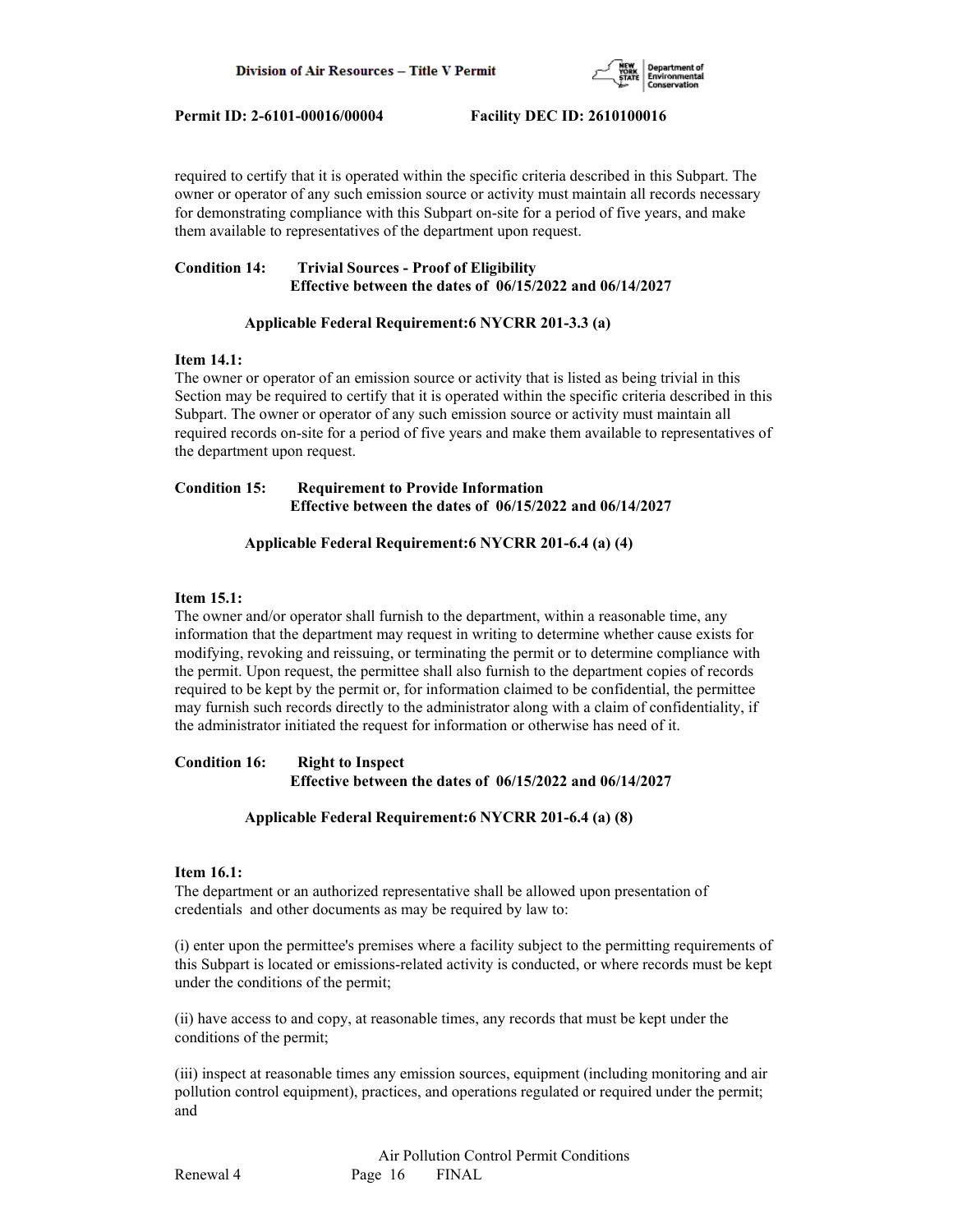

(iv) sample or monitor at reasonable times substances or parameters for the purpose of assuring compliance with the permit or applicable requirements.

# **Condition 17: Required Emissions Tests Effective between the dates of 06/15/2022 and 06/14/2027**

### **Applicable Federal Requirement:6 NYCRR 202-1.1**

### **Item 17.1:**

For the purpose of ascertaining compliance or non-compliance with any air pollution control code, rule or regulation, the commissioner may require the person who owns such air contamination source to submit an acceptable report of measured emissions within a stated time.

# **Condition 18: Accidental release provisions. Effective between the dates of 06/15/2022 and 06/14/2027**

# **Applicable Federal Requirement:40 CFR Part 68**

# **Item 18.1:**

If a chemical is listed in Tables 1,2,3 or 4 of 40 CFR §68.130 is present in a process in quantities greater than the threshold quantity listed in Tables 1,2,3 or 4, the following requirements will apply:

a) The owner or operator shall comply with the provisions of 40 CFR Part 68 and;

b) The owner or operator shall submit at the time of permit issuance (if not previously submitted) one of the following, if such quantities are present:

1) A compliance schedule for meeting the requirements of 40 CFR Part 68 by the date provided in 40 CFR §68.10(a) or,

2) A certification statement that the source is in compliance with all requirements of 40 CFR Part 68, including the registration and submission of the Risk Management Plan. Information should be submitted to:

Risk Management Plan Reporting Center C/O CSC 8400 Corporate Dr Carrollton, Md. 20785

# **Condition 19: Recycling and Emissions Reduction Effective between the dates of 06/15/2022 and 06/14/2027**

### **Applicable Federal Requirement:40CFR 82, Subpart F**

### **Item 19.1:**

The permittee shall comply with all applicable provisions of 40 CFR Part 82.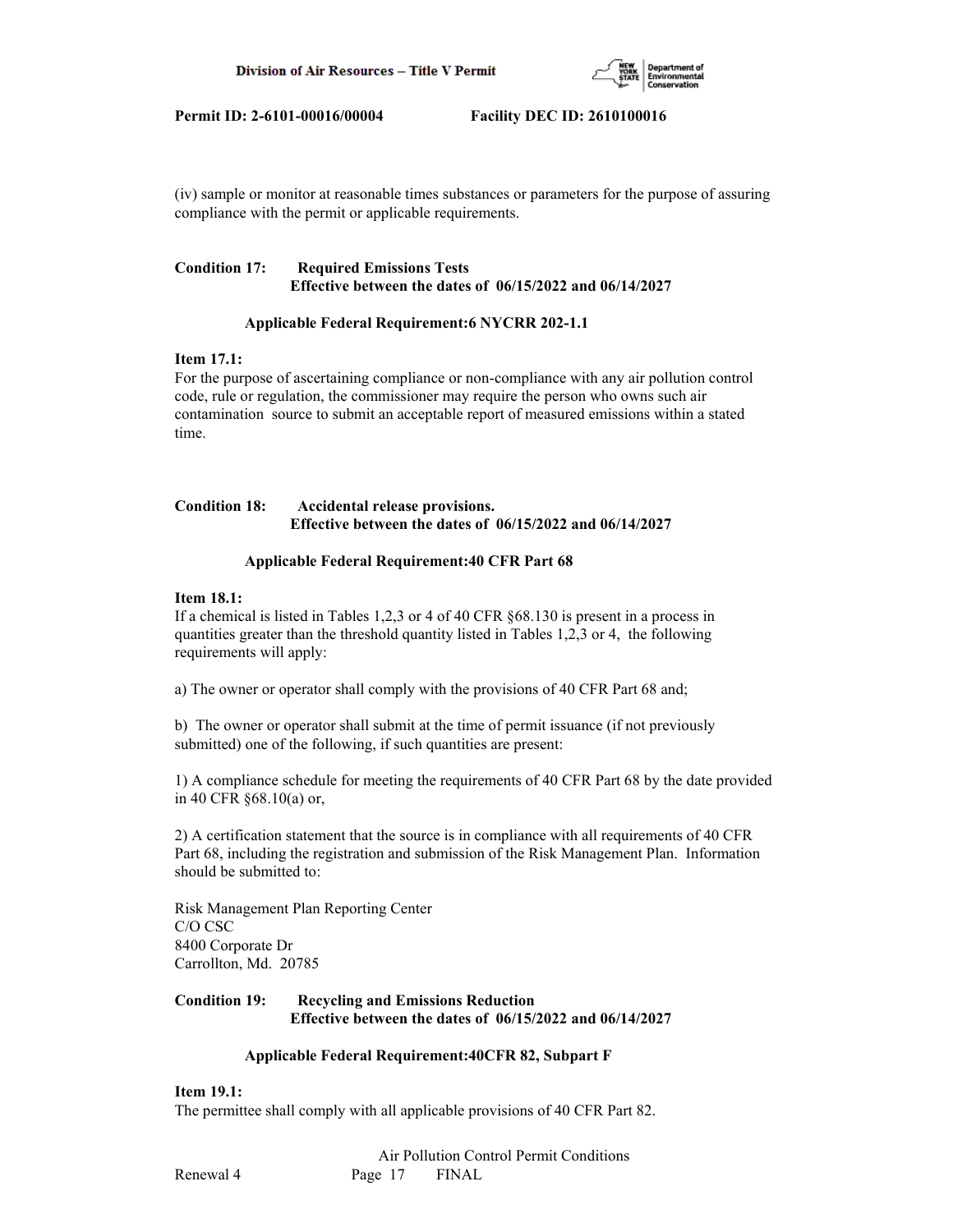

 **The following conditions are subject to annual compliance certification requirements for Title V permits only.**

# **Condition 20: Emission Unit Definition Effective between the dates of 06/15/2022 and 06/14/2027**

### **Applicable Federal Requirement:6 NYCRR Subpart 201-6**

### **Item 20.1:**

The facility is authorized to perform regulated processes under this permit for: Emission Unit: 0-00CFI Emission Unit Description: Emission Unit 0-00CFI consists of two (2) Central Impression Cylinder (CIC) flexographic printing presses that are used to print on polyethylene substrate. Each

 printing press is 50 inches and the emissions from each printing press (Emission Sources (0000P6 & 000P7) are ducted/directed commonly to a gas-fired catalytic oxidizer(Emission Control 00008) to destroy the VOC during the period from March 1 to October 31 yearly (ozone season - Process P01), operating under a seasonal variance from using the catalytic oxidizer between November 1 and February 28. The catalytic oxidizer is not operated during the remaining part of the year (November 1 to February 28) as per a variance granted under 6 NYCRR Part 234.3(h). When the catalytic oxidizer is not being used between November 1 and February 28 yearly (non-ozone season - Process P02), the emissions from each press (the same two presses) are bypassing the catalytic oxidizer and are individually vented through individual emission points directly to the atmosphere.

 The two (2) flexographic printing presses and the Regenerative Thermal Oxidizer in Emission Unit 0-00CFI at this facility are:

 P6 - Uteco Onyx 2687 Press, 8-color (Emission Source 000P6) with corresponding Emission Point 00006 ,

 P7 - Uteco Onyx 2295 Press, 8-color (Emission Source 000P7) with corresponding Emission Point 00007, and

 RTO - 25,000 CFM ANGUIL ENV. SYSTEMS Model 250 RTO (Emission Control00008) with corresponding Emission Point 00008.

Building(s): MAIN/ROOF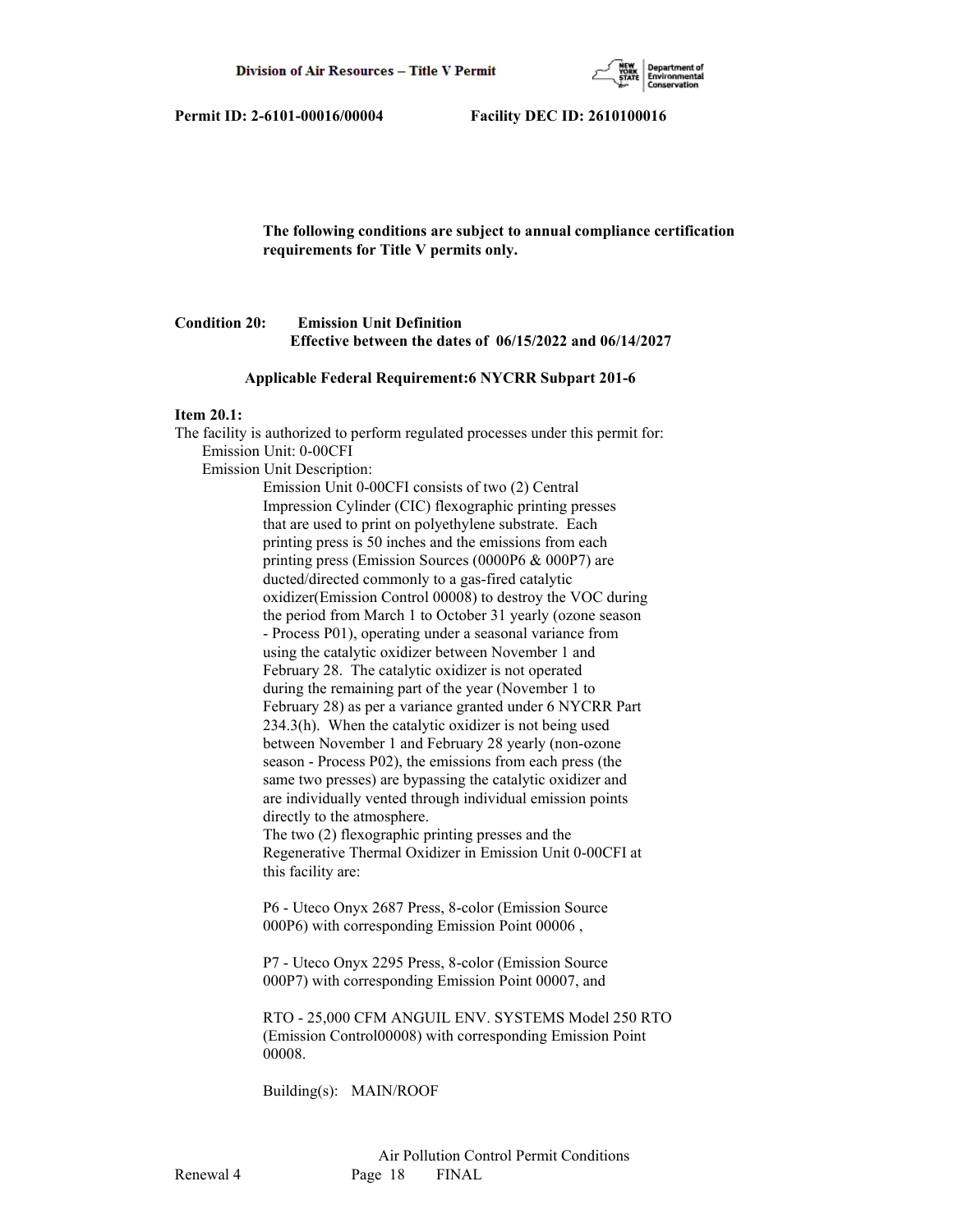

# **Condition 21: Progress Reports Due Semiannually Effective between the dates of 06/15/2022 and 06/14/2027**

# **Applicable Federal Requirement:6 NYCRR 201-6.4 (d) (4)**

# **Item 21.1:**

Progress reports consistent with an applicable schedule of compliance are to be submitted at least semiannually, or at a more frequent period if specified in the applicable requirement or by the department. Such progress reports shall contain the following:

(i) dates for achieving the activities, milestones, or compliance required in the schedule of compliance, and dates when such activities, milestones or compliance were achieved; and

(ii) an explanation of why any dates in the schedule of compliance were not or will not be met, and any preventive or corrective measures adopted.

# **Condition 22: Operational Flexibility Effective between the dates of 06/15/2022 and 06/14/2027**

# **Applicable Federal Requirement:6 NYCRR 201-6.4 (f)**

### **Item 22.1:**

A permit modification is not required for changes that are provided for in the permit. Such changes include approved alternate operating scenarios and changes that have been submitted and approved pursuant to an established operational flexibility protocol and the requirements of this section. Each such change cannot be a modification under any provision of Title I of the Clean Air Act or exceed, or cause the facility to exceed, an emissions cap or limitation in the permit. The facility owner or operator must incorporate all changes into any compliance certifications, record keeping, and/or reporting required by the permit.

# **Condition 23: Non Applicable requirements Effective between the dates of 06/15/2022 and 06/14/2027**

### **Applicable Federal Requirement:6 NYCRR 201-6.4 (g)**

# **Item 23.1:**

This section contains a summary of those requirements that have been specifically identified as being not applicable to this facility and/or emission units, emission points, processes and/or emission sources within this facility. The summary also includes a justification for classifying any such requirements as non-applicable.

> 6 NYCRR Part 212 Reason: Part 212 for Processes P01 and P02:

 Part 212 is not applicable to this graphic arts facility for Processes P01 & P02 because none of the VOCs emitted by this facility were given an "A" rating. So, Part 212.1-4 (p) applies for the exception to Part 234.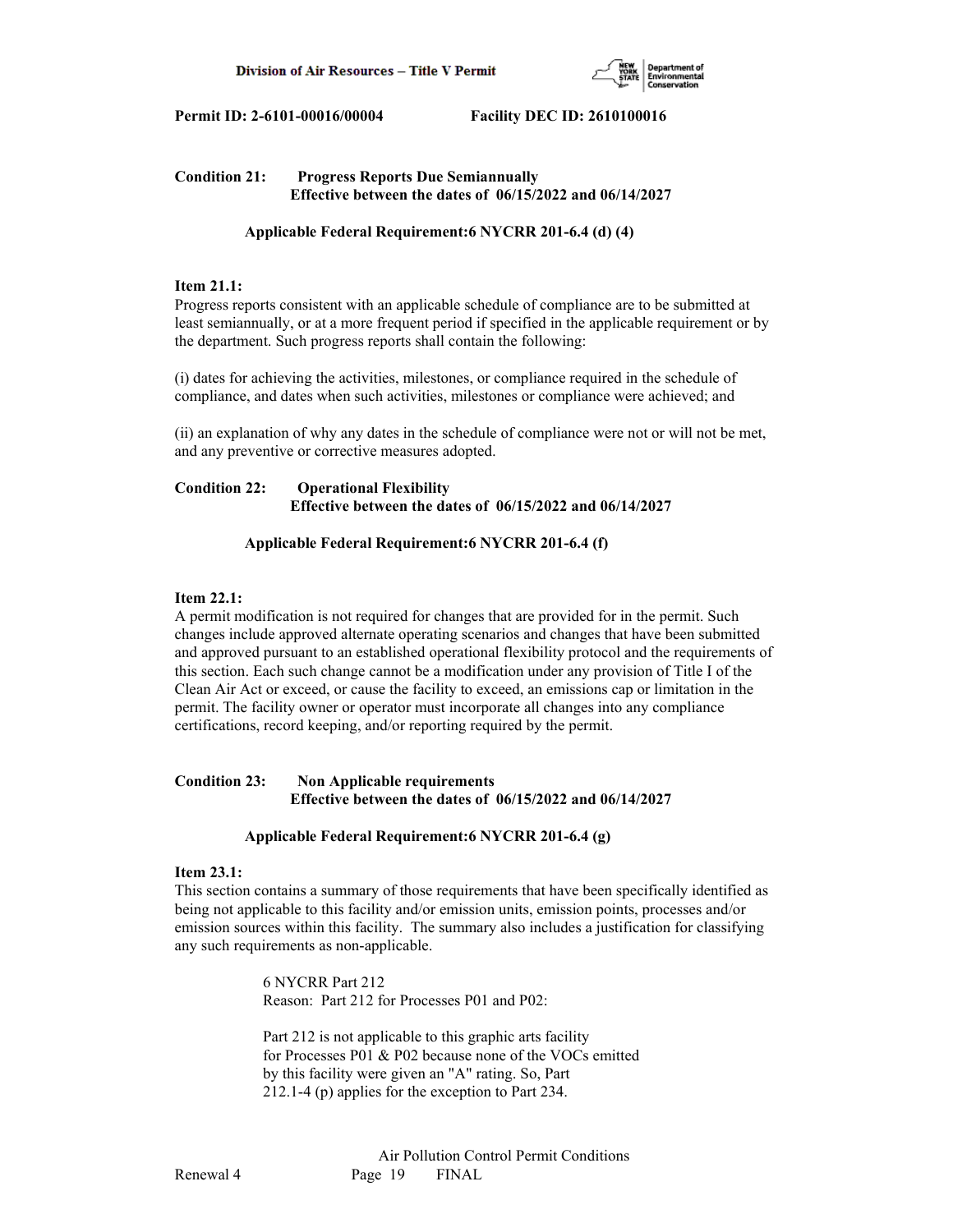

# **Condition 24: Facility Permissible Emissions Effective between the dates of 06/15/2022 and 06/14/2027**

# **Applicable Federal Requirement:6 NYCRR Subpart 201-7**

### **Item 24.1:**

The sum of emissions from the emission units specified in this permit shall not equal or exceed the following Potential To Emit (PTE) rate for each regulated contaminant:

> CAS No: 0NY998-00-0 PTE: 226,620 pounds per year Name: VOC

# **Condition 25: Capping Monitoring Condition Effective between the dates of 06/15/2022 and 06/14/2027**

### **Applicable Federal Requirement:6 NYCRR Subpart 201-7**

### **Item 25.1:**

Under the authority of 6 NYCRR Part 201-7, this condition contains an emission cap for the purpose of limiting emissions from the facility, emission unit or process to avoid being subject to the following applicable requirement(s) that the facility, emission unit or process would otherwise be subject to:

6 NYCRR Subpart 231-2

### **Item 25.2:**

Operation of this facility shall take place in accordance with the approved criteria, emission limits, terms, conditions and standards in this permit.

### **Item 25.3:**

The owner or operator of the permitted facility must maintain all required records on-site for a period of five years and make them available to representatives of the Department upon request. Department representatives must be granted access to any facility regulated by this Subpart, during normal operating hours, for the purpose of determining compliance with this and any other state and federal air pollution control requirements, regulations or law.

### **Item 25.4:**

On an annual basis, unless otherwise specified below, beginning one year after the granting of an emissions cap, the responsible official shall provide a certification to the Department that the facility has operated all emission units within the limits imposed by the emission cap. This certification shall include a brief summary of the emissions subject to the cap for that time period and a comparison to the threshold levels that would require compliance with an applicable requirement.

### **Item 25.5:**

The emission of pollutants that exceed the applicability thresholds for an applicable requirement, for which the facility has obtained an emissions cap, constitutes a violation of Part 201 and of the Act.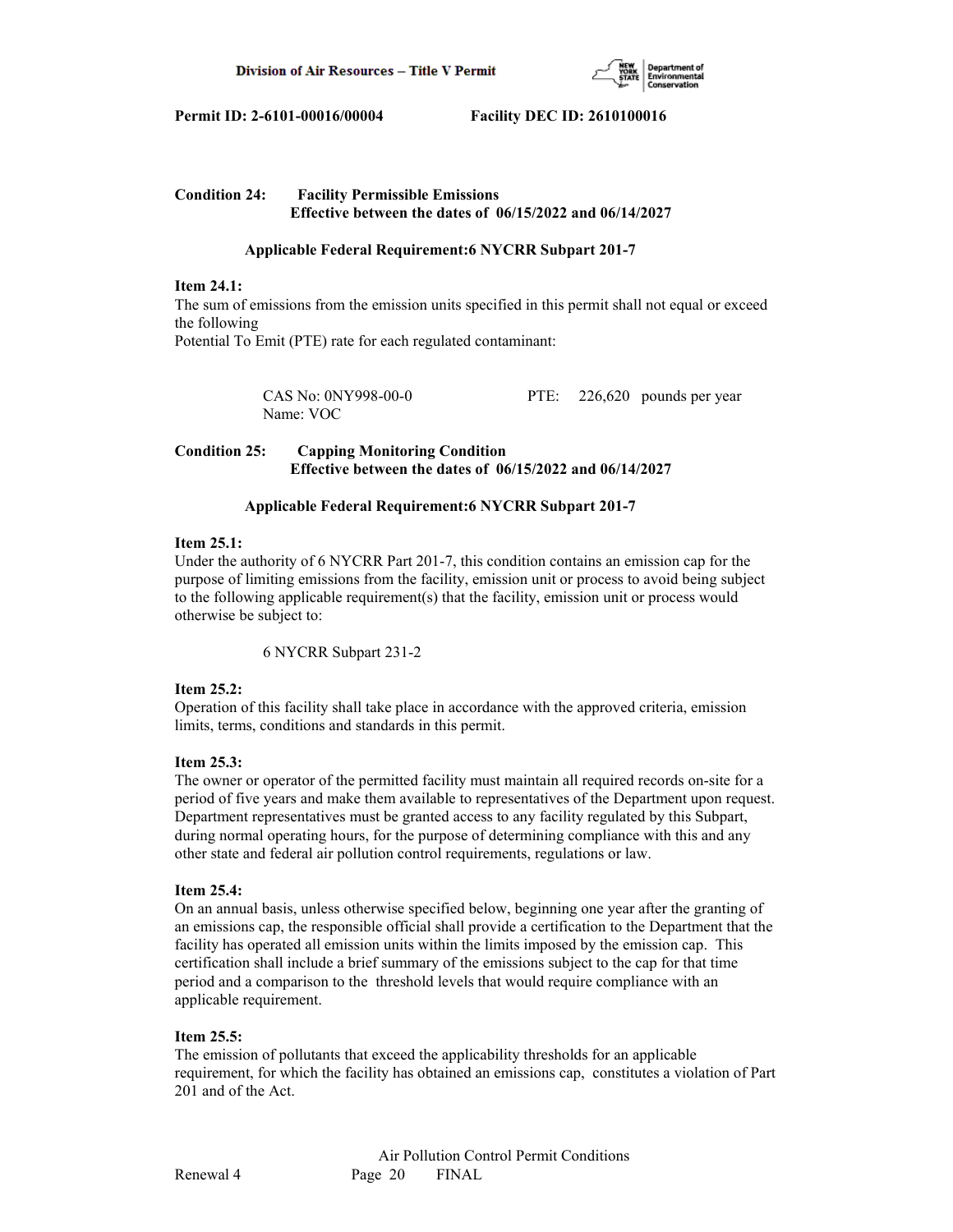

### **Item 25.6:**

The Compliance Certification activity will be performed for the Facility.

 Regulated Contaminant(s): CAS No: 0NY998-00-0 VOC

### **Item 25.7:**

Compliance Certification shall include the following monitoring:

# Capping: Yes Monitoring Type: MONITORING OF PROCESS OR CONTROL DEVICE PARAMETERS AS SURROGATE

Monitoring Description:

 The sum of emissions from the emission units specified in this permit shall not equal or exceed the following.

 The Total VOCs per year shall not exceed 226,620 pounds/year or 113.31 tons per year.

 To demonstrate compliance, the facility is to record and keep ink and solvent purchases and/or usage records of all inks and solvents used monthly on a computer spread sheet, and perform a monthly and rolling 12-month total VOC calculations to demonstrate compliance with the 226,620 pounds/year or 113.31 tons per year limit.

 The facility shall maintain the following records for each ink, cleaning solvent, and other VOC used in the printing process, on a monthly and yearly basis:

 1. The brand and product name or code for the inks, thinners and solvents and any other material containing VOC.

 2. The quantity of the inks, thinners and solvents and any other material containing VOC used during the calendar month and year.

 3. The VOC content of the inks, thinners and solvents and any other material containing VOC.

 In addition, copies of all purchase orders, invoices, and other documents for supplies and equipment that are used to support the monthly and the yearly log are to be kept on site. As specified in 6NYCRR Part 201-6.5(c)(3), NAP Industries, Inc. is required to include a statement in the semiannual report whether the monitoring and/or recordkeeping was performed as required or requested and a listing of instances of deviations from these requirements.

 The facility should record the amount of VOC used and the emissions of VOC (taking into account the destruction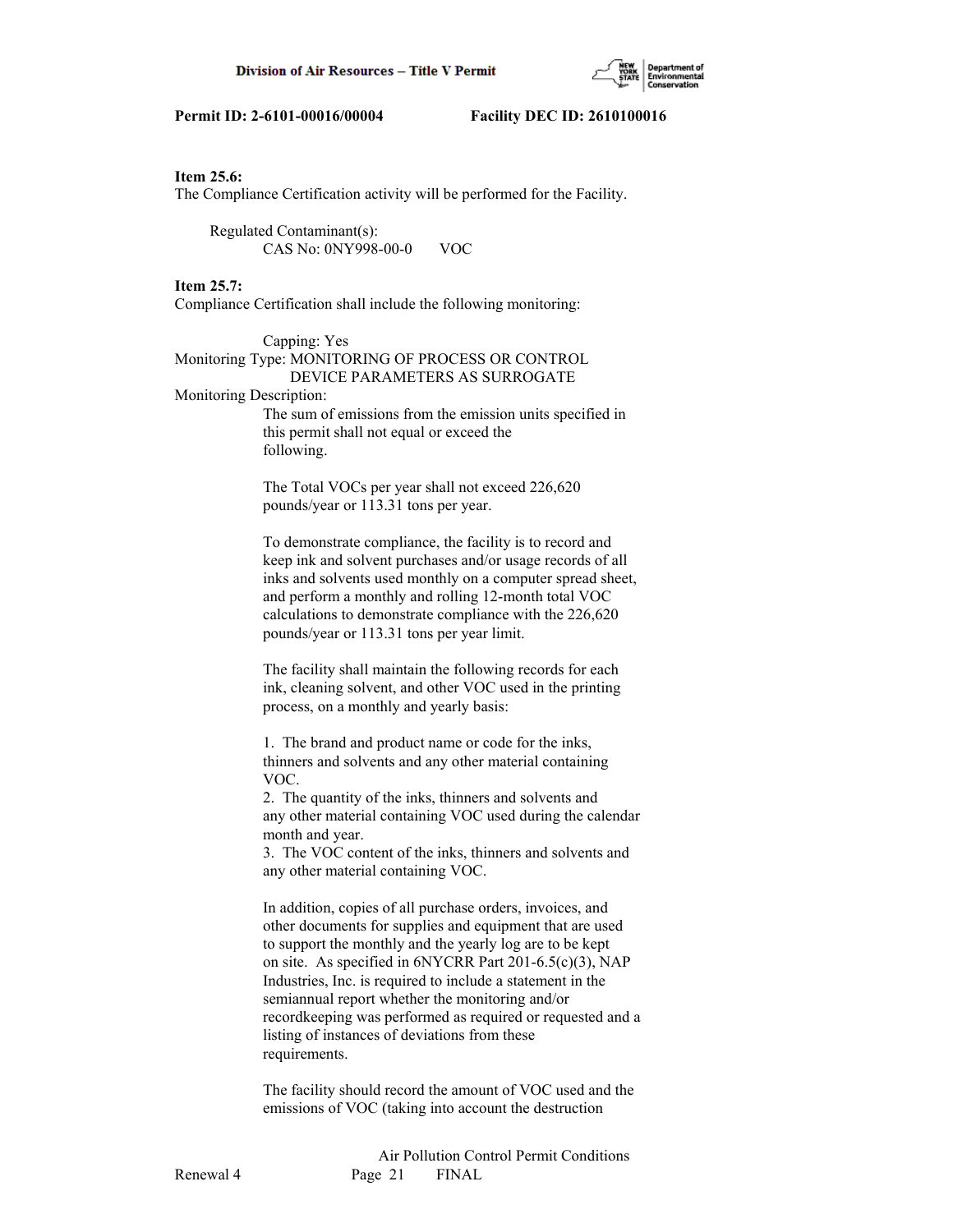efficiency of the catalytic oxidizer) during the seasonal variance period and during the non- seasonal variance period. The VOC emissions can be calculated using the two following formulas:

 During the seasonal variance period, when the catalytic oxidizer is not operational (Process P02), from November 1 through February 28):

Monthly VOC usage = the summation of [the  $\%$  by weight of VOC in each product used X the amount used of each product containing VOC]

 During the non- seasonal variance period, when the catalytic oxidizer is operational (Process P01), March 1 through October 31):

Monthly VOC usage  $=$  the summation of [the % by weight of VOC in each product used X the amount used of each product containing VOC  $\bar{X}$  [100 - % of the catalytic oxidizer's destruction efficiency/100]

 An overall catalytic oxidizer's destruction efficiency of 90% for this facility shall be used for purposes of calculating HAPs and VOC emission when the control system is operating.

 The facility will demonsttare compliance with the 113.31 tons per year VOCs cap by keeping monthly records of all VOCs used. The facility must keep records for a minimum of five years.

Parameter Monitored: VOC

Upper Permit Limit: 226620 pounds per year Monitoring Frequency: MONTHLY Averaging Method: ANNUAL MAXIMUM ROLLED MONTHLY Reporting Requirements: SEMI-ANNUALLY (CALENDAR) Reports due 30 days after the reporting period. The initial report is due 10/30/2022. Subsequent reports are due every 6 calendar month(s).

# **Condition 26: Compliance Certification Effective between the dates of 06/15/2022 and 06/14/2027**

### **Applicable Federal Requirement:6 NYCRR 202-2.1**

### **Item 26.1:**

The Compliance Certification activity will be performed for the facility: The Compliance Certification applies to:

| Emission Unit: 0-00CFI | Emission Point: 00008  |
|------------------------|------------------------|
| Process: P01           | Emission Source: 00008 |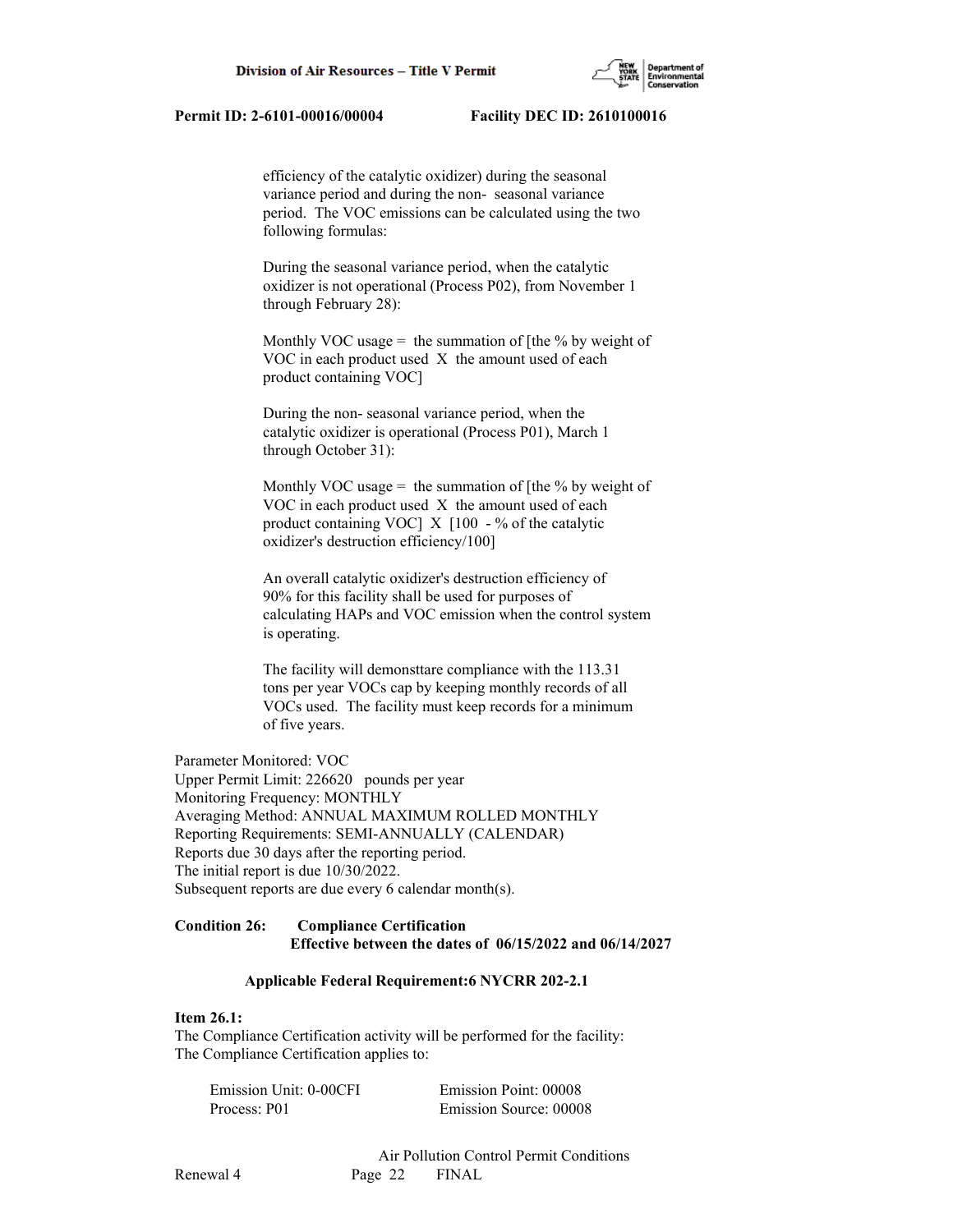

| Emission Unit: 0-00CFI | Emission Point: 00006  |
|------------------------|------------------------|
| Process: P01           | Emission Source: 000P6 |
|                        |                        |
| Emission Unit: 0-00CFI | Emission Point: 00007  |
| Process: P01           | Emission Source: 000P7 |

### **Item 26.2:**

Compliance Certification shall include the following monitoring:

Monitoring Type: RECORD KEEPING/MAINTENANCE PROCEDURES Monitoring Description:

> To maintain 100 % capture efficiency, NAP Industries shall operate the Permanent Total Enclosure criteria outlined in 40 CFR 51, Appendix M. Method 24, at any time any printing press is operating.

This can be achieved or met by:

 1. having the face velocity (FV) of air through all NDO's (natural draft opening) shall be at least 200 ft/min. The direction of all air flow through all NDO's shall be in the encolure measuring the FV (face velocity), or

 2. having the process room be enclosed and under negative static pressure relative to the rest of the building, adequate to prevent the uncontrolled release of air prom the process room during all weather conditions. Negative pressure will be monitored via a differential pressure transmitter, or other technology acceptable to the Department, which will activate the sound of an alarm to alert nearby workers to remind them to close the door, and alert the facility's operator in the control room each time the negative pressure is compromised.

Reference Test Method: 40 CFR 51, Appendix M, Method 204 Monitoring Frequency: AS REQUIRED - SEE PERMIT MONITORING DESCRIPTION Reporting Requirements: ANNUALLY (CALENDAR) Reports due 30 days after the reporting period. The initial report is due 4/15/2023. Subsequent reports are due every 12 calendar month(s).

# **Condition 27: Visible Emissions Limited**

# **Effective between the dates of 06/15/2022 and 06/14/2027**

### **Applicable Federal Requirement:6 NYCRR 211.2**

### **Item 27.1:**

Except as permitted by a specific part of this Subchapter and for open fires for which a restricted burning permit has been issued, no person shall cause or allow any air contamination source to emit any material having an opacity equal to or greater than 20 percent (six minute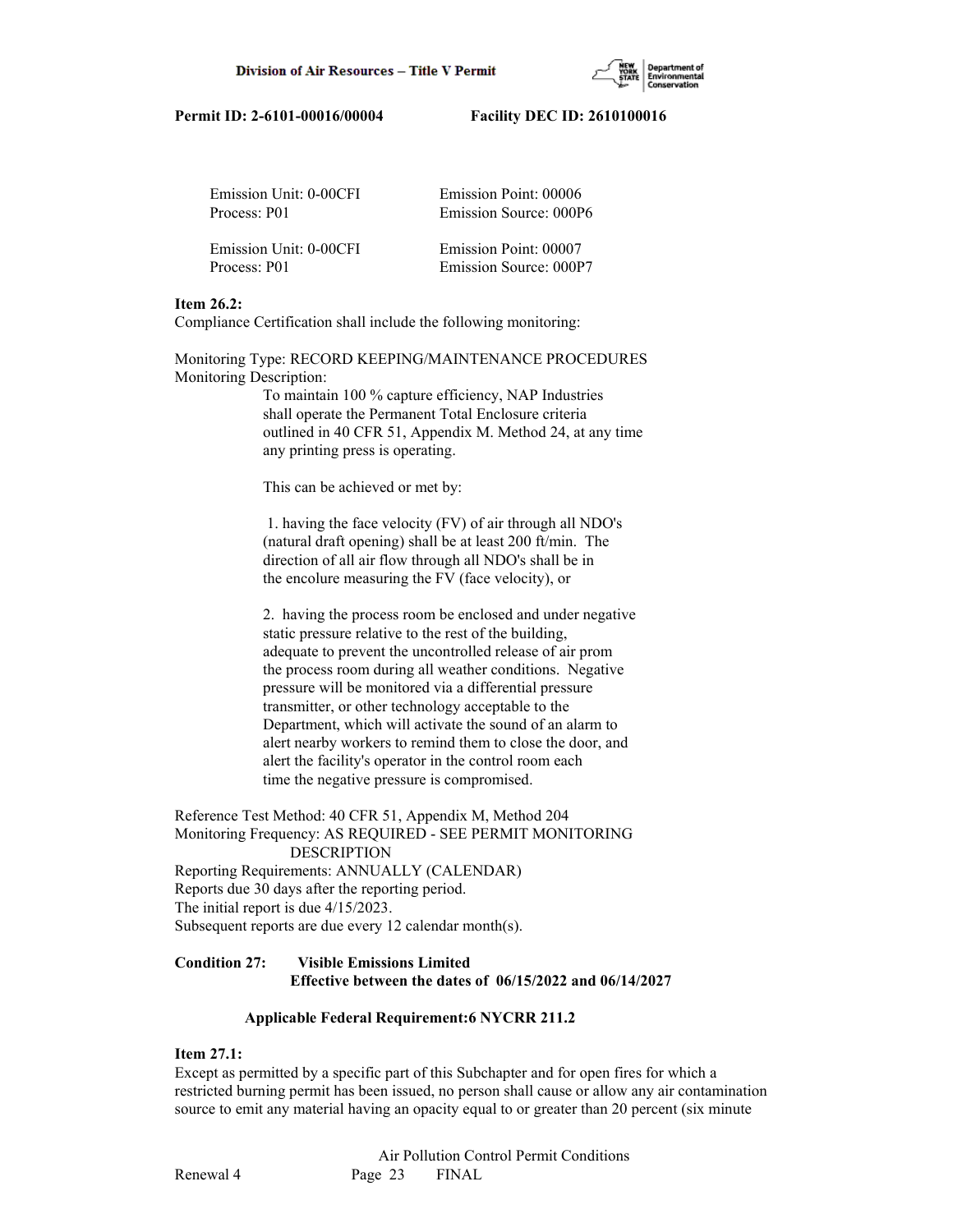

average) except for one continuous six-minute period per hour of not more than 57 percent opacity.

**Condition 28: Once in, always in Effective between the dates of 06/15/2022 and 06/14/2027**

# **Applicable Federal Requirement:6 NYCRR 234.1 (c)**

### **Item 28.1:**

A printing process that is subject to the provisions of Part 234 will remain subject to these provisions even if the emission of VOC from the facility or printing press later falls below the applicability criteria.

# **Condition 29: Compliance Certification Effective between the dates of 06/15/2022 and 06/14/2027**

# **Applicable Federal Requirement:6 NYCRR 234.3 (h)**

# **Item 29.1:**

The Compliance Certification activity will be performed for the Facility.

### **Item 29.2:**

Compliance Certification shall include the following monitoring:

# Monitoring Type: RECORD KEEPING/MAINTENANCE PROCEDURES Monitoring Description:

 The facility may shut down the natural gas fired afterburners, used to control emissions from printing processes subject to this Part, from November 1st through February 28th for the purposes of natural gas conservation. This does not excuse the facility from adhering to other emission limits included in this permit. The afterburners shall be returned to service (a) in order to ensure compliance with other permitted emission limits or (b) if the Department makes a determination that air quality is jeopardized.

### Monitoring Frequency: AS REQUIRED - SEE PERMIT MONITORING DESCRIPTION

Reporting Requirements: SEMI-ANNUALLY (CALENDAR) Reports due 30 days after the reporting period. The initial report is due 10/30/2022. Subsequent reports are due every 6 calendar month(s).

# **Condition 30: Compliance Certification Effective between the dates of 06/15/2022 and 06/14/2027**

# **Applicable Federal Requirement:6 NYCRR 234.4 (a)**

**Item 30.1:**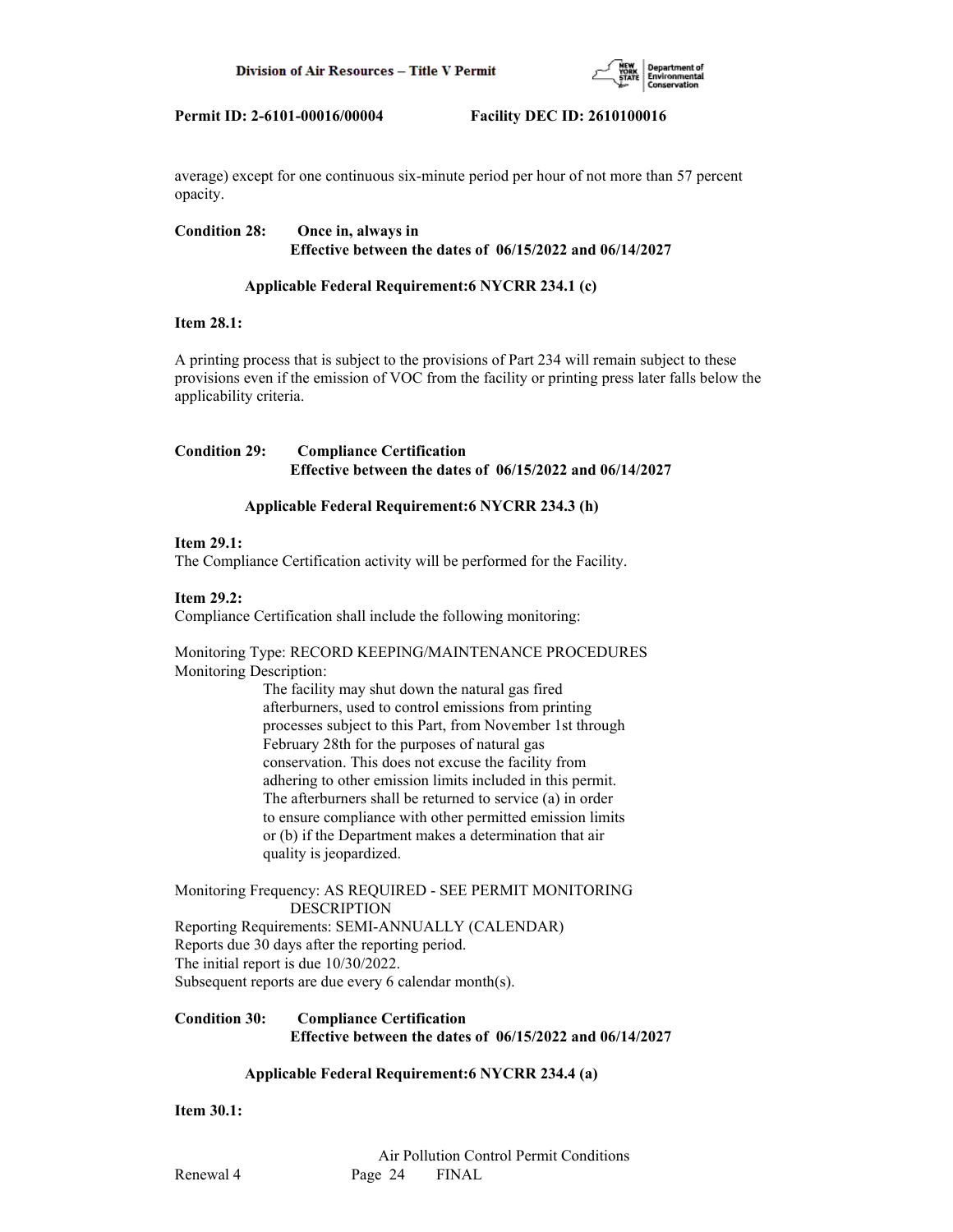

The Compliance Certification activity will be performed for the facility: The Compliance Certification applies to:

| Emission Unit: 0-00CFI    | Emission Point: 00008  |
|---------------------------|------------------------|
| Process: P01              | Emission Source: 00008 |
| Emission Unit: 0-00CFI    | Emission Point: 00006  |
| Process: P01              | Emission Source: 000P6 |
| Emission Unit: 0-00CFI    | Emission Point: 00007  |
| Process: P01              | Emission Source: 000P7 |
| Regulated Contaminant(s): |                        |

### **Item 30.2:**

Compliance Certification shall include the following monitoring:

CAS No: 0NY998-00-0 VOC

Monitoring Type: RECORD KEEPING/MAINTENANCE PROCEDURES Monitoring Description:

> When a printing process utilizes control equipment to comply with the provisions 6NYCRR Part 234, test methods acceptable to the Department must be used when demonstrating the overall removal efficiency.

 (a) This demonstration may be performed by directly measuring VOC/solvent recovery and VOC/solvent usage rates where VOC/solvent recovery is the only control technique.

 (b) For control equipment other than VOC/solvent recovery, this demonstration must include provisions to determine both the efficiency of the capture system and of the subsequent destruction and/or removal of these air contaminants by control equipment prior to their release to the atmosphere.

Manufacturer Name/Model Number: ANGUIL ENV. SYSTEMS Model 250 RTO Monitoring Frequency: AS REQUIRED - SEE PERMIT MONITORING DESCRIPTION Reporting Requirements: SEMI-ANNUALLY (CALENDAR) Reports due 30 days after the reporting period. The initial report is due 10/30/2022. Subsequent reports are due every 6 calendar month(s).

# **Condition 31: Compliance Certification Effective between the dates of 06/15/2022 and 06/14/2027**

### **Applicable Federal Requirement:6 NYCRR 234.4 (a)**

### **Item 31.1:**

The Compliance Certification activity will be performed for the facility: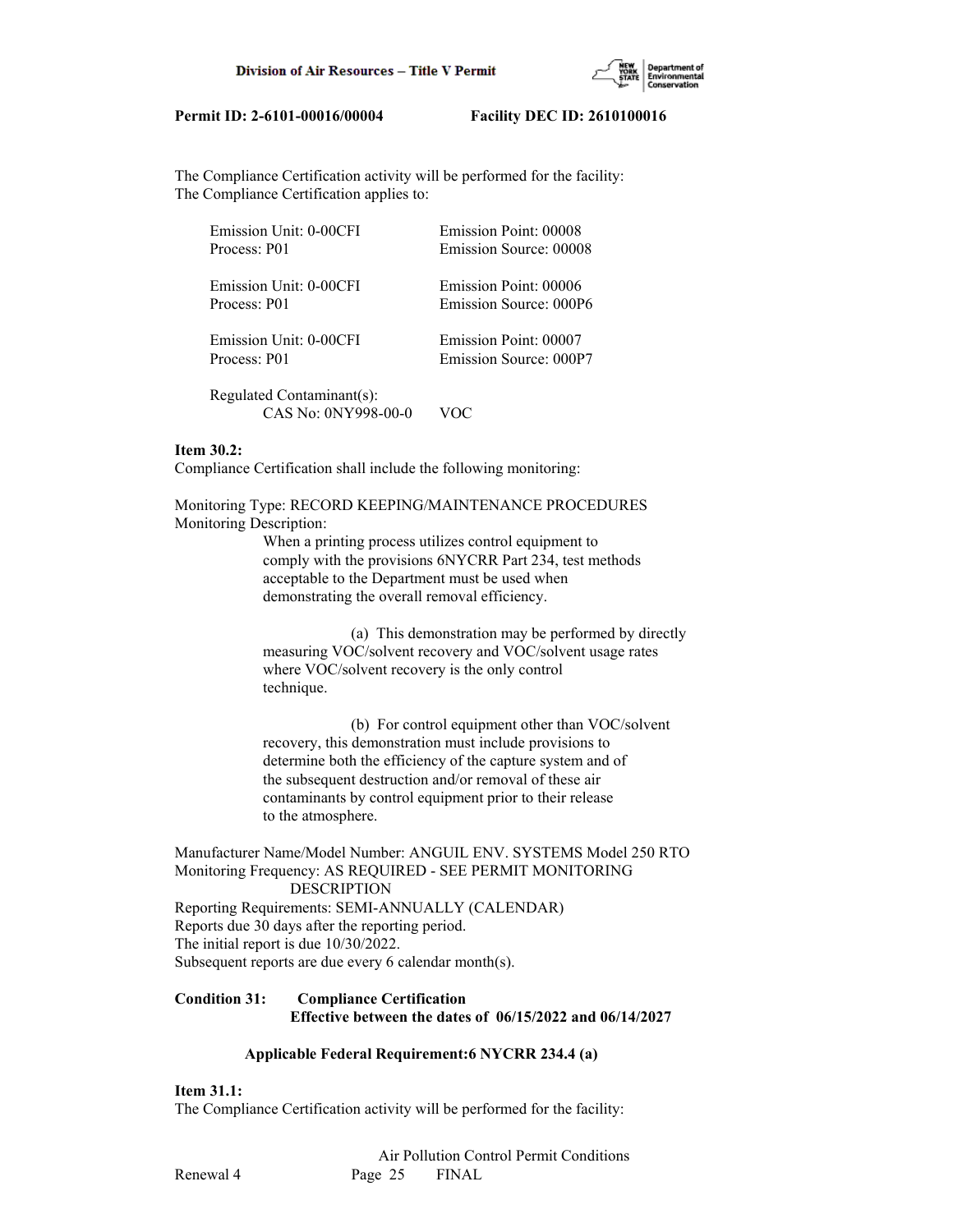

The Compliance Certification applies to:

| Emission Unit: 0-00CFI    | Emission Point: 00008  |
|---------------------------|------------------------|
| Process: P01              | Emission Source: 00008 |
| Emission Unit: 0-00CFI    | Emission Point: 00006  |
| Process: P01              | Emission Source: 000P6 |
| Emission Unit: 0-00CFI    | Emission Point: 00007  |
| Process: P01              | Emission Source: 000P7 |
| Regulated Contaminant(s). |                        |

 Regulated Contaminant(s): CAS No: 0NY998-00-0 VOC

### **Item 31.2:**

Compliance Certification shall include the following monitoring:

# Monitoring Type: INTERMITTENT EMISSION TESTING

Monitoring Description:

 At all times that any of the printing presses are in operation between March 1 and October 31, NAP Industries, Inc. shall satisfy the Permanent Total Enclosure requirement for the capture efficiency as specified in USEPA Method 204. The capture efficiency for VOC emissions from the printing operations is assumed to be 100% based on the results of the criteria test specified in Method 204 for Permanent Total Enclosures (PTE). A PTE is an enclosure that completely surrounds a source such that all volatile organic compound emissions are contained and directed to a control device. The Permanent Total Enclosures at the facility is the room containing the presses. The control device is a natural gas fired catalytic oxidizer which handles the emissions from all the printing presses from March 1 through October 31. The permit provides that all the presses in the press room are to be contained in a "total enclosure" as defined by USEPA guidelines and satisfy EPA Method 204 and that the emissions are controlled by the catalytic oxidizer. The facility is to operate under the same conditions as the conditions under which the stack testing was conducted. In accordance with the USEPA's "Guidelines for Determining Capture Efficiency" (1/9/95), an enclosure must meet certain criteria at all times during the printing operation to qualify as a Permanent Total Enclosure with 100% capture efficiency to assure the integrity of the total enclosure for the printing area, as follows:

 (1) Any natural draft opening (NDO) must be at least 4 equivalent opening diameters from each VOC-emitting point. An "equivalent diameter" is the diameter of a circle that has the same area as the opening. The equation for equivalent diameter is specified in 40CFR51,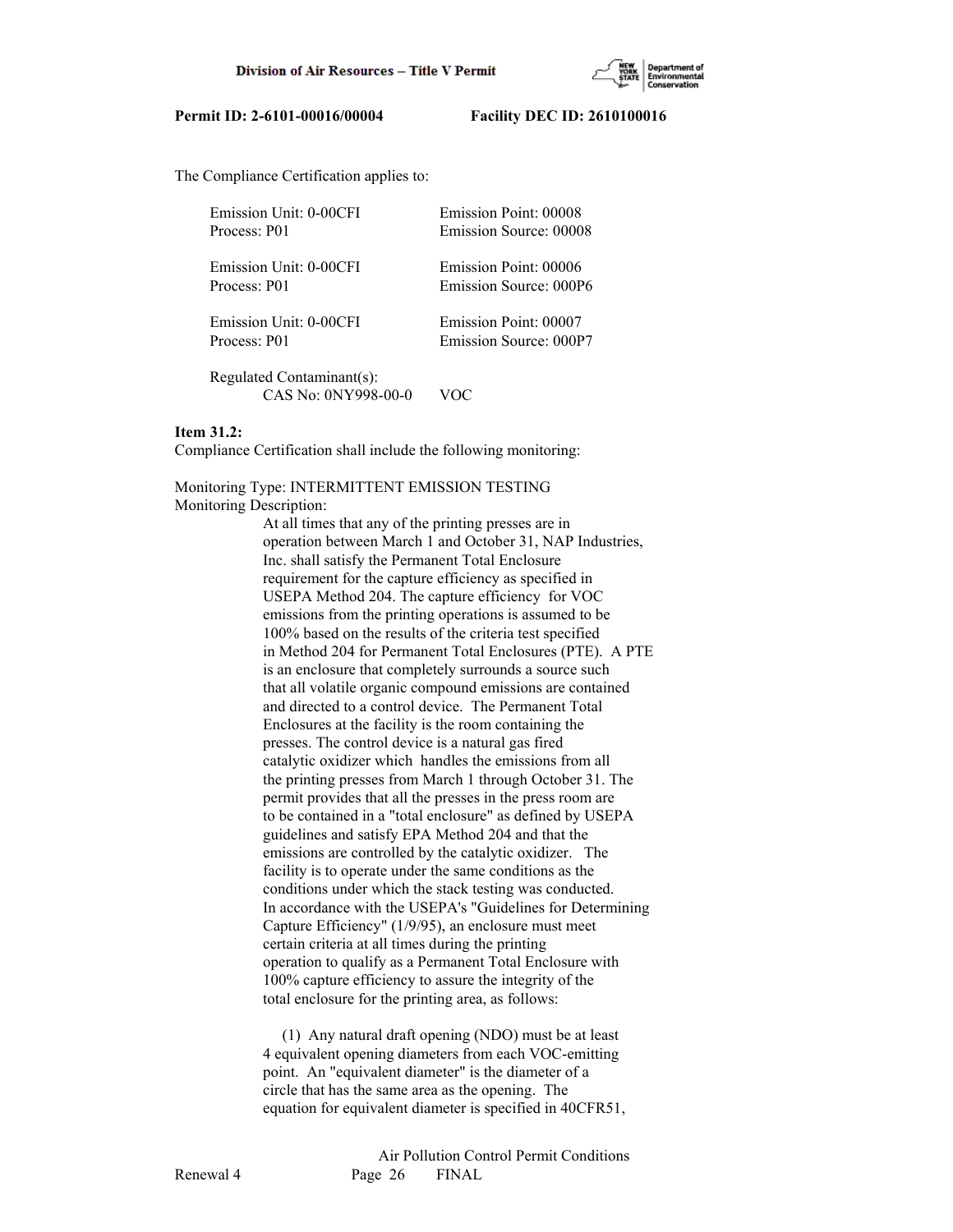Appendix M, Method 204, "Criteria for the Verification of a Permanent or Temporary Total Enclosure". For a circular NDO, the equivalent diameter equals the diameter of the opening.

 (2) The total area of all NDO's shall not exceed 5 percent of the surface area of the enclosure's walls, floor and ceiling.

 (3) The average face velocity (FV) of air through all NDO's shall be at least 200 ft/min. The direction of air flow through all NDO's shall be into the enclosure.

 (4) All access doors and windows whose areas are not included as NDO's and are not included in the calculation of FV shall be closed during routine operation of the printing process.

 (5) All the exhaust gases from the enclosure are directed to the control device.

 (6) Any doorways that are fitted with tightly overlapping vertical vinyl strips that extend to within a few inches of the floor shall be in place during routine operation of the printing process. The purpose of the barrier created by the hanging plastic strips and any other components of the enclosure (such as negative air pressure) to achieve 100 % capture efficiency is not compromised.

 (7) The room is to be maintained at a negative static pressure relative to the rest of the building. Method 204 specifies that If the Permanent Total Enclosure criteria are not met, then the capture efficiency must be measured.

 (8) an operating parameter (e. g. pressure drop across the permanent enclosure) should be established during the stack test. This established pressure drop will be periodically monitored so the facility can demonstrate continuous compliance with the required 100 % capture efficiency. See related condition # 17 for 6 NYCRR 202-2.1.

 To maintain 100% capture efficiency, the presses shall be operated at all times under the same conditions that were applied during the last performance of Method 204. All NDO's must be closed during printing presses operation except those NDOs which shall be enclosed with a plastic strip barrier. Any NDOs open during operation of the presses shall be considered a violation. If a violation occurs, the capture efficiency shall be measured based on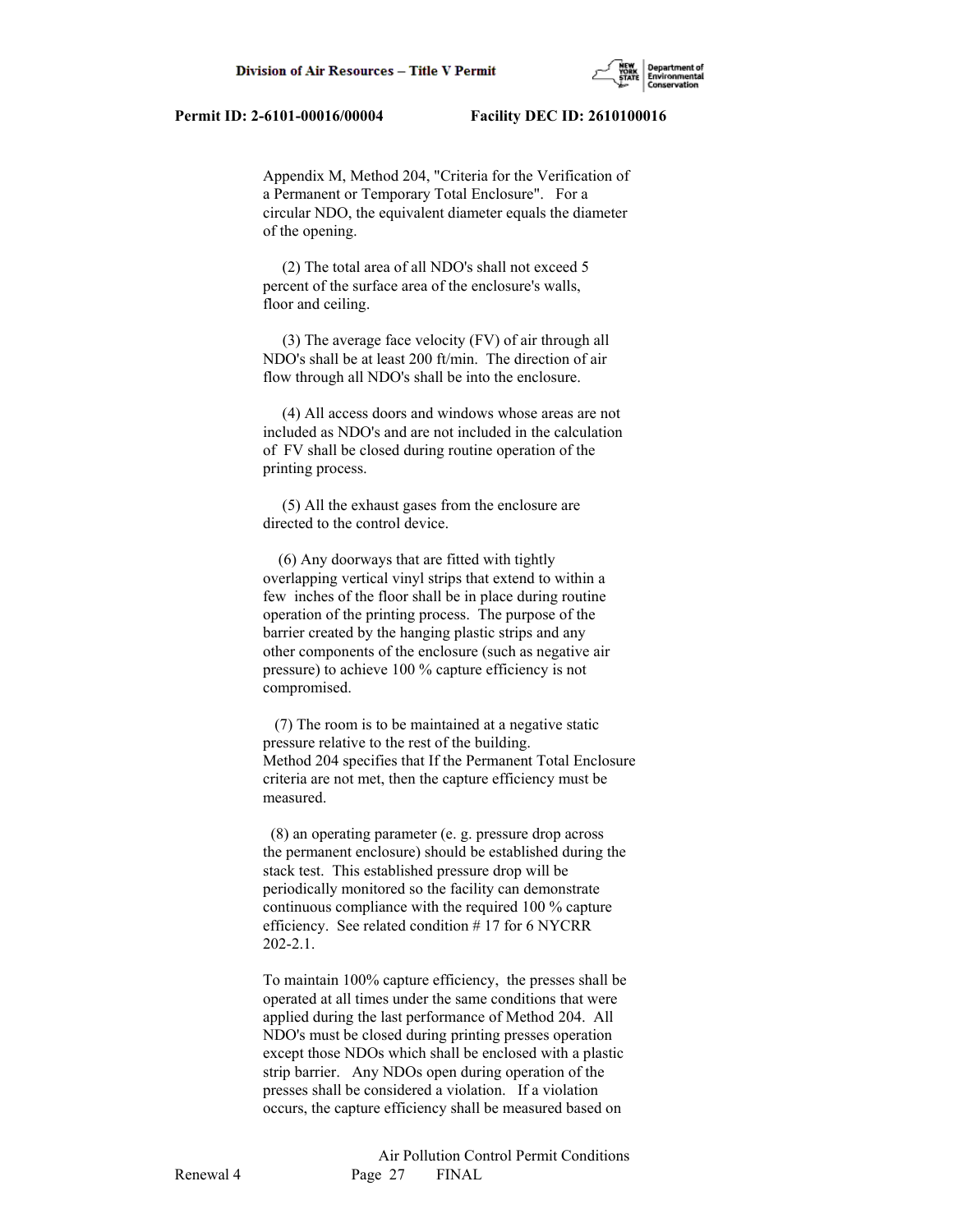the conditions observed at the time of the violation and utilized in the facility-wide VOC emissions calculations to determine compliance with the VOC emissions.

 The capture efficiency for the VOCs emitted during the printing process should be 100% based on permanent total room enclosure of the presses with negative room pressure in accordance with Method 204. Reasonable steps shall be taken to maximize the capture of VOC emissions from the VOC sources. Overall reduction shall be the combined efficiency of capture of VOC and destruction in the catalytic oxidizer. Therefore, the overall reduction in volatile organic compounds (VOC) emissions as a result of the catalytic oxidizer shall be no less than 90%. An overall catalytic oxidizer's destruction efficiency of 90% for this facility shall be used for purposes of calculating HAPs and VOC emissions reduction when the control system is operating.

 NAP Industries, Inc. must prepare VOC emission records based on the monthly purchases. Monthly VOC emissions shall be calculated based on monthly purchases and/or usage of ink, solvents, thinners and other VOC containing products, the VOC content of the products, 100% capture efficiency, and the 90% destruction efficiency of the catalytic oxidizer. The monthly emissions shall be used to compute the annual facility-wide VOC emissions using a rolling 12-month period (current monthly emissions added to the sum of the VOC emissions from the previous 11 months) on a monthly basis.

 The facility is to operate under the same conditions as the conditions under which the last stack testing was conducted.

Manufacturer Name/Model Number: ANGUIL ENV. SYSTEMS Model 250 RTO Parameter Monitored: VOC Lower Permit Limit: 100 percent Reference Test Method: Method 204 Monitoring Frequency: Once every five years Averaging Method: MINIMUM - NOT TO FALL BELOW STATED VALUE AT ANY TIME Reporting Requirements: SEMI-ANNUALLY (CALENDAR) Reports due 30 days after the reporting period. The initial report is due 10/30/2022. Subsequent reports are due every 6 calendar month(s).

# **Condition 32: Compliance Certification Effective between the dates of 06/15/2022 and 06/14/2027**

### **Applicable Federal Requirement:6 NYCRR 234.4 (c)**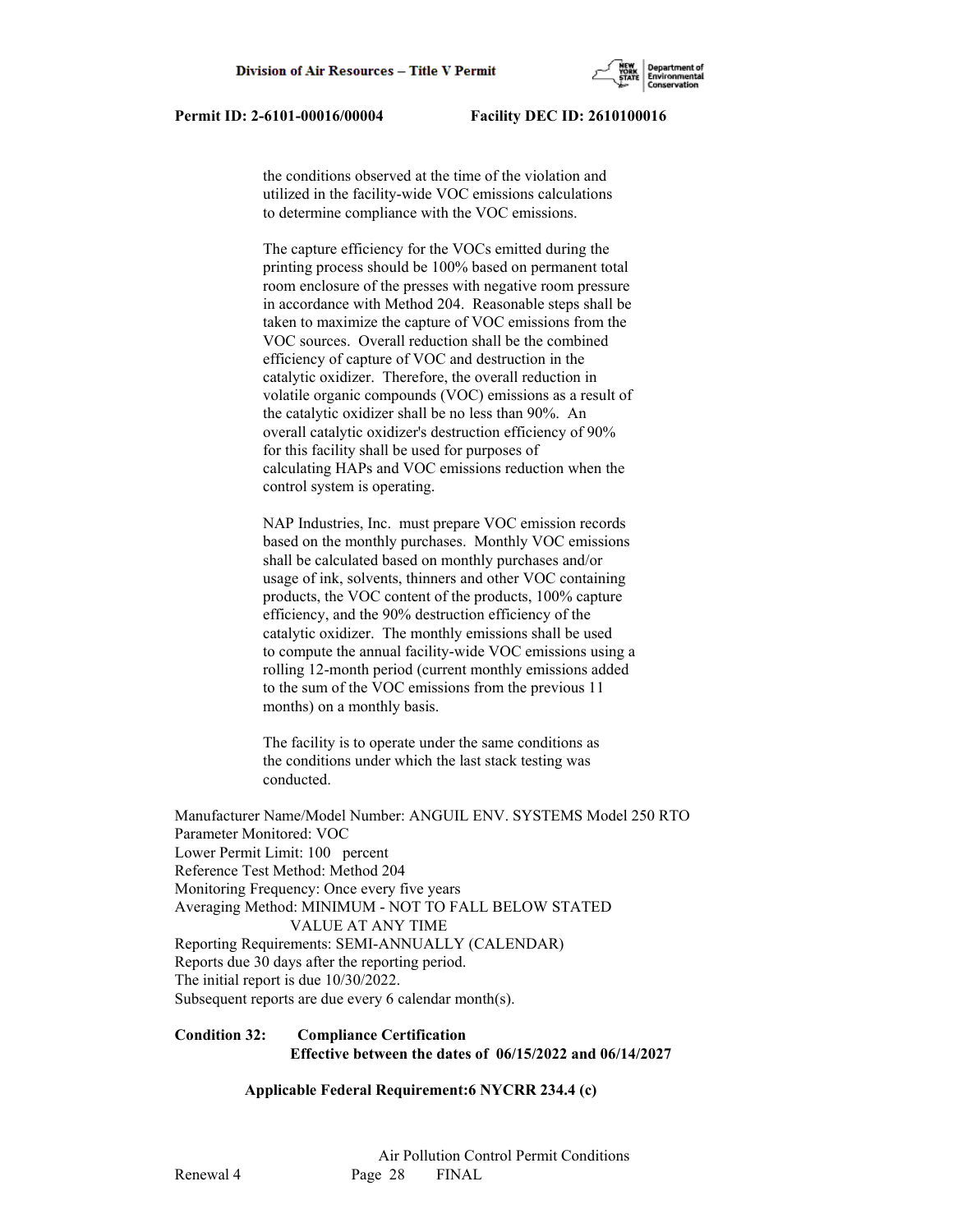

### **Item 32.1:**

The Compliance Certification activity will be performed for the facility: The Compliance Certification applies to:

| Emission Unit: 0-00CFI                           | Emission Point: 00008  |
|--------------------------------------------------|------------------------|
| Process: P01                                     | Emission Source: 00008 |
| Emission Unit: 0-00CFI                           | Emission Point: 00006  |
| Process: P01                                     | Emission Source: 000P6 |
| Emission Unit: 0-00CFI                           | Emission Point: 00007  |
| Process: P01                                     | Emission Source: 000P7 |
| Regulated Contaminant(s):<br>CAS No: 0NY998-00-0 |                        |

### **Item 32.2:**

Compliance Certification shall include the following monitoring:

Monitoring Type: RECORD KEEPING/MAINTENANCE PROCEDURES Monitoring Description:

> Inspection and Maintenance of the Catalytic Oxidizer Bed:

 The catalyst shall be visually inspected, at a minimum semi-annually, or as needed during scheduled maintenance shutdowns, for the presence of trash, physical impurities or deterioration or coating on the catalyst. The inspector shall look for areas of discoloration on the catalyst, buildup of deposits, or signs that an area is being bypassed by the airflow. Before performing any physical inspections within the combustion or catalyst chambers, the system must be allowed to cool down naturally to a temperature close to the ambient. Typical maintenance procedures for catalytic oxidizers include catalyst cleaning at intervals between three and twelve months. Cleaning is usually accomplished by blowing clean compressed air through the catalyst element, by vacuuming, or by washing the element with water or a mild detergent that does not contain phosphates. Any catalyst maintenance program should include periodic inspections and maintenance of the oxidizer burner and control equipment. The proper operation of the high temperature alarm and burner shutdown systems are essential to prevent thermal deactivation of the catalyst, in case a process upset or burner fault incident occurs. In order to avoid a loss of performance, the catalyst shall be sampled by the facility or by the catalyst manufacturerand then tested by the catalyst manufacturer when a degradation in catalyst activity occurs, to check for poisoning, coating or for the need for replacement.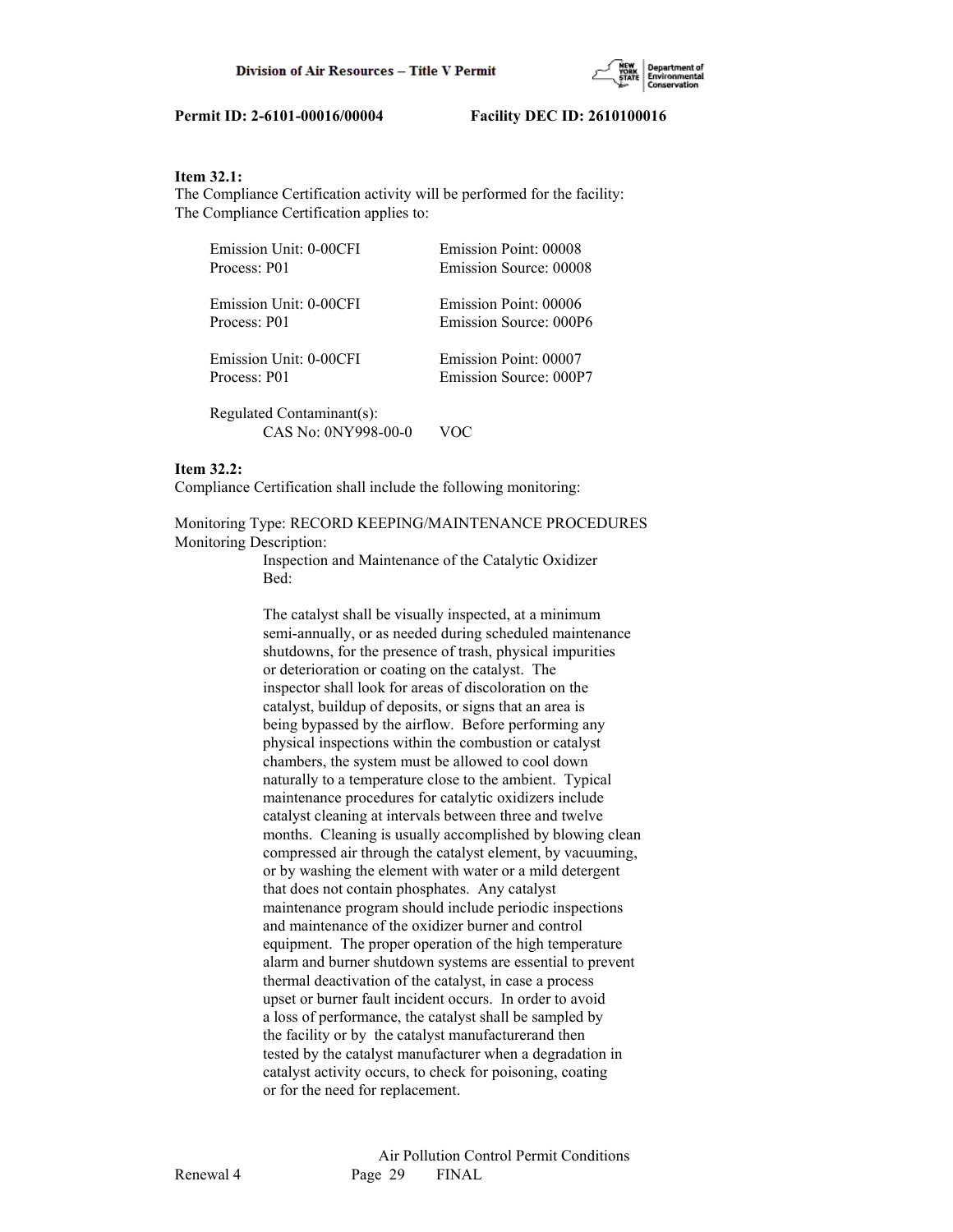

 Regarding the catalyst performance, any possible degradation in catalyst activity can be seen through a temperature rise or a pressure drop. The user should track down these values and investigate any observed changes. The unit provides a recording of the temperature rise and provides a warning when the pressure drops across the metal monolith. The catalyst shall be sampled by the facility or by the catalyst manufacturer and then tested by the catalyst manufacturer only when a difference in operational performance is established. Once the cause of performance is known, the best method of regenerating the catalyst can be established. The proper cleaning procedure(s) can remove contaminants from the catalyst and usually restore the catalyst activity. These records of inspection, maintenance sampling (when necessary) and analysis shall be maintained on-site in an orderly manner for five years and shall be available for NYSDEC review upon request.

Manufacturer Name/Model Number: ANGUIL ENV. SYSTEMS Model 250 RTO Monitoring Frequency: AS REQUIRED - SEE PERMIT MONITORING DESCRIPTION Reporting Requirements: SEMI-ANNUALLY (CALENDAR) Reports due 30 days after the reporting period. The initial report is due 10/30/2022. Subsequent reports are due every 6 calendar month(s).

# **Condition 33: Compliance Certification Effective between the dates of 06/15/2022 and 06/14/2027**

### **Applicable Federal Requirement:6 NYCRR 234.4 (c)**

# **Item 33.1:**

The Compliance Certification activity will be performed for the facility: The Compliance Certification applies to:

| Emission Unit: 0-00CFI    | Emission Point: 00008  |
|---------------------------|------------------------|
| Process: P01              | Emission Source: 00008 |
| Emission Unit: 0-00CFI    | Emission Point: 00006  |
| Process: P01              | Emission Source: 000P6 |
| Emission Unit: 0-00CFI    | Emission Point: 00007  |
| Process: P01              | Emission Source: 000P7 |
| Regulated Contaminant(s): |                        |

CAS No: 0NY998-00-0 VOC

### **Item 33.2:**

Compliance Certification shall include the following monitoring:

Monitoring Type: MONITORING OF PROCESS OR CONTROL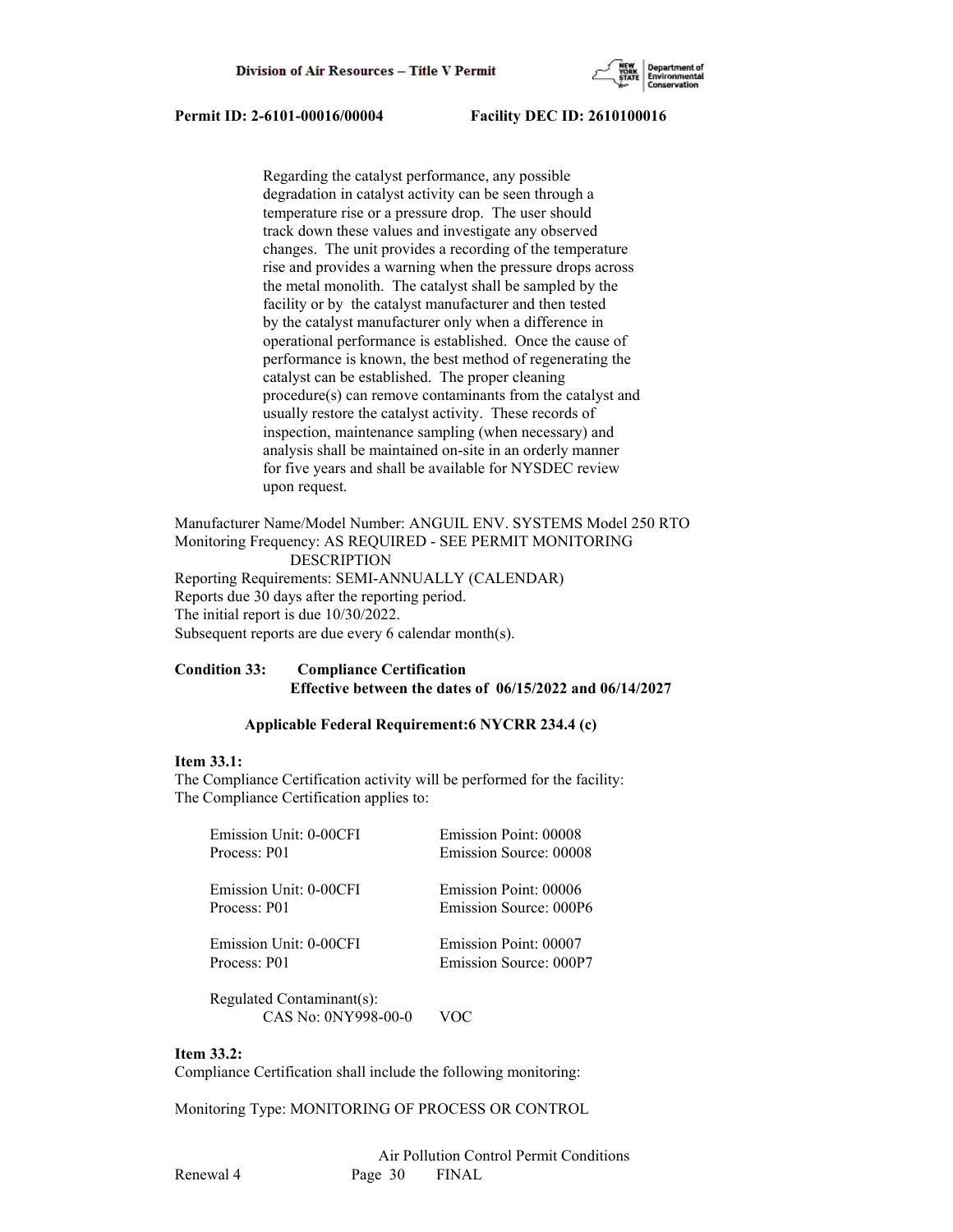

### DEVICE PARAMETERS AS SURROGATE

Monitoring Description:

 Any time that any of the flexographic printing presses is operating between March 1 and October 31, the catalytic oxidizer must be started and allowed to reach operating temperature (minimum of 550 degrees Fahrenheit) prior to starting the presses.

 The inlet gas temperature to the bed of the catalytic oxidizer shall be monitored continuously in order to demonstrate compliance with Part 234. The pre-heat (inlet) temperature of the gas to the catalytic bed shall be maintained at no less than 550 degrees Fahrenheit and no more than 950 degrees Fahrenheit and the outlet gas temperature out of the bed of the catalytic oxidizer shall be maintained at no less than 550 degrees Fahrenheit at all times of operation at which compliance with Part 234 has been demonstrated by performance tests. The temperatures shall be continuously monitored, calibrated, and measured by a sensing device and recorded respectively according to the manufacturer's instructions and must be operated at all times that the catalytic oxidizer is operated which is whenever any of the printing presses are operating. Such records shall be maintained at the site and kept for a period of five years, and shall be presented upon request by Department representatives. The catalytic oxidizer must be operated from March 1 to October 31 as per Part 234.3(h). When and if required, during off-season (November 1 to February 28), the catalytic oxidizer will be activated and operated upon notification by NYSDEC or USEPA.

 The exhaust gas temperature from all incinerators used to comply with 6NYCRR Part 234 shall be monitored continuously. The temperature of the exhaust gas shall not fall below the minimum temperature at which compliance with Part 234 has been demonstrated by performance test.

 The continuous monitor which measures the inlet, the exhaust and the catalytic bed temperatures, shall be installed, periodically calibrated, operated, and continuously monitored according to the manufacturer's specifications, at all times the catalytic oxidizer is operting (between March 1 and October 31).

 The facility shall comply with 6NYC 200.7 which requires the emission control device, the catalytic fume oxidizer, to be kept in a satisfactory state of maintenance and repair in accordance with ordinary and necessary practices, standards and procedures, inclusive of manufacturer's specifications, required to operate such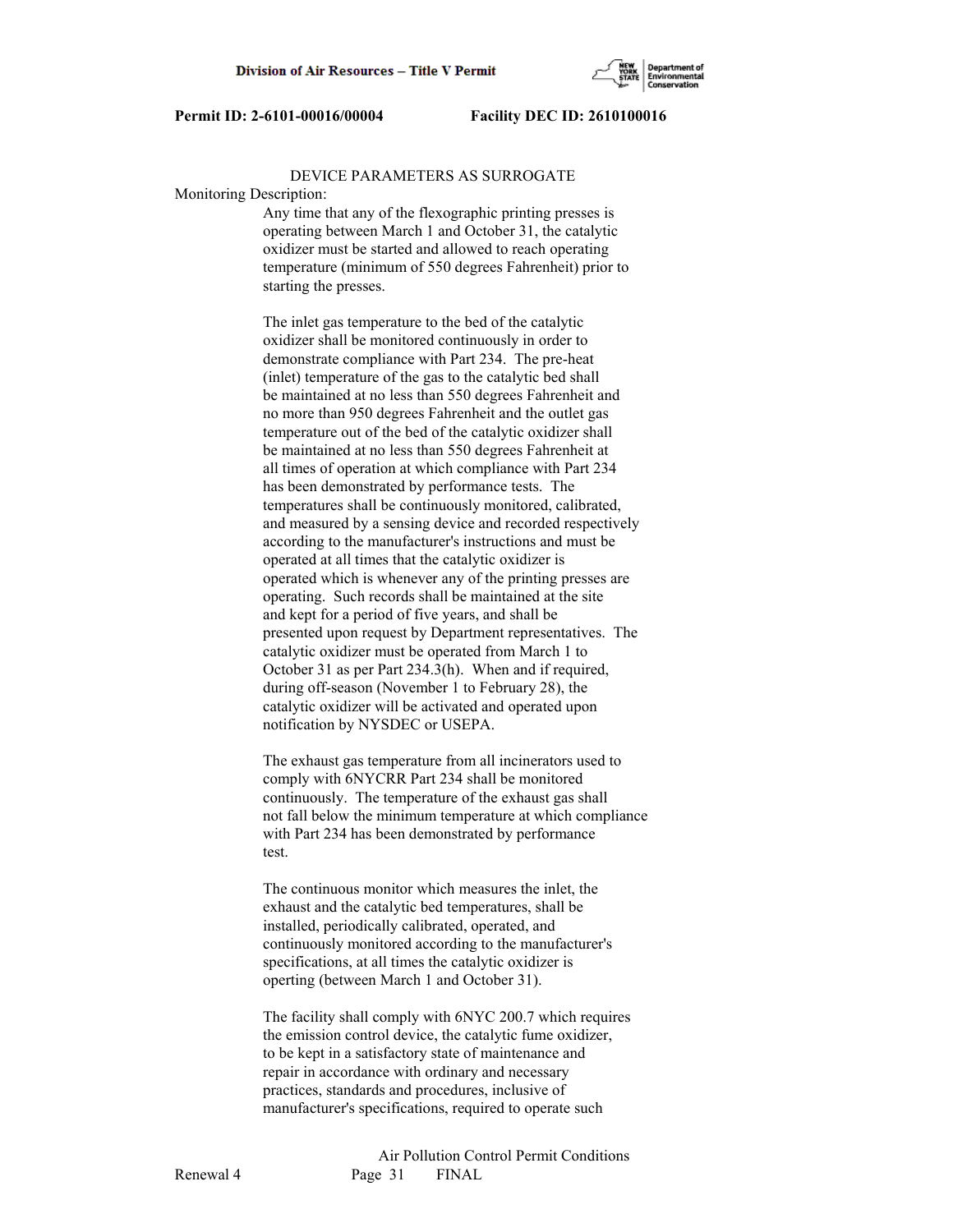

### device effectively.

Manufacturer Name/Model Number: ANGUIL ENV. SYSTEMS Model 250 RTO Parameter Monitored: TEMPERATURE Lower Permit Limit: 550 degrees Fahrenheit Upper Permit Limit: 950 degrees Fahrenheit Monitoring Frequency: CONTINUOUS Averaging Method: RANGE - NOT TO FALL OUTSIDE OF STATED RANGE AT ANY TIME Reporting Requirements: SEMI-ANNUALLY (CALENDAR) Reports due 30 days after the reporting period. The initial report is due 10/30/2022. Subsequent reports are due every 6 calendar month(s).

**Condition 34: Compliance Certification Effective between the dates of 06/15/2022 and 06/14/2027**

### **Applicable Federal Requirement:6 NYCRR 234.6**

### **Item 34.1:**

The Compliance Certification activity will be performed for the Facility.

 Regulated Contaminant(s): CAS No: 0NY998-00-0 VOC

### **Item 34.2:**

Compliance Certification shall include the following monitoring:

### Monitoring Type: RECORD KEEPING/MAINTENANCE PROCEDURES Monitoring Description:

 An owner or operator of a facility subject to this Part shall not:

 (a) Use open containers to store or dispose of cloth or paper impregnated with VOC or solvents that are used for surface preparation, cleanup or the removal of ink, coating or adhesive;

 (b) Use open containers to store or dispose of spent or fresh VOC or solvents used for surface preparation, cleanup or the removal of ink, coating or adhesive;

 (c) Use open containers to store, dispose or dispense ink, coating or adhesive unless production, sampling, maintenance or inspection procedures require operational access. This provision does not apply to the actual device or equipment designed for the purposes of applying an ink, coating or adhesive to a substrate.

Monitoring Frequency: DAILY Reporting Requirements: SEMI-ANNUALLY (CALENDAR) Reports due 30 days after the reporting period.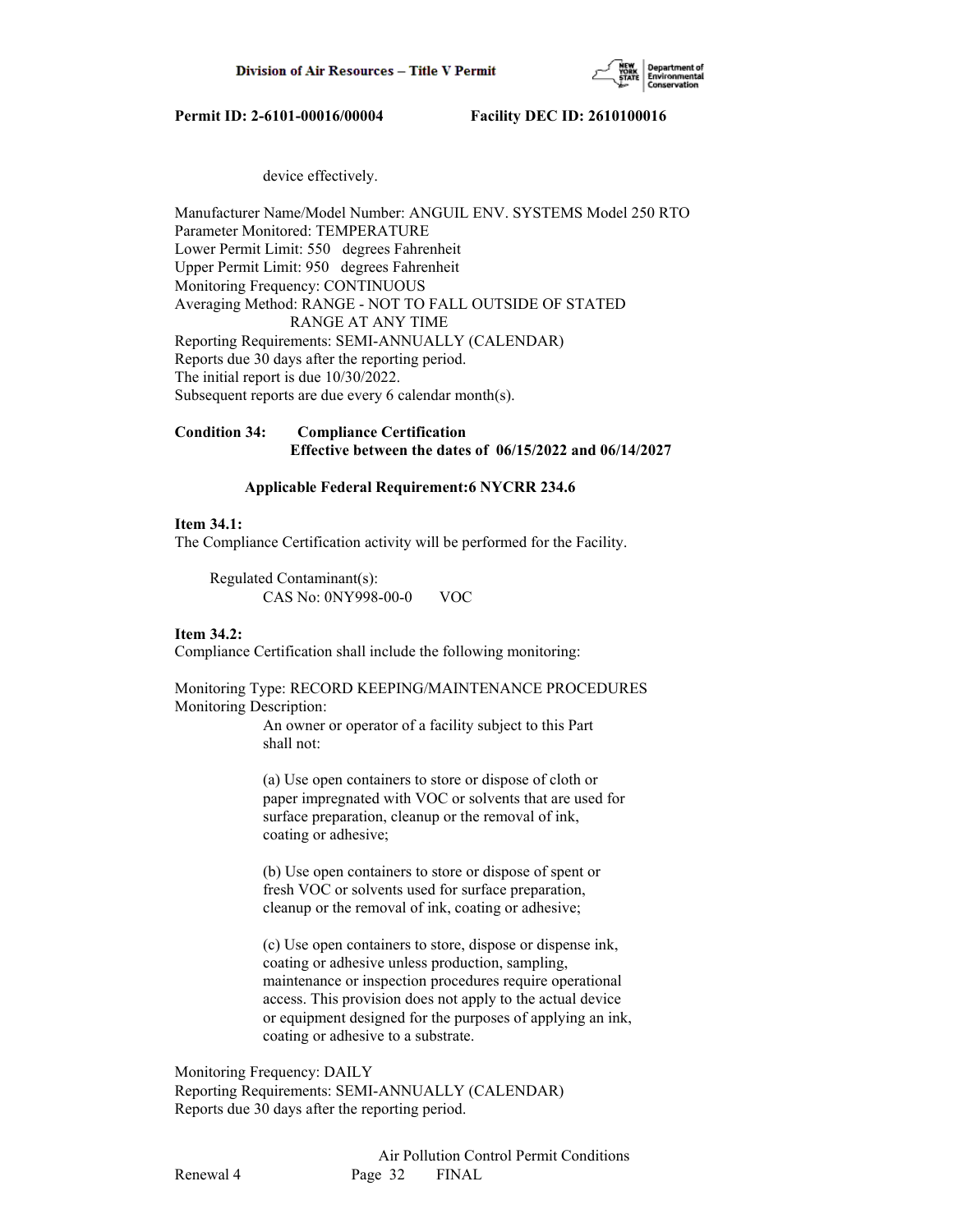

The initial report is due 10/30/2022. Subsequent reports are due every 6 calendar month(s).

**Condition 35: Compliance Certification Effective between the dates of 06/15/2022 and 06/14/2027**

### **Applicable Federal Requirement:6 NYCRR 234.7**

### **Item 35.1:**

The Compliance Certification activity will be performed for the Facility.

 Regulated Contaminant(s): CAS No: 0NY998-00-0 VOC

### **Item 35.2:**

Compliance Certification shall include the following monitoring:

### Monitoring Type: RECORD KEEPING/MAINTENANCE PROCEDURES Monitoring Description:

 Purchase, use, and production records of ink, coating, adhesive, VOCs, solvent, fountain solution and cleaning material must be maintained in a format acceptable to the Department, and upon request, submitted to the Department. Any other information required to determine compliance with this Part must be provided to the Department in an acceptable format. Records must be maintained at the facility for five years.

 The results of an analysis or other procedure used to establish compliance with this Part must be provided to the Department. Department representatives shall be permitted, during reasonable business hours, to obtain ink, coating, adhesive, cleaning material and fountain solution samples to determine compliance with this Part.

 The owner or operator of a graphic art facility which is not subject to the control requirements of this Part because its annual potential to emit VOC or its total actual VOC emissions, whichever applies is below the applicability criteria, must maintain records in a format acceptable to the Department that verify the facility's annual potential to emit VOC or its total actual VOC emissions. Upon request, these records must be submitted to the Department.

Monitoring Frequency: MONTHLY Reporting Requirements: SEMI-ANNUALLY (CALENDAR) Reports due 30 days after the reporting period. The initial report is due 10/30/2022. Subsequent reports are due every 6 calendar month(s).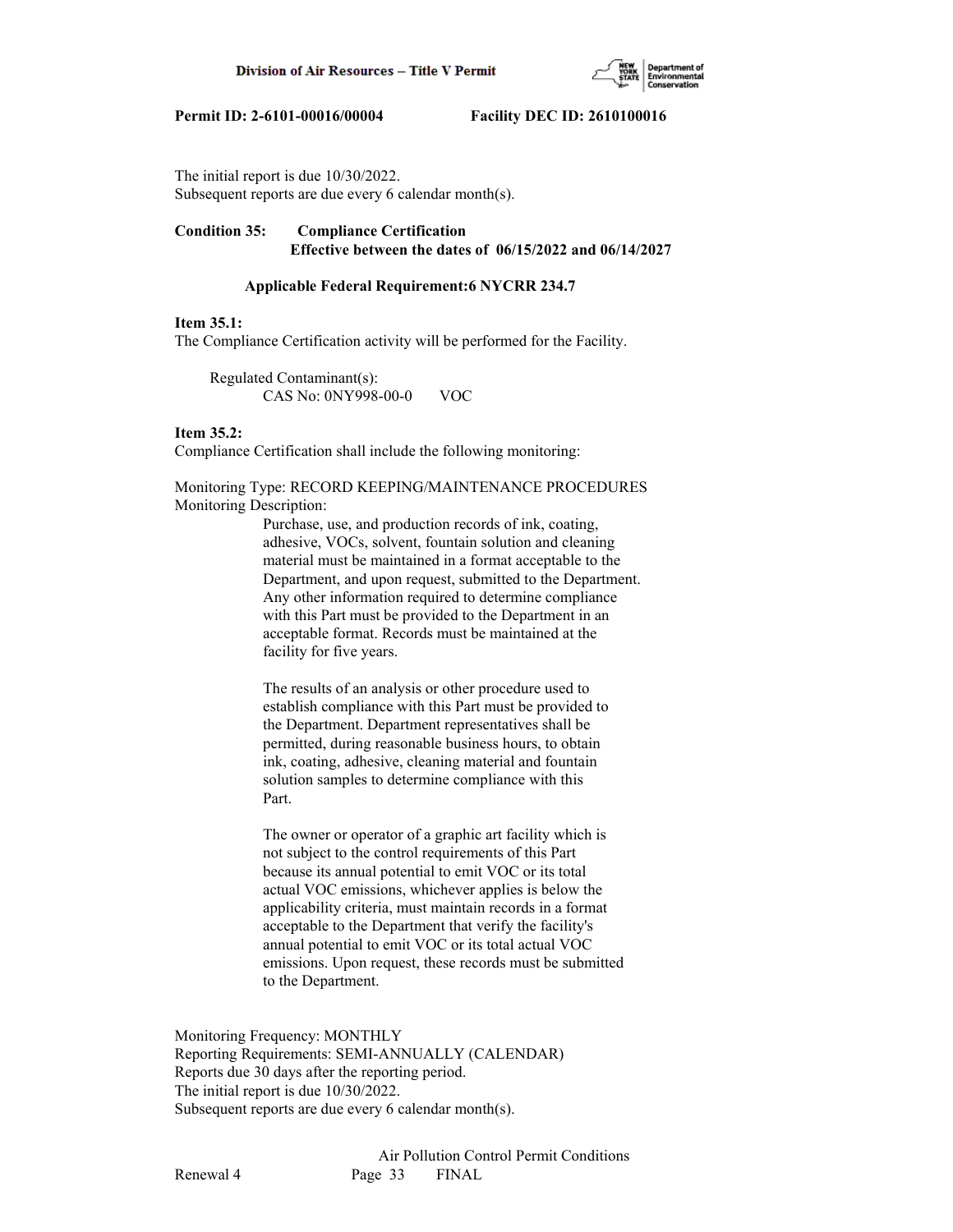

# **Condition 36: Compliance Certification Effective between the dates of 06/15/2022 and 06/14/2027**

### **Applicable Federal Requirement:40CFR 63.829(d), Subpart KK**

### **Item 36.1:**

The Compliance Certification activity will be performed for the Facility.

 Regulated Contaminant(s): CAS No: 0NY100-00-0 TOTAL HAP

### **Item 36.2:**

Compliance Certification shall include the following monitoring:

Monitoring Type: RECORD KEEPING/MAINTENANCE PROCEDURES Monitoring Description:

> NAP Industries, Inc. shall demonstrate that its emissions are below the 10 tons per year of any individual HAP and below the 25 tons per year of total HAPs based on a 12-month rolling average by maintaining records of all required measurements and emission calculations of individual HAP and total HAPs. This facility is a minor and not a major source of HAPs. However, this facility is a major source of VOC.

 To demonstrate that this facility will continue to be a minor of HAP, the owner or operator shall maintain records of all required measurements and emissions calculations of individual HAP and total HAPs from all activities at the facility.

 The facility should record the amount of HAPs used and the emissions of HAPs (taking into account the destruction efficiency of the catalytic oxidizer) during the seasonal variance period and during the non- seasonal variance period. The HAPs emissions can be calculated using the two following formulas:

 During the seasonal variance period, when the catalytic oxidizer is not operational (Process P02), from November 1 through February 28):

Monthly HAPs usage  $=$  the summation of [the % by weight of HAPs in each product used  $X$  the amount used of each product containing HAPs]

 During the non-seasonal variance period, when the catalytic oxidizer is operational (Process P01), from March 1 through October 31):

Monthly HAPs usage  $=$  the summation of [the % by weight of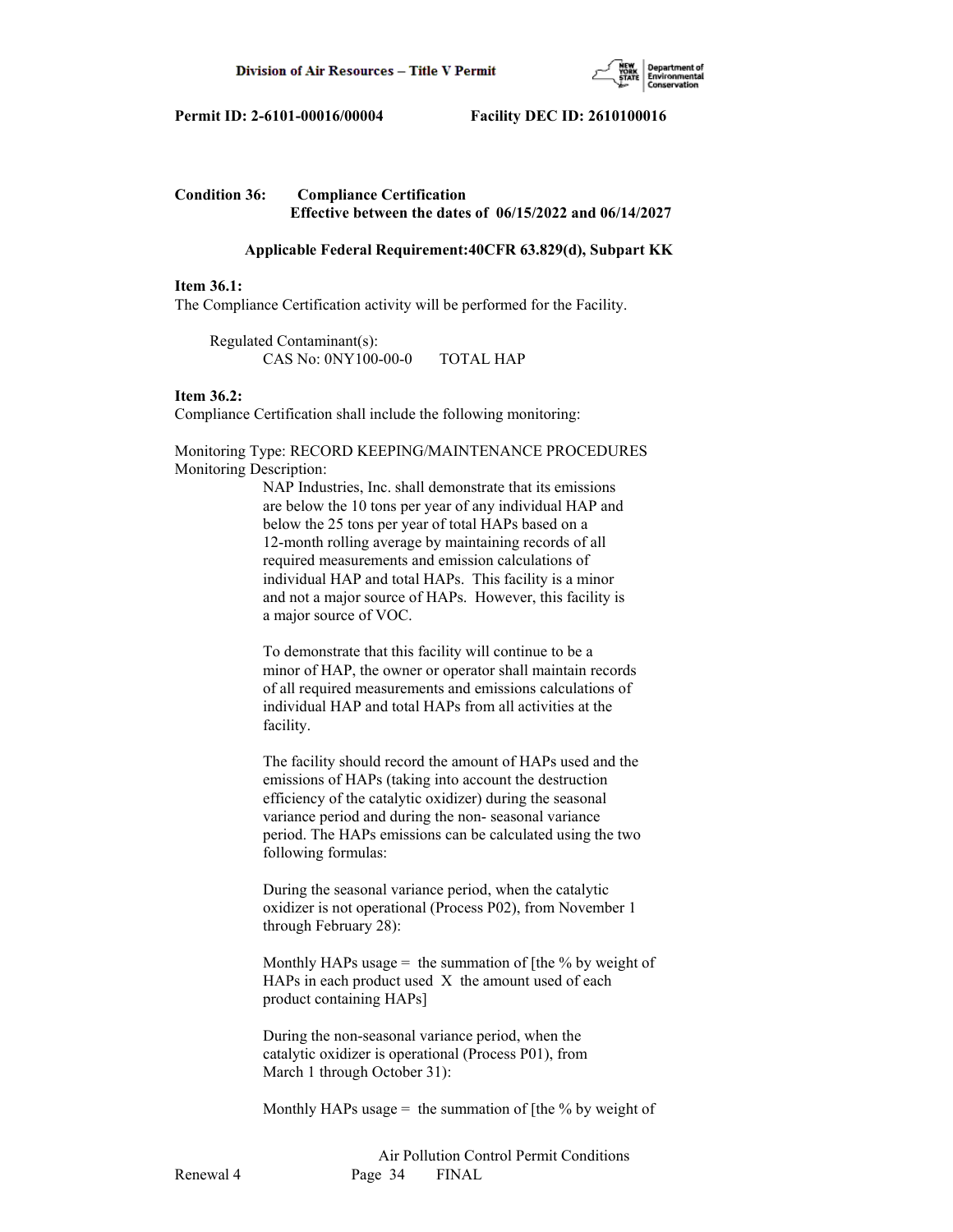HAPs in each product used X the amount used of each product containing HAPs]  $X$  [100 - % of the catalytic oxidizer's destruction efficiency/100]

 An overall catalytic oxidizer's destruction efficiency of 90% for this facility shall be used for purposes of calculating HAPs and VOC emission when the control system is operating.

 These records shall be kept on a monthly basis, and shall include the mass of all HAP-containing materials used during the month, and the mass fraction of HAP present in each HAP-containing material used. Please see the permit condition that is associated with 6 NYCRR 234.4(b) for keeping records of HAPs.

 The facility shall maintain records of ink, thinner and solvent purchases and/or usages and HAP components on a monthly basis. HAP components of ink formulations will be recorded. Purchase and/or usage will be tracked and emissions will be recorded with and without add-on controls. An overall reduction efficiency of 90% shall be used for purposes of calculating HAP emission when the control system is operating. These records, including the calculations used to determine the emissions, shall be retained on site for a period of at least five years and shall be available for inspection by NYSDEC and/or USEPA inspectors during normal business hours.

The major source thresholds :

 individual HAP: 10.0 tons per rolling 12-month period

total HAPs: 25.0 tons per rolling 12-month period

Monitoring Frequency: MONTHLY Averaging Method: 12-MONTH TOTAL, ROLLED MONTHLY Reporting Requirements: SEMI-ANNUALLY (CALENDAR) Reports due 30 days after the reporting period. The initial report is due 10/30/2022. Subsequent reports are due every 6 calendar month(s).

### **\*\*\*\* Emission Unit Level \*\*\*\***

**Condition 37: Emission Point Definition By Emission Unit Effective between the dates of 06/15/2022 and 06/14/2027**

 **Applicable Federal Requirement:6 NYCRR Subpart 201-6**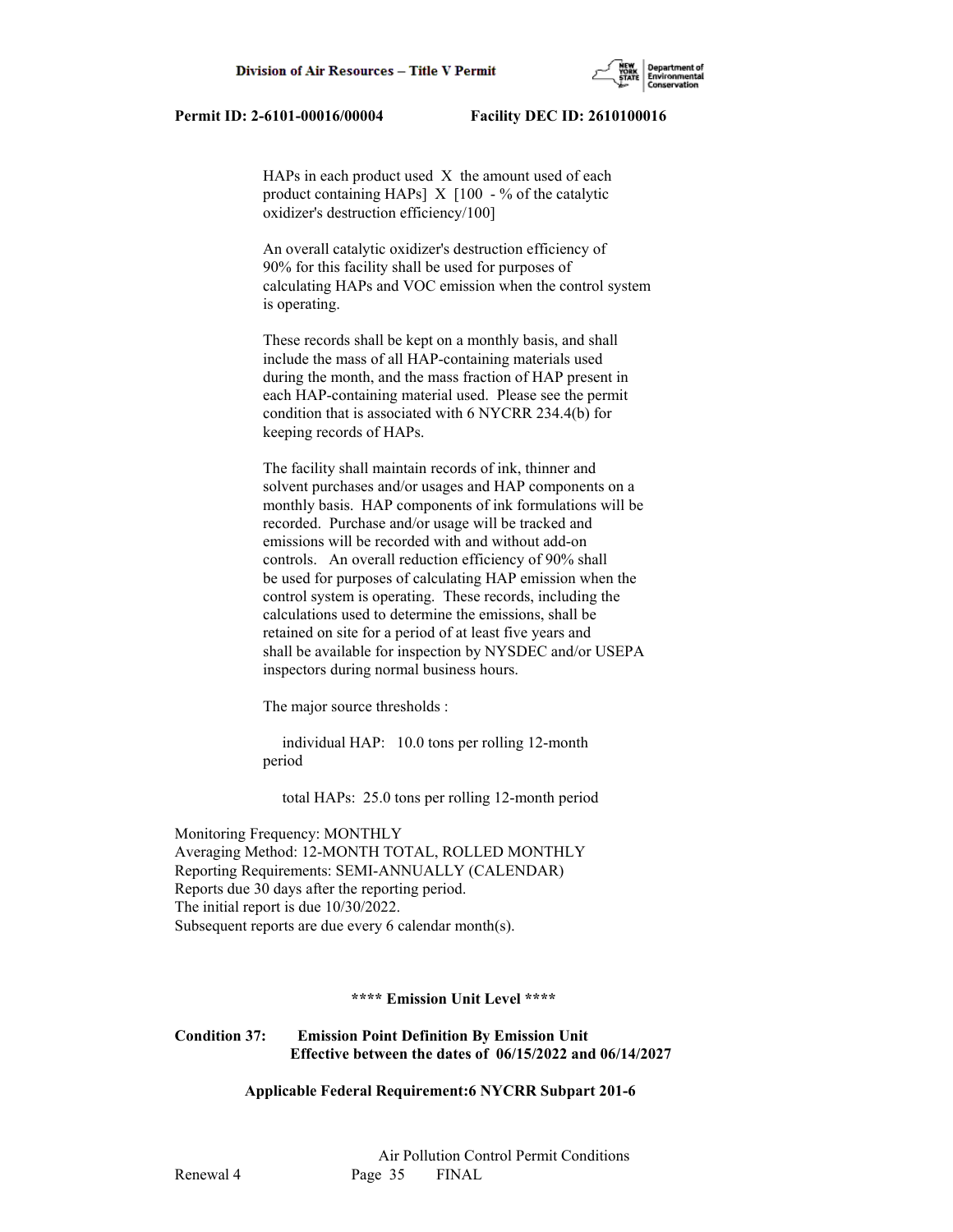

# **Item 37.1:**

The following emission points are included in this permit for the cited Emission Unit:

| <b>Emission Unit:</b><br>$0-00CFI$ |                       |                          |
|------------------------------------|-----------------------|--------------------------|
| <b>Emission Point:</b><br>00002    |                       |                          |
| Height $(ft.)$ : 50                | Diameter (in.): $46$  |                          |
| NYTMN (km.): 4506.023              | NYTME (km.): 587.633  | Building: MAIN/ROOF      |
| <b>Emission Point:</b><br>00005    |                       | Removal Date: 07/01/2017 |
| Height $(ft.)$ : 31                | Diameter (in.): $18$  |                          |
| NYTMN (km.): 4506.023              | NYTME (km.): 587.633  | Building: MAIN/ROOF      |
| <b>Emission Point:</b><br>00006    |                       |                          |
| Height $(ft.)$ : 50                | Diameter (in.): $46$  |                          |
| NYTMN (km.): 4506.023              | NYTME (km.): 587.633  | Building: MAIN/ROOF      |
| <b>Emission Point:</b><br>00007    |                       |                          |
| Height $(ft.)$ : 33                | Diameter $(in.)$ : 34 |                          |
| NYTMN (km.): 4506.023              | NYTME (km.): 587.633  | Building: MAIN/ROOF      |
| <b>Emission Point:</b><br>00008    |                       |                          |
| Height $(ft.)$ : 32                | Diameter (in.): $18$  |                          |
| NYTMN (km.): 4506.023              | NYTME (km.): 587.633  | Building: MAIN/ROOF      |
|                                    |                       |                          |

# **Condition 38: Process Definition By Emission Unit Effective between the dates of 06/15/2022 and 06/14/2027**

# **Applicable Federal Requirement:6 NYCRR Subpart 201-6**

# **Item 38.1:**

This permit authorizes the following regulated processes for the cited Emission Unit:

| Emission Unit: 0-00CFI |                                                           |  |
|------------------------|-----------------------------------------------------------|--|
| Process: P01           | Source Classification Code: 4-05-003-11                   |  |
| Process Description:   |                                                           |  |
|                        | Process P01 consists of two (2) flexographic printing     |  |
|                        | presses (Emission Sources 00006 & 00007) in Emission Unit |  |
|                        | 0-00CFI that are used to print on packaging materials by  |  |
|                        | applying solvent based inks to polyethylene sheeting.     |  |
|                        | Each printing press is 50 inches and the emissions from   |  |
|                        | the printing presses commonly duct/vent to a natural      |  |
|                        | gas-fired catalytic oxidizer (Emission Control 00008).    |  |
|                        | The catalytic thermal oxidizer (RTO) - Emission Control   |  |
|                        | 00008 operates under a seasonal variance granted under 6  |  |
|                        | NYCRR Part 234.3(h) and is utilized between March 1 and   |  |
|                        | October 31 each year (for 8-month period).                |  |
|                        | Normal operations include a 5-day work week during this   |  |
|                        | period. The operating schedule calls for operation of 12  |  |
|                        | hours/day for Monday through Friday (60 hours). Total     |  |

operating hours/week = 60 hours/week.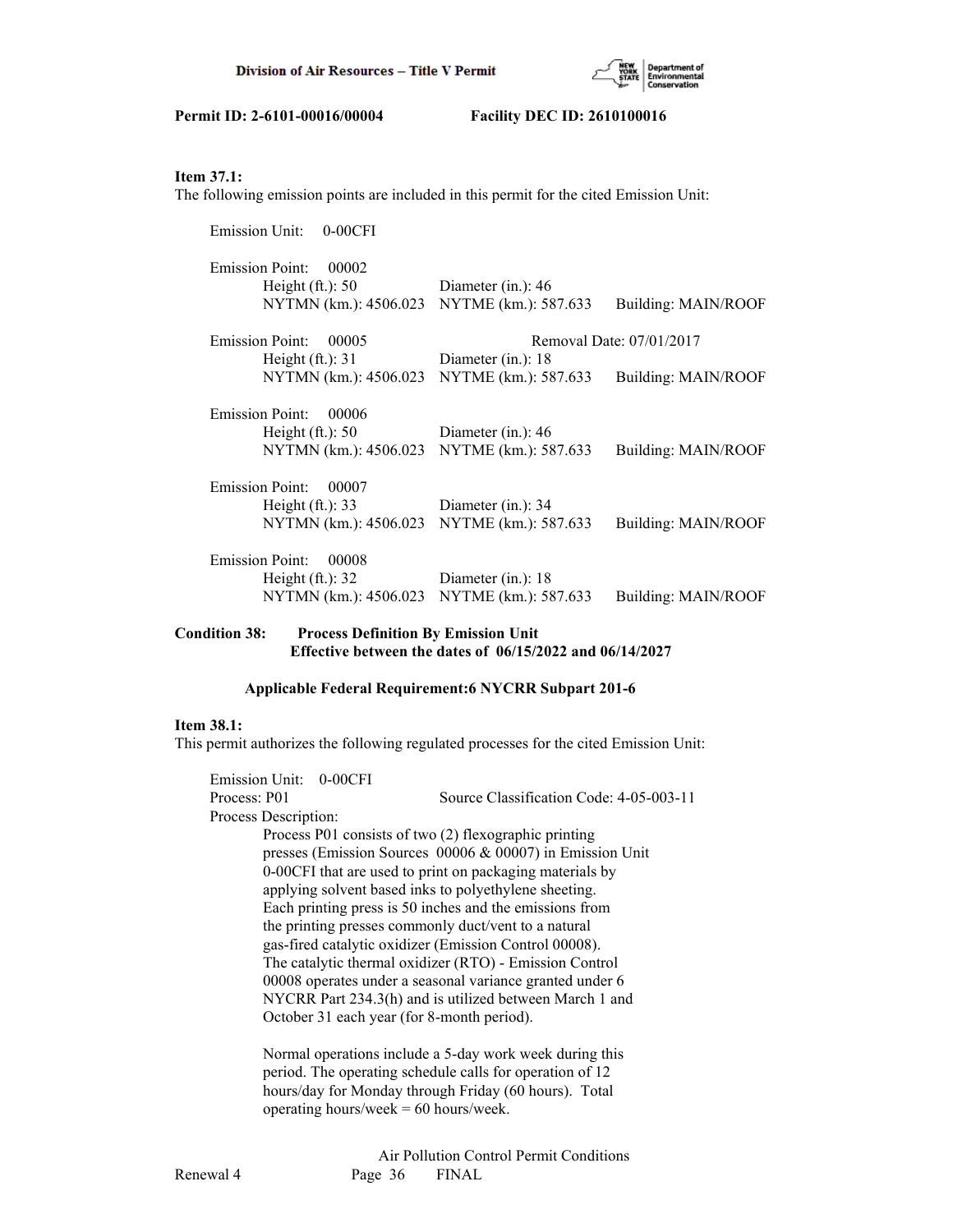

 The two (2) flexographic printing presses and the RTO in Emission Unit 0-00CFI at this facility are:

 P6 - Uteco Onyx 2687 Press, 8-color (Emission Source 000P6),

 P7 - Uteco Onyx 2295 Press, 8-color (Emission Source 000P1), and

 RTO - 25,000 CFM ANGUIL ENV. SYSTEMS Model 250 Regenerative Thermal Oxidizer (Emission Control 00008).

# Emission Source/Control: 00008 - Control Control Type: CATALYTIC AFTERBURNER WITH HEAT EXCHANGER

 Emission Source/Control: 000P6 - Process Design Capacity: 50 inches

 Emission Source/Control: 000P7 - Process Design Capacity: 50 inches

### **Item 38.2:**

This permit authorizes the following regulated processes for the cited Emission Unit:

 Emission Unit: 0-00CFI Process: P02 Source Classification Code: 4-05-003-11 Process Description: Process P02 consists of the same two (2) flexographic printing presses (Emission Sources 00006 & 00007) used in Emission Unit 0-00CFI, are used between November 1 and February 28 yearly under a seasonal variance without the use of the catalytic oxidizer (Emission Control 00008). The printing presses are used to print on packaging materials by applying solvent based inks to polethylene sheeting. Each printing press is 50 inches and has its own individual emission point (Emission Points 00006 & 00007; respectively), and the presses commonly duct/vent to the individual emission point between November 1 and February 28. The catalytic oxidizer is not being used for a four-month period by bypassing the catalytic oxidizer and venting directly to the atmosphere between November 1 and February 28.

> Normal operations include a 5-day work week during this period. The operating schedule calls for operation of 12 hours/day for Monday through Friday (60 hours). Total operating hours/week  $= 60$  hours/week.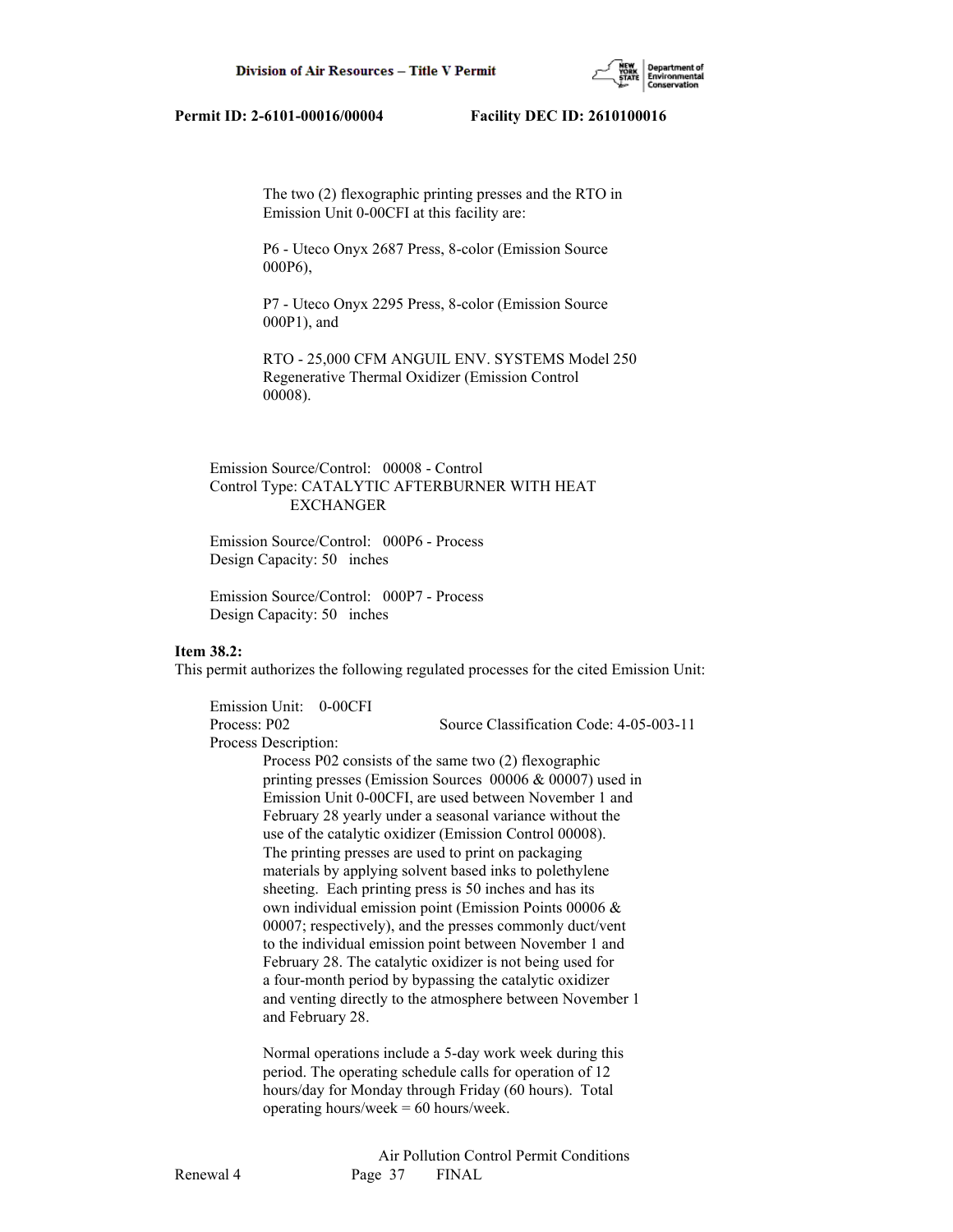

 The two (2) flexographic printing presses in Emission Unit 0-00CFI at this facility are:

 P6 - Uteco Onyx 2687 Press, 8-color (Emission Source 000P6), and

 P7 - Uteco Onyx 2295 Press, 8-color (Emission Source 000P7).

 Emission Source/Control: 000P6 - Process Design Capacity: 50 inches

 Emission Source/Control: 000P7 - Process Design Capacity: 50 inches

# **Condition 39: Compliance Certification Effective between the dates of 06/15/2022 and 06/14/2027**

### **Applicable Federal Requirement:6 NYCRR 234.4 (b)**

### **Item 39.1:**

The Compliance Certification activity will be performed for:

Emission Unit: 0-00CFI

 Regulated Contaminant(s): CAS No: 0NY998-00-0 VOC

### **Item 39.2:**

Compliance Certification shall include the following monitoring:

Monitoring Type: RECORD KEEPING/MAINTENANCE PROCEDURES Monitoring Description:

> The owner or operator of a printing process subject to this Part must follow notification requirements and test procedures in Part 202-1 of this Title.

 One of the following test methods from appendix A of 40 CFR 60 (see Table l, 6 NYCRR Part 200.9) must be used to measure the VOC concentration of a gas stream at the inlet and outlet of the control equipment:

 (i) Method 18, Measurement of Gaseous Organic Compound Emissions by Gas Chromatography;

 (ii) Method 25, Determination of Total Gaseous Non-methane Organic Emissions as Carbon; or

 (iii) Method 25A, Determination of Total Gaseous Organic Concentration Using a Flame Ionization Analyzer.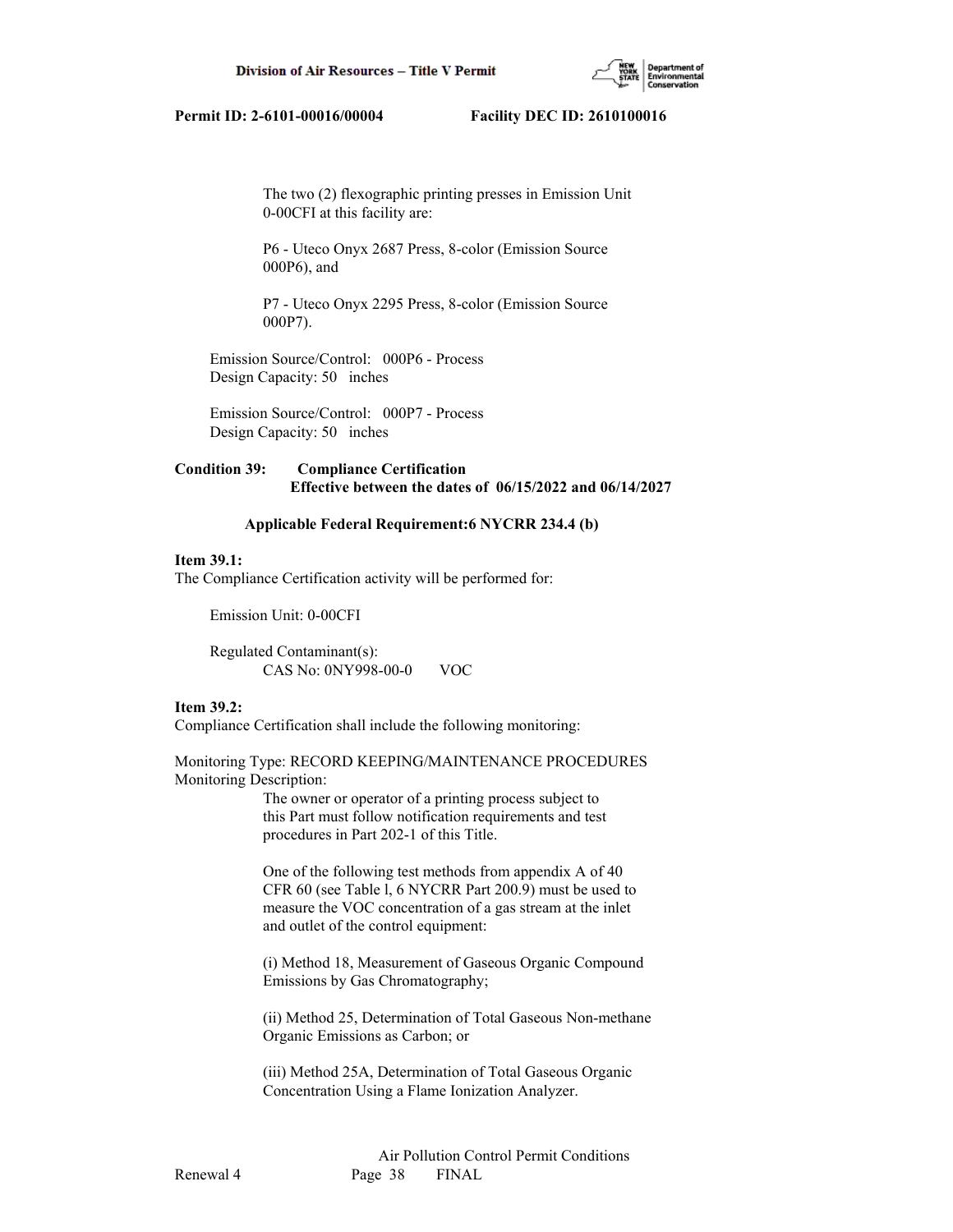(iv) Methods not listed above must be approved in advance by the Department and the United States Environmental Protection Agency.

 Acceptable analytical methods for determining the VOC content, water content, density, volume of solids and weight of solids of surface coatings and printing inks are presented in appendix A, methods 24 and 24A (as appropriate), of 40 CFR 60 (see Table l, 6 NYCRR Part 200.9). Alternate analytical methods for surface coating and printing ink analysis must be approved by the Department and the United States Environmental Protection Agency. Instead of analytical methods, the Department may accept the manufacturer's certification of VOC content of ink coating or adhesives, if supported by actual batch records.

Monitoring Frequency: AS REQUIRED - SEE PERMIT MONITORING DESCRIPTION Reporting Requirements: SEMI-ANNUALLY (CALENDAR) Reports due 30 days after the reporting period. The initial report is due 10/30/2022. Subsequent reports are due every 6 calendar month(s).

# **Condition 40: Compliance Certification Effective between the dates of 06/15/2022 and 06/14/2027**

### **Applicable Federal Requirement:6 NYCRR 234.8**

### **Item 40.1:**

The Compliance Certification activity will be performed for:

Emission Unit: 0-00CFI

# **Item 40.2:**

Compliance Certification shall include the following monitoring:

### Monitoring Type: MONITORING OF PROCESS OR CONTROL DEVICE PARAMETERS AS SURROGATE

### Monitoring Description:

 No person shall cause or allow emissions to the outdoor atmosphere having an average opacity of 10 percent or greater for any consecutive six-minute period from any emission source subject to 6 NYCRR 234. NAP Industries, Inc. shall perform the following:

 1) Observe each stack once per day while the presses are operating for visible emissions. These observations must be conducted during the daylight hours except during adverse weather conditions (fog, rain or snow).

2) The results of each observation must be recorded in a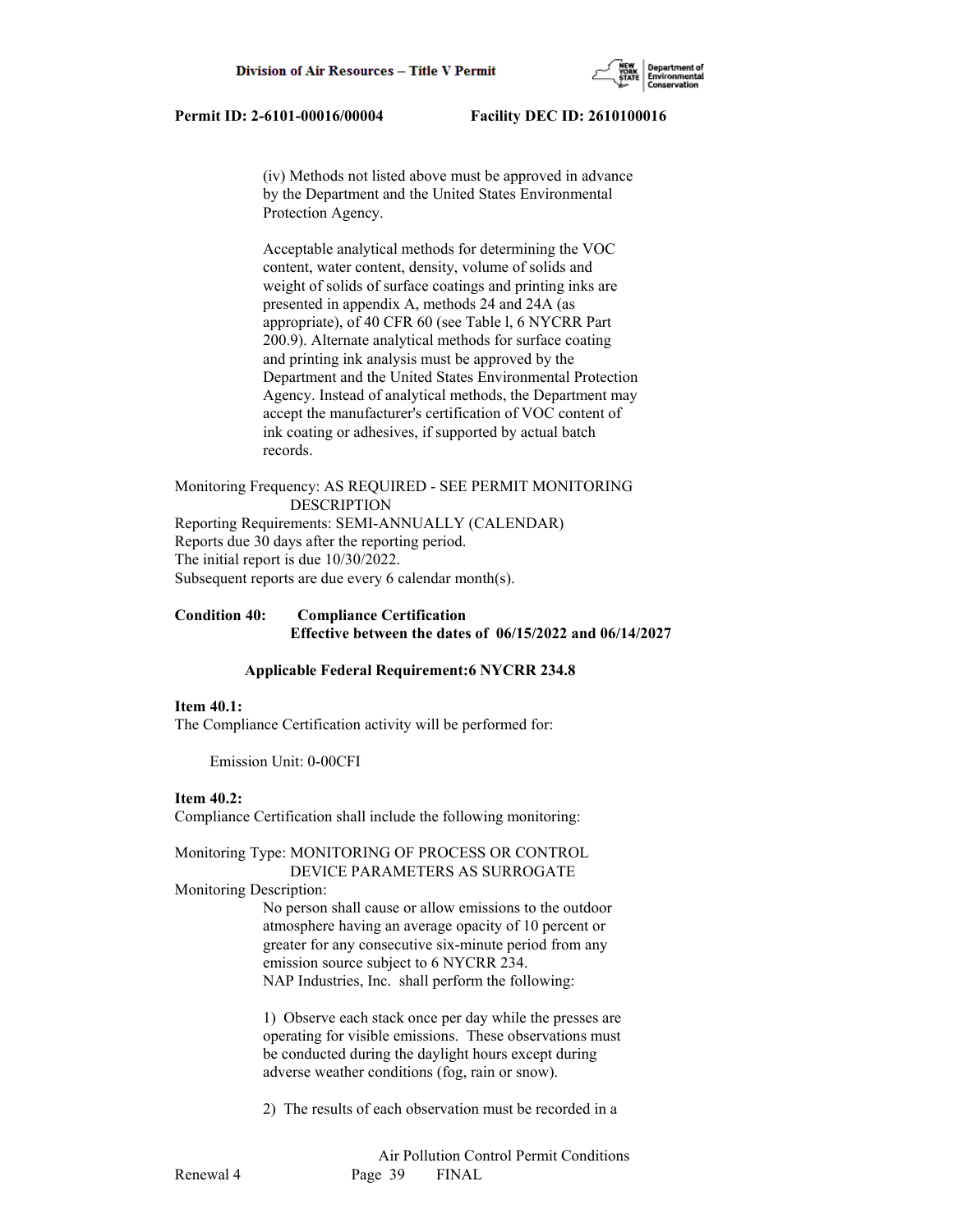

 bound logbook or other format acceptable to the Department. The following data must be recorded after each observation:

- weather conditions

- was a plume observed?

 This logbook must be retained by the facility for five years after the date of the last entry.

 3) If visible emissions are observed (other than steam see below) on two consecutive days from a given stack(s), then a Method 9 analysis (based upon a six-minute mean) must be conducted for that stack(s) within two  $(2)$  business days of such occurrence. The results of the Method 9 analysis must be recorded in the logbook. The Regional Air Pollution Control Engineer must be contacted with one (1) business day of performing the Method 9 analysis if the opacity standard is contravened. Upon notification, any corrective action or further compliance schedules shall be presented to the Department for acceptance.

 \*\*NOTE\*\* Steam plumes generally form after stack gases leave the top of the stack. This is referred to as a detached plume. The distance between the stack and the beginning of the plume may vary, however, there is normally a distinctive distance between the stack and the plume. Steam plumes are white in color and have a billowy consistency. Steam plumes dissipate within a short distance of the stack (the colder the air the longer the steam plume will last) and leave no dispersion trail downwind of the stack.

Parameter Monitored: OPACITY Lower Permit Limit: 10 percent Monitoring Frequency: DAILY Averaging Method: 6-MINUTE AVERAGE (METHOD 9) Reporting Requirements: SEMI-ANNUALLY (CALENDAR) Reports due 30 days after the reporting period. The initial report is due 10/30/2022. Subsequent reports are due every 6 calendar month(s).

# **Condition 41: Compliance Certification Effective between the dates of 06/15/2022 and 06/14/2027**

### **Applicable Federal Requirement:6 NYCRR 234.8**

### **Item 41.1:**

The Compliance Certification activity will be performed for:

Emission Unit: 0-00CFI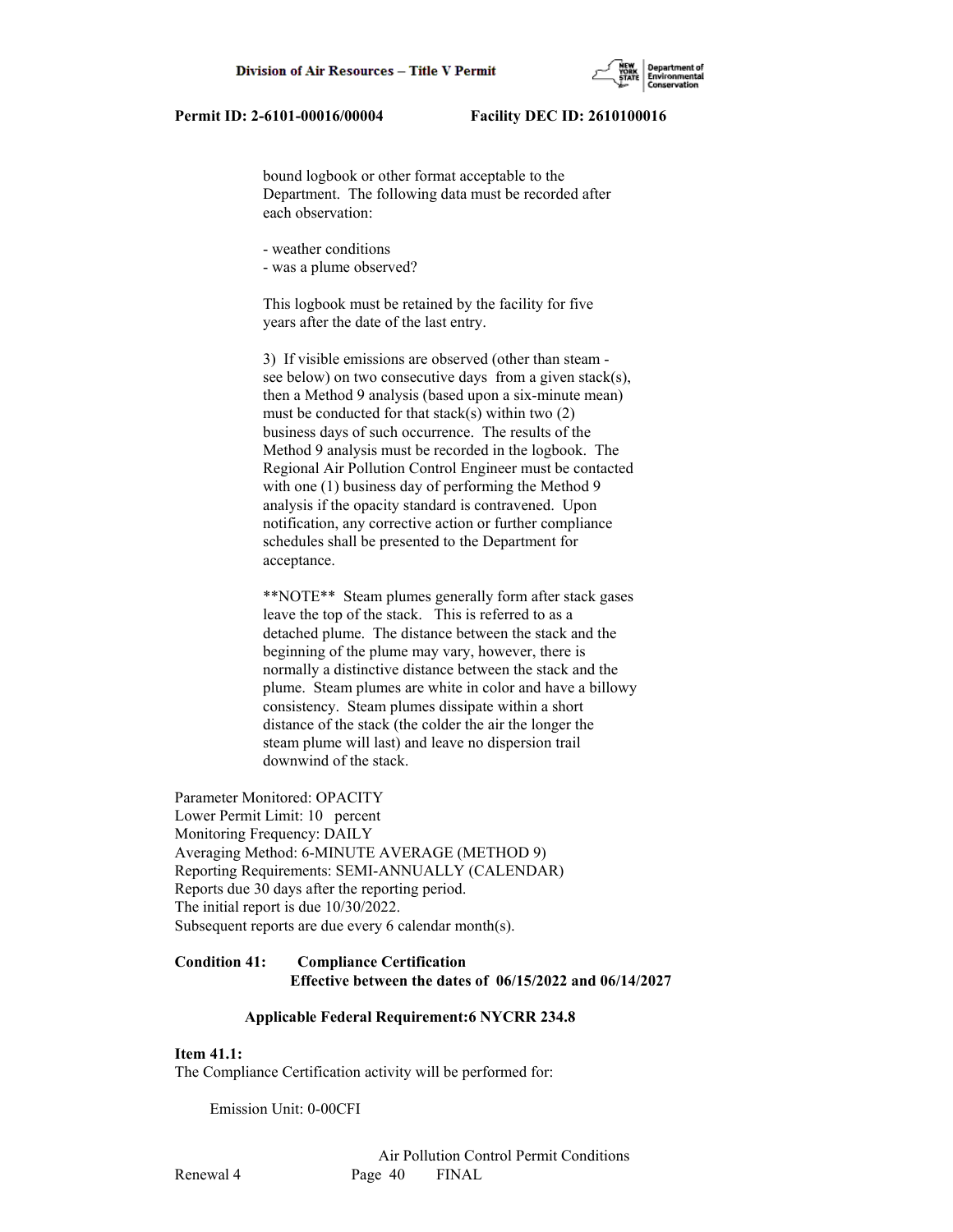

### **Item 41.2:**

Compliance Certification shall include the following monitoring:

Monitoring Type: MONITORING OF PROCESS OR CONTROL DEVICE PARAMETERS AS SURROGATE

Monitoring Description:

 A person shall not cause or allow emissions having an average opacity of 10 percent or greater for any consecutive six minute period from any emission source subject to this Part into the outdoor atmosphere.

Parameter Monitored: OPACITY Upper Permit Limit: 10 percent Monitoring Frequency: DAILY Averaging Method: 6-MINUTE AVERAGE (METHOD 9) Reporting Requirements: SEMI-ANNUALLY (CALENDAR) Reports due 30 days after the reporting period. The initial report is due 10/30/2022. Subsequent reports are due every 6 calendar month(s).

### **Condition 42: Compliance Certification Effective between the dates of 06/15/2022 and 06/14/2027**

### **Applicable Federal Requirement:6 NYCRR 234.3 (b) (1) (i)**

### **Item 42.1:**

The Compliance Certification activity will be performed for:

 Emission Unit: 0-00CFI Process: P01

 Regulated Contaminant(s): CAS No: 0NY998-00-0 VOC

### **Item 42.2:**

Compliance Certification shall include the following monitoring:

Monitoring Type: INTERMITTENT EMISSION TESTING Monitoring Description:

> A heat-set web offset lithographic printing process that uses ink, coating or adhesive containing VOC shall not operate if it: is located in a severe ozone non-attainment area; has an annual potential to emit VOC of 25 tons per year or more; or is located at a facility that has an annual potential to emit VOC of 50 tons per year or more, unless the control equipment provides for an overall removal efficiency of 90.0 percent or greater for control equipment that was first installed prior July 8, 2010.

Parameter Monitored: VOC Lower Permit Limit: 90 percent reduction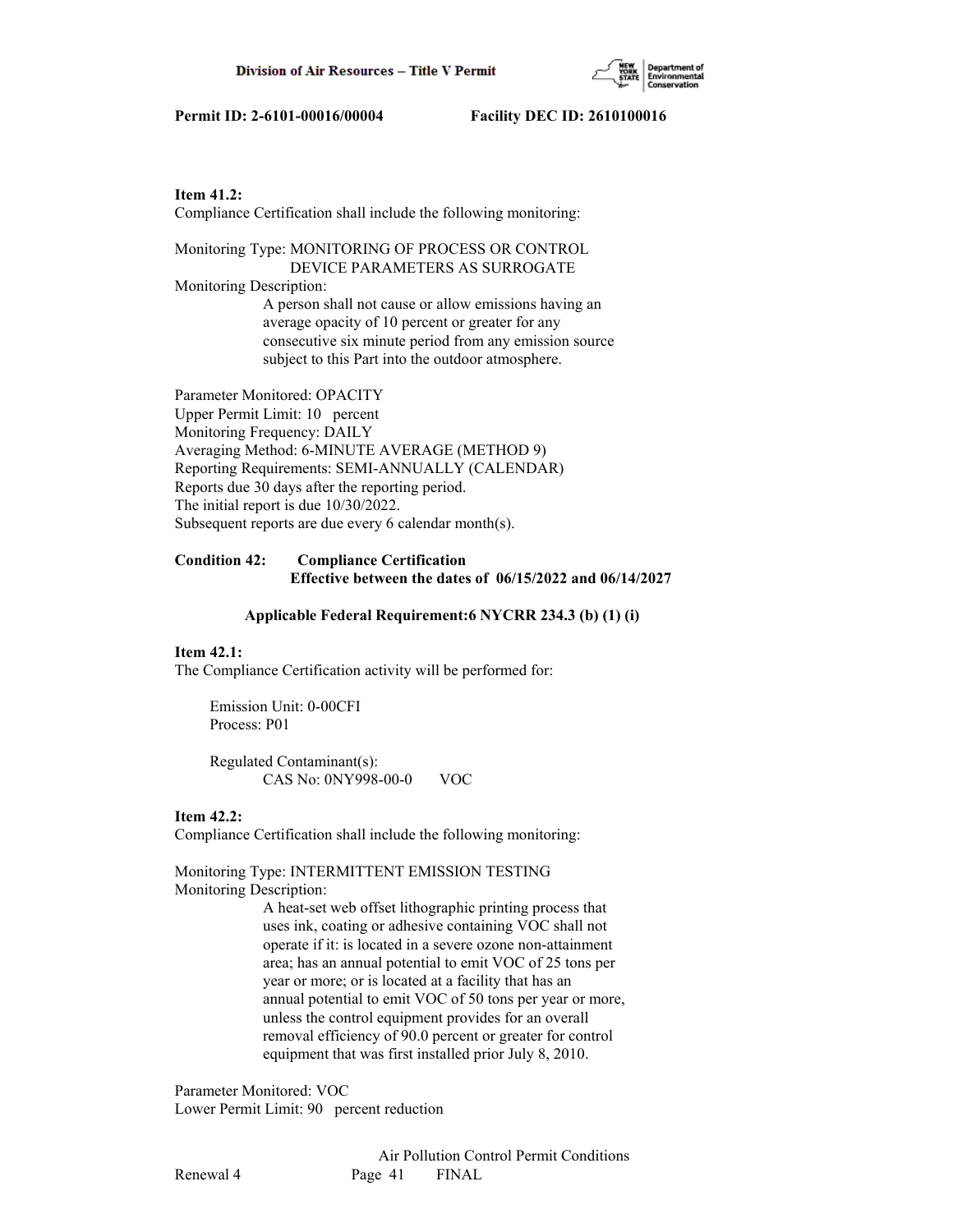

Reference Test Method: Methods 18, 25 or 25A Monitoring Frequency: Once every five years Averaging Method: AVERAGING METHOD AS PER REFERENCE TEST METHOD INDICATED Reporting Requirements: ONCE / BATCH OR MONITORING OCCURRENCE

# **Condition 43: Compliance Certification Effective between the dates of 06/15/2022 and 06/14/2027**

### **Applicable Federal Requirement:6 NYCRR 234.4 (a)**

### **Item 43.1:**

The Compliance Certification activity will be performed for:

 Emission Unit: 0-00CFI Process: P01

### **Item 43.2:**

Compliance Certification shall include the following monitoring:

Monitoring Type: RECORD KEEPING/MAINTENANCE PROCEDURES Monitoring Description:

> Printing processes that use control equipment to comply with the provisions of Part 234 must test and monitor the control equipment to ensure the overall removal efficiency. Test methods included in this section must be used to demonstrate the overall removal efficiency.

 (1) For control equipment that uses VOC/solvent recovery, overall removal efficiency must be demonstrated using methods described in paragraphs (b)(1) and (2) of 6 NYCRR Part 234.4.

 (2) For control equipment other than VOC/solvent recovery, the chosen demonstration method must include provisions to determine the overall removal efficiency.

Monitoring Frequency: AS REQUIRED - SEE PERMIT MONITORING DESCRIPTION

Reporting Requirements: AS REQUIRED - SEE MONITORING DESCRIPTION

# **Condition 44: Compliance Certification Effective between the dates of 06/15/2022 and 06/14/2027**

### **Applicable Federal Requirement:6 NYCRR 234.4 (c)**

### **Item 44.1:**

The Compliance Certification activity will be performed for:

 Emission Unit: 0-00CFI Process: P01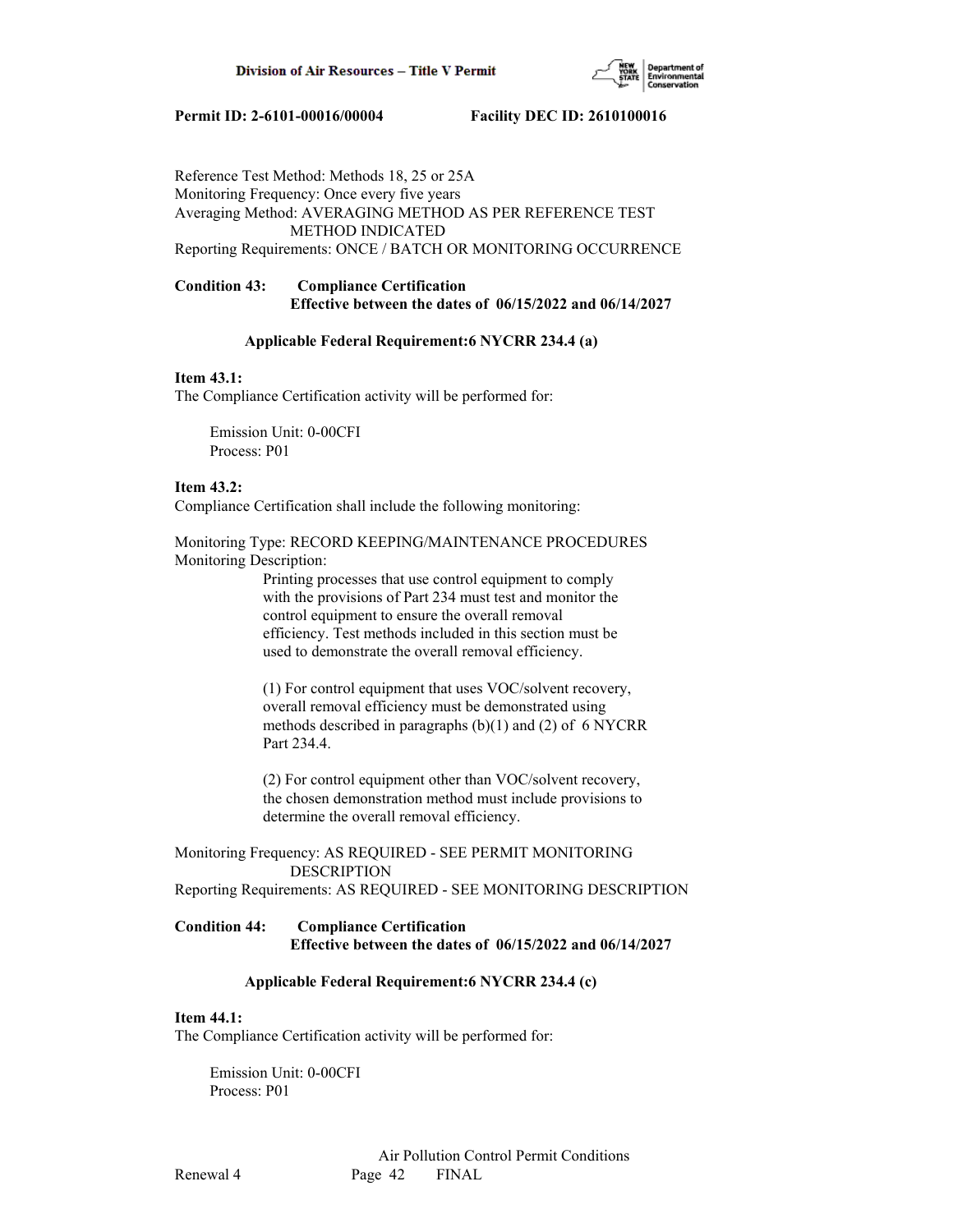

 Regulated Contaminant(s): CAS No: 0NY998-00-0 VOC

# **Item 44.2:**

Compliance Certification shall include the following monitoring:

Monitoring Type: RECORD KEEPING/MAINTENANCE PROCEDURES Monitoring Description:

> Continuous control equipment monitors for the following parameters must be installed, periodically calibrated, and operated at all times that the associated control equipment is operated:

(1) Combustion zone temperature of all oxidizers;

 (2) Inlet temperature at the catalytic oxidizer bed;

 (3) Break-through of VOC on a carbon adsorption unit; and

 (4) Any other continuous monitoring or recording device required by the Department.

Monitoring Frequency: CONTINUOUS Reporting Requirements: SEMI-ANNUALLY (CALENDAR) Reports due 30 days after the reporting period. The initial report is due 10/30/2022. Subsequent reports are due every 6 calendar month(s).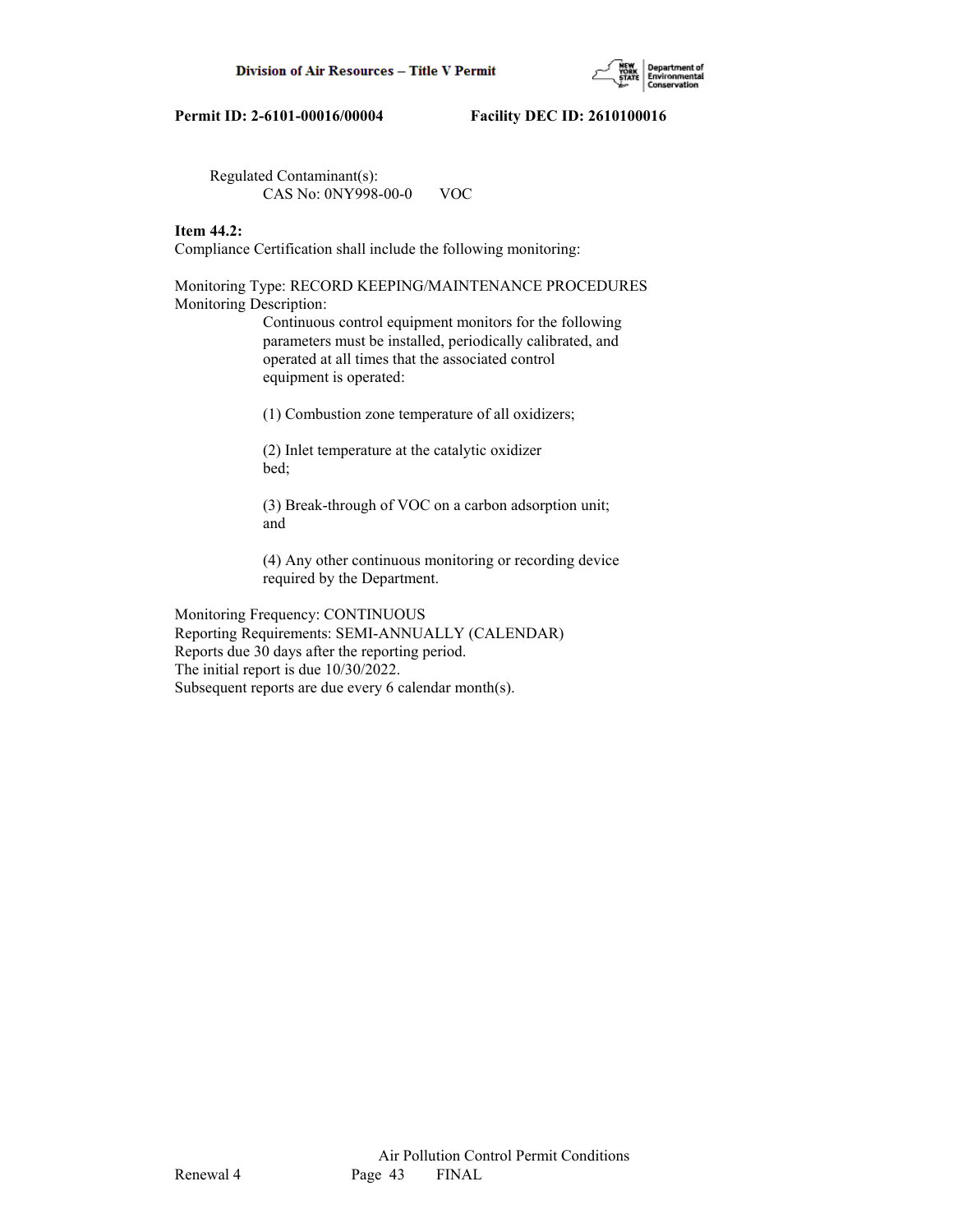

# **STATE ONLY ENFORCEABLE CONDITIONS \*\*\*\* Facility Level \*\*\*\***

 **NOTIFICATION OF GENERAL PERMITTEE OBLIGATIONS This section contains terms and conditions which are not federally enforceable. Permittees may also have other obligations under regulations of general applicability**

### **Item A: Emergency Defense - 6 NYCRR 201-1.5**

 An emergency, as defined in 6 NYCRR subpart 201-2, constitutes an affirmative defense to penalties sought in an enforcement action brought by the department for noncompliance with emissions limitations or permit conditions for all facilities in New York State.

 (a) The affirmative defense of emergency shall demonstrate, through properly signed, contemporaneous operating logs, or other relevant evidence that:

 (1) an emergency occurred and that the facility owner or operator can identify the cause(s) of the emergency;

 (2) the equipment at the facility was being properly operated and maintained;

 (3) during the period of the emergency the facility owner or operator took all reasonable steps to minimize the levels of emissions that exceeded the emission standards, or other requirements in the permit; and

 (4) the facility owner or operator notified the department within two working days after the event occurred. This notice must contain a description of the emergency, any steps taken to mitigate emissions, and any corrective actions taken.

 (b) In any enforcement proceeding, the facility owner or operator seeking to establish the occurrence of an emergency has the burden of proof.

 (c) This provision is in addition to any emergency or malfunction provision contained in any applicable requirement.

Item B: **General Provisions for State Enforceable Permit Terms and Condition - 6 NYCRR Part 201-5** Any person who owns and/or operates stationary sources shall operate and maintain all emission units and any required emission control devices in compliance with all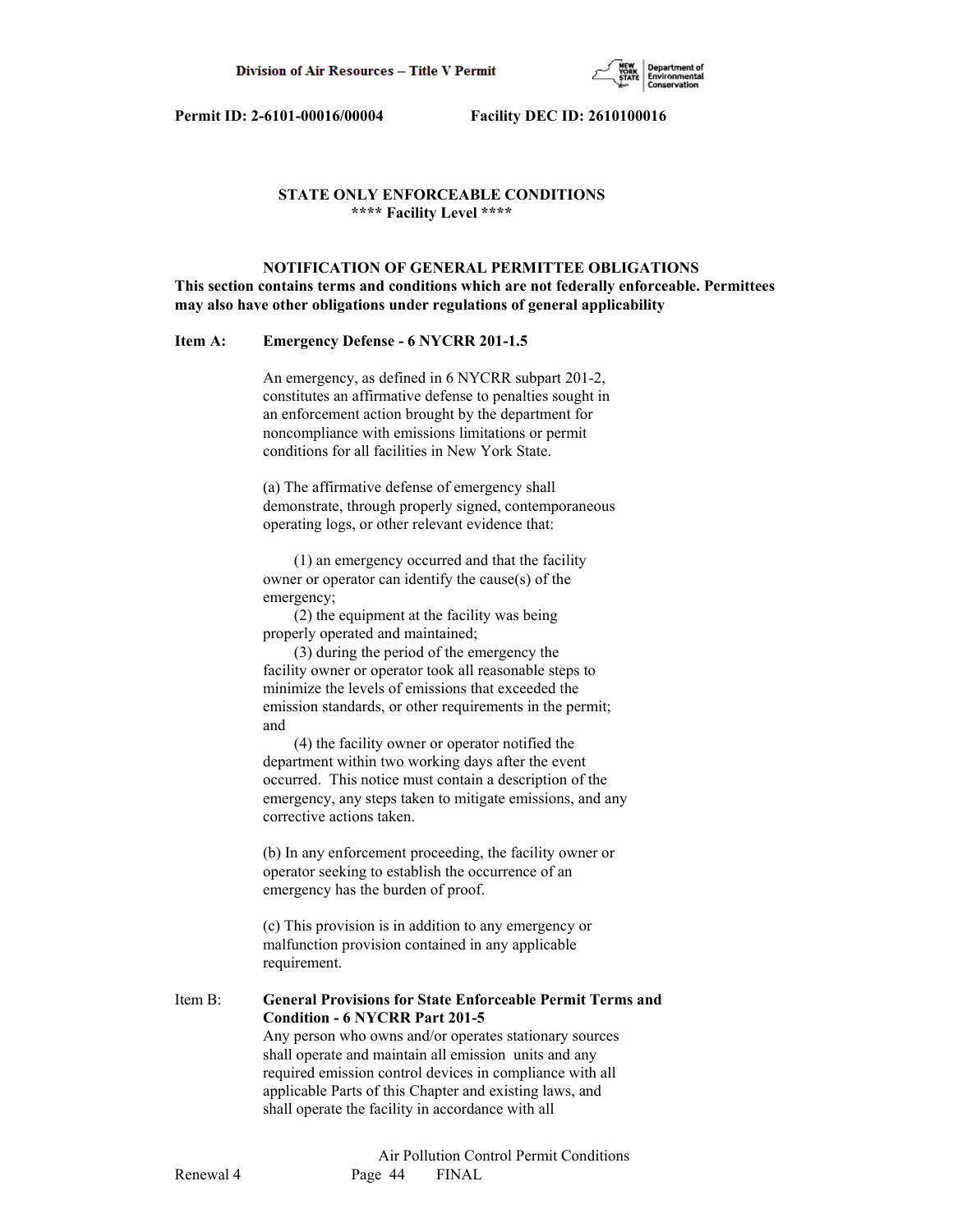

 criteria, emission limits, terms, conditions, and standards in this permit. Failure of such person to properly operate and maintain the effectiveness of such emission units and emission control devices may be sufficient reason for the Department to revoke or deny a permit.

 The owner or operator of the permitted facility must maintain all required records on-site for a period of five years and make them available to representatives of the Department upon request. Department representatives must be granted access to any facility regulated by this Subpart, during normal operating hours, for the purpose of determining compliance with this and any other state and federal air pollution control requirements, regulations or law.

### **STATE ONLY APPLICABLE REQUIREMENTS**

# **The following conditions are state applicable requirements and are not subject to compliance certification requirements unless otherwise noted or required under 6 NYCRR Part 201.**

# **Condition 45: Contaminant List Effective between the dates of 06/15/2022 and 06/14/2027**

### **Applicable State Requirement:ECL 19-0301**

### **Item 45.1:**

Emissions of the following contaminants are subject to contaminant specific requirements in this permit(emission limits, control requirements or compliance monitoring conditions).

> CAS No: 0NY100-00-0 Name: TOTAL HAP

 CAS No: 0NY998-00-0 Name: VOC

# **Condition 46: Malfunctions and Start-up/Shutdown Activities Effective between the dates of 06/15/2022 and 06/14/2027**

### **Applicable State Requirement:6 NYCRR 201-1.4**

### **Item 46.1:**

(a) The facility owner or operator shall take all necessary and appropriate actions to prevent the emission of air pollutants that result in contravention of any applicable emission standard during periods of start-up, shutdown, or malfunction.

(b) The facility owner or operator shall compile and maintain records of all equipment maintenance and start-up/shutdown activities when they are expected to result in an exceedance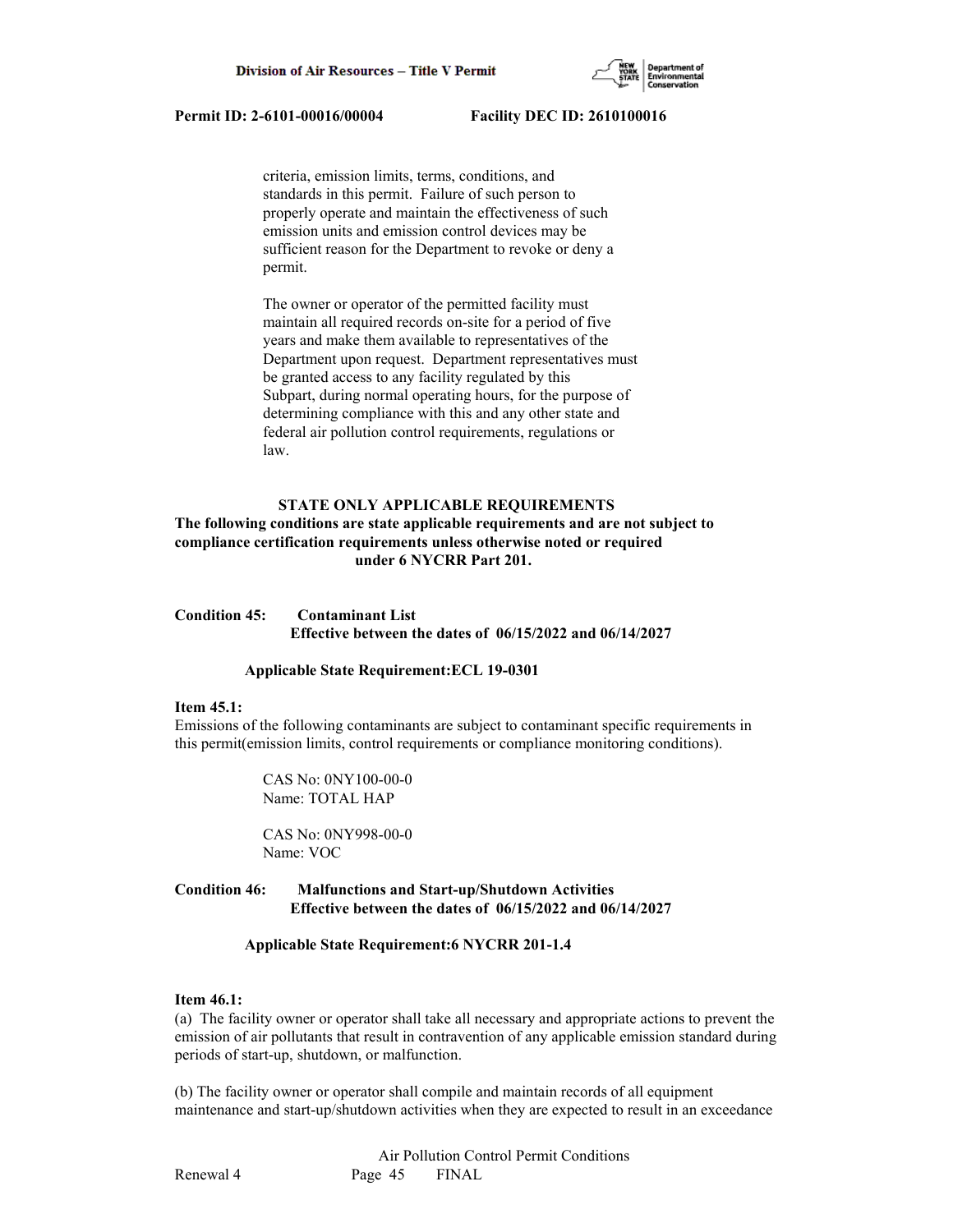

of any applicable emission standard, and shall submit a report of such activities to the department when required by a permit condition or upon request by the department. Such reports shall state whether an exceedance occurred and if it was unavoidable, include the time, frequency and duration of the exceedance, and an estimate of the emission rates of any air contaminants released. Such records shall be maintained for a period of at least five years and made available for review to department representatives upon request. Facility owners or operators subject to continuous monitoring and quarterly reporting requirements need not submit additional reports of exceedances to the department.

(c) In the event that air contaminant emissions exceed any applicable emission standard due to a malfunction, the facility owner or operator shall notify the department as soon as possible during normal working hours, but not later than two working days after becoming aware that the malfunction occurred. In addition, the facility owner or operator shall compile and maintain a record of all malfunctions. Such records shall be maintained at the facility for a period of at least five years and must be made available to the department upon request. When requested by the department, the facility owner or operator shall submit a written report to the department describing the malfunction, the corrective action taken, the air contaminants emitted, and the resulting emission rates and/or opacity.

(d) The department may also require the facility owner or operator to include, in reports described under Subdivisions (b) and (c) of this Section, an estimate of the maximum ground level concentration of each air contaminant emitted and the effect of such emissions.

(e) A violation of any applicable emission standard resulting from start-up, shutdown, or malfunction conditions at a permitted or registered facility may not be subject to an enforcement action by the department and/or penalty if the department determines, in its sole discretion, that such a violation was unavoidable. The actions and recordkeeping and reporting requirements listed above must be adhered to in such circumstances.

# **Condition 47: Air pollution prohibited Effective between the dates of 06/15/2022 and 06/14/2027**

### **Applicable State Requirement:6 NYCRR 211.1**

### **Item 47.1:**

No person shall cause or allow emissions of air contaminants to the outdoor atmosphere of such quantity, characteristic or duration which are injurious to human, plant or animal life or to property, or which unreasonably interfere with the comfortable enjoyment of life or property. Notwithstanding the existence of specific air quality standards or emission limits, this prohibition applies, but is not limited to, any particulate, fume, gas, mist, odor, smoke, vapor, pollen, toxic or deleterious emission, either alone or in combination with others.